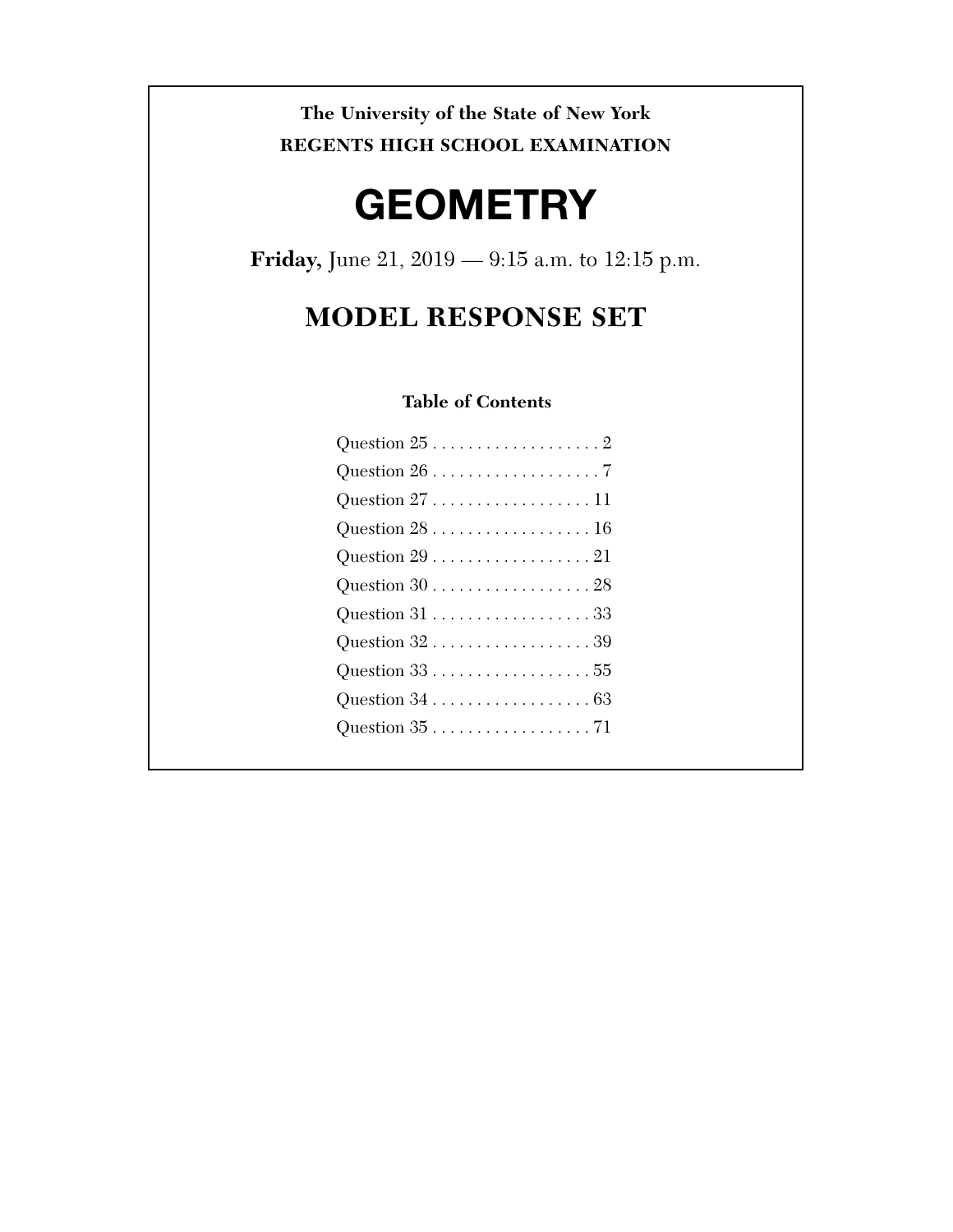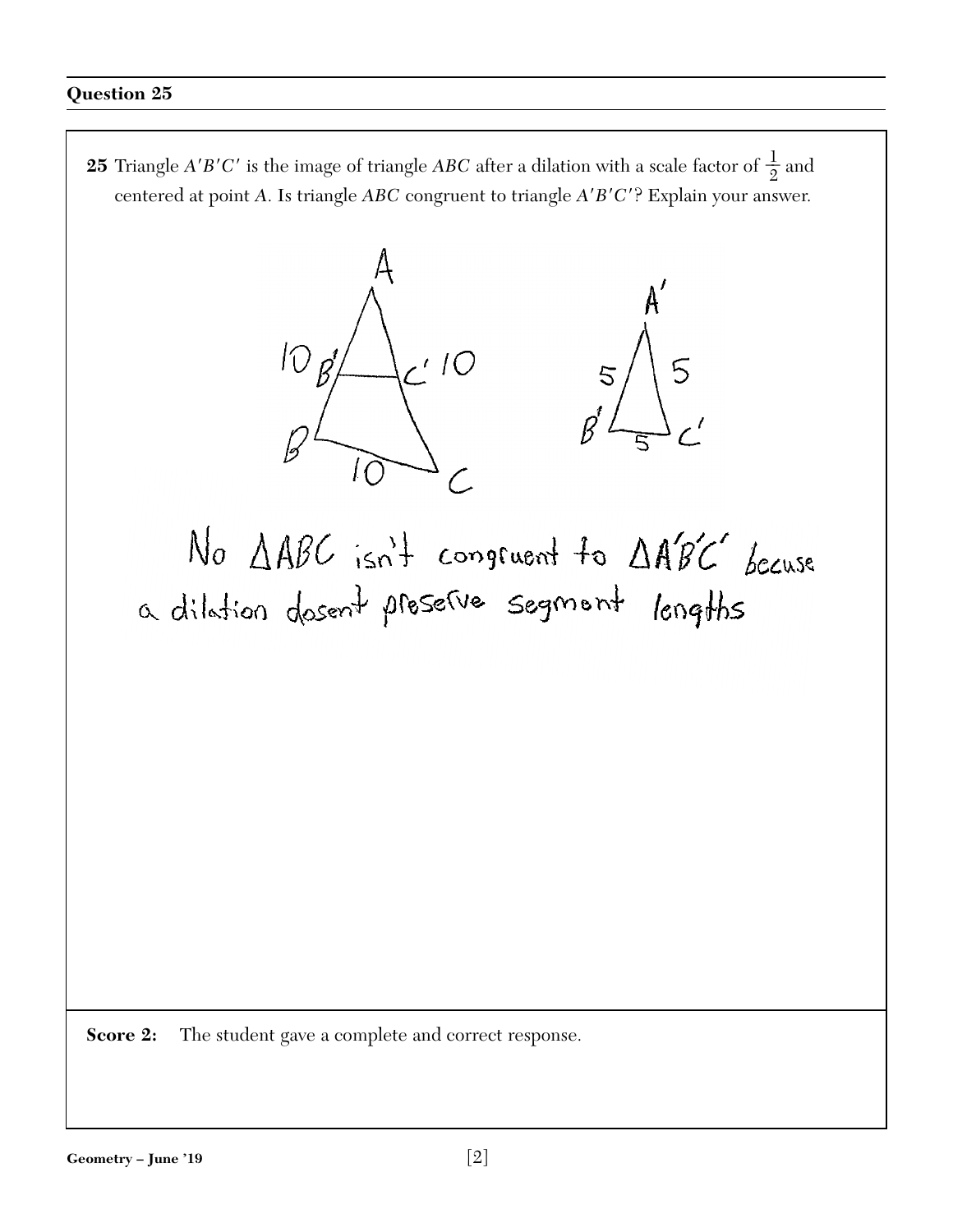

**Score 2:** The student gave a complete and correct response.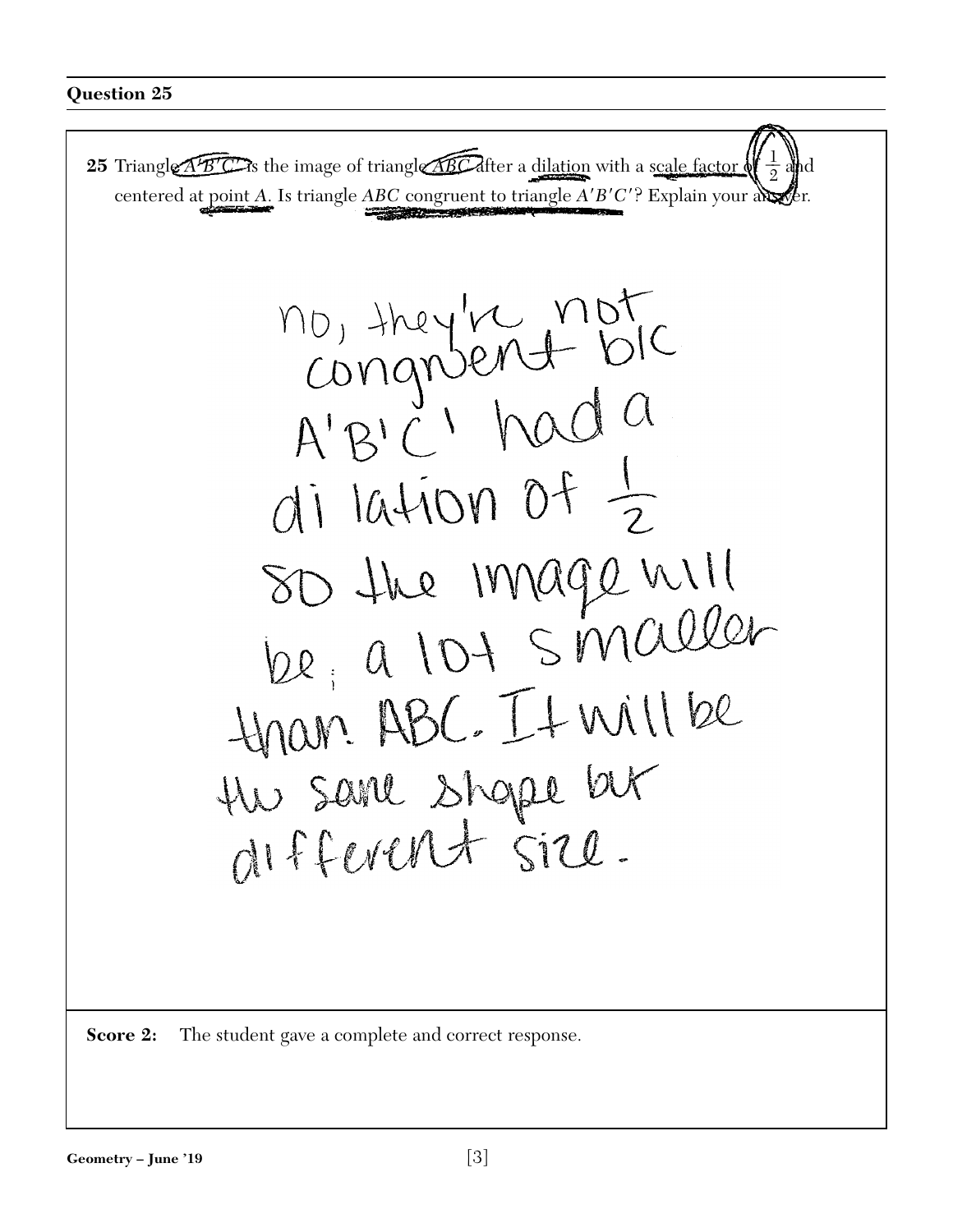**25** Triangle *A'B'C'* is the image of triangle *ABC* after a dilation with a scale factor of  $\frac{1}{2}$  and centered at point *A*. Is triangle *ABC* congruent to triangle *A*-*B*-*C*-? Explain your answer.

No, dilations always produce sinilar friangles

**Score 1:** The student wrote an incomplete explanation.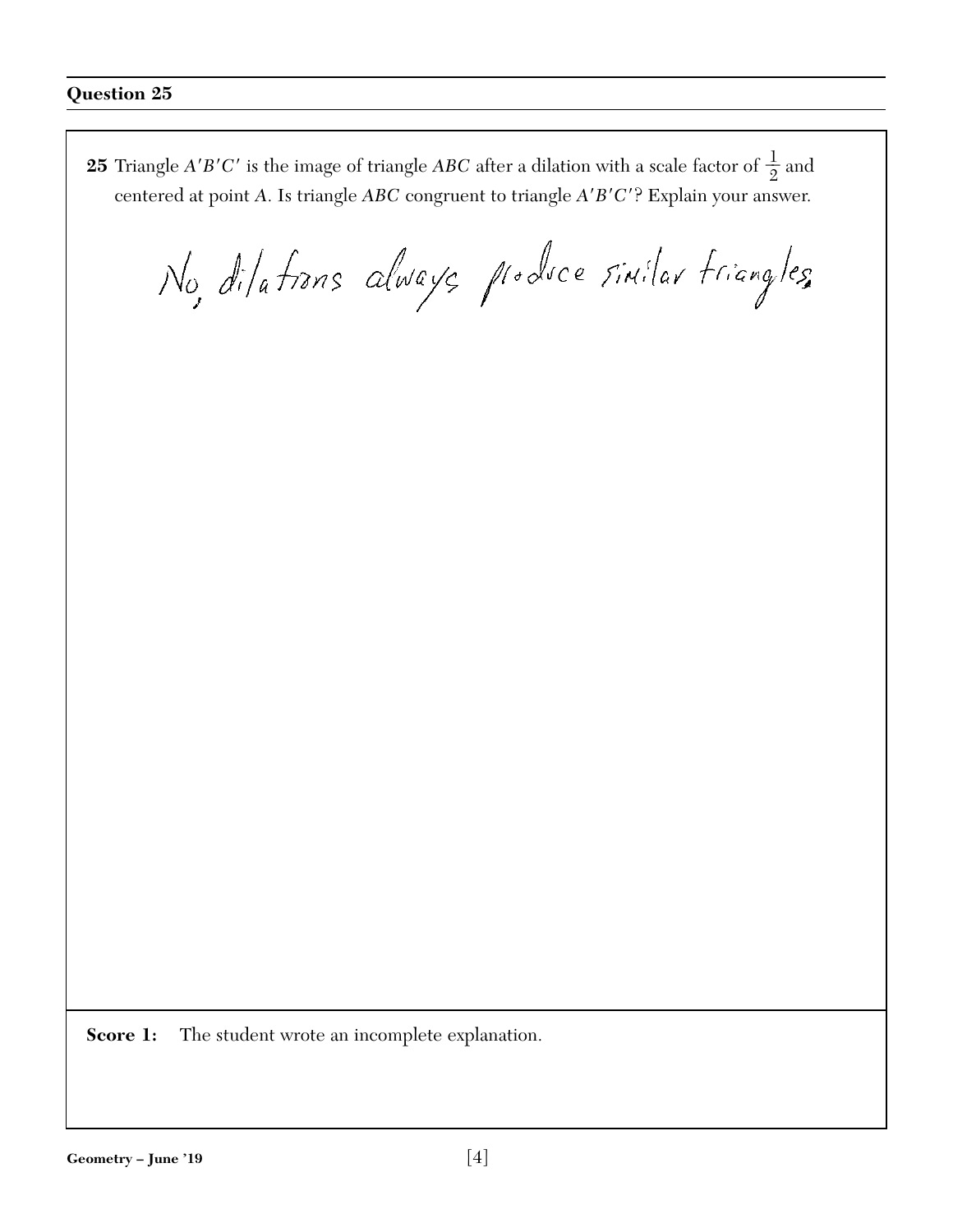**25** Triangle *A'B'C'* is the image of triangle *ABC* after a dilation with a scale factor of  $\frac{1}{2}$  and centered at point *A*. Is triangle *ABC* congruent to triangle *A*-*B*-*C*-? Explain your answer. Mo, a chlation is not a rigid

**Score 1:** The student wrote an incomplete explanation.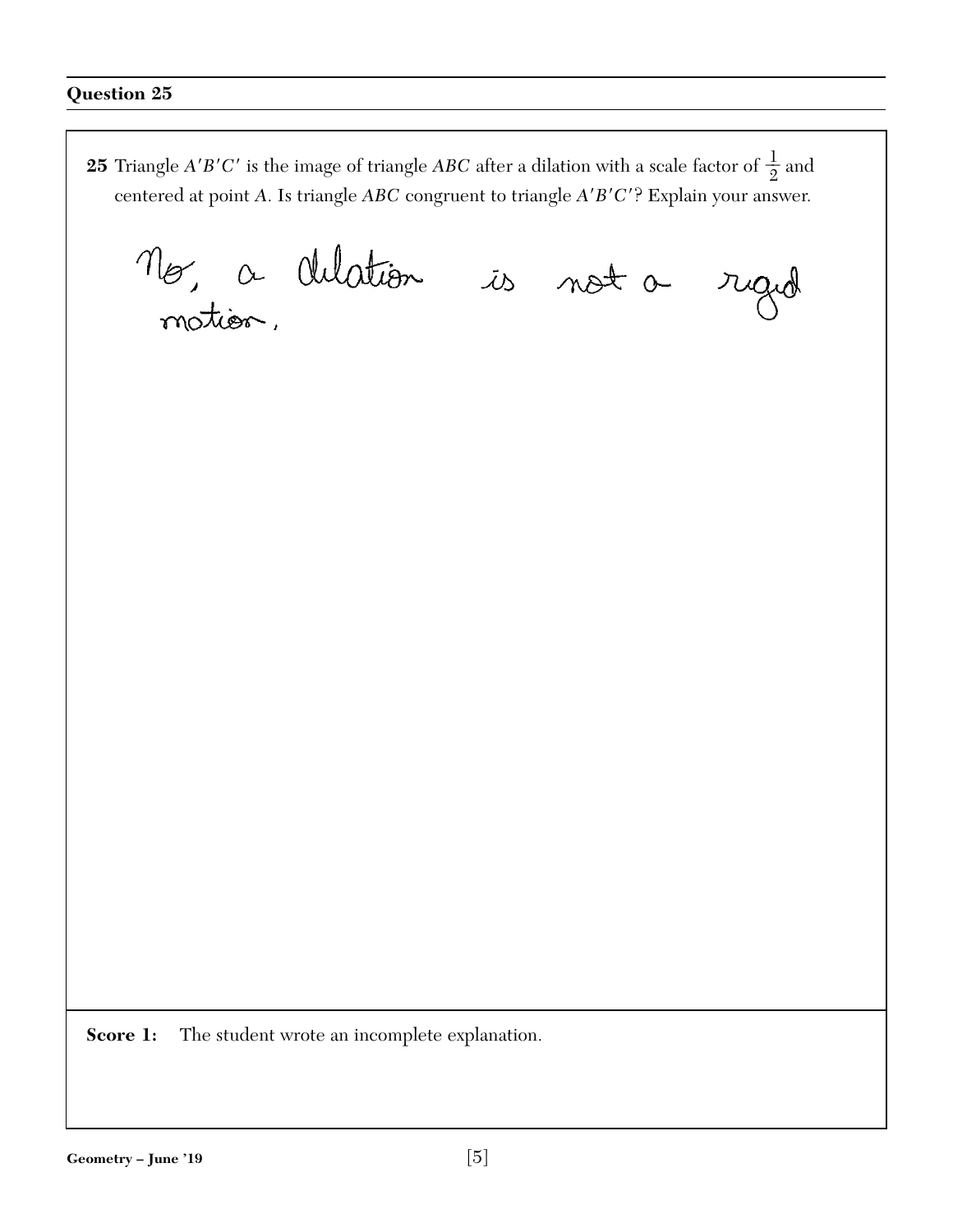**25** Triangle *A'B'C'* is the image of triangle *ABC* after a dilation with a scale factor of  $\frac{1}{2}$  and centered at point *A*. Is triangle *ABC* congruent to triangle *A*-*B*-*C*-? Explain your answer.

 $\overline{B}$  $\mathfrak{p}$ 

Yes AABC is = "A ABIC!<br>by AAA.

**Score 0:** The student gave a completely incorrect response.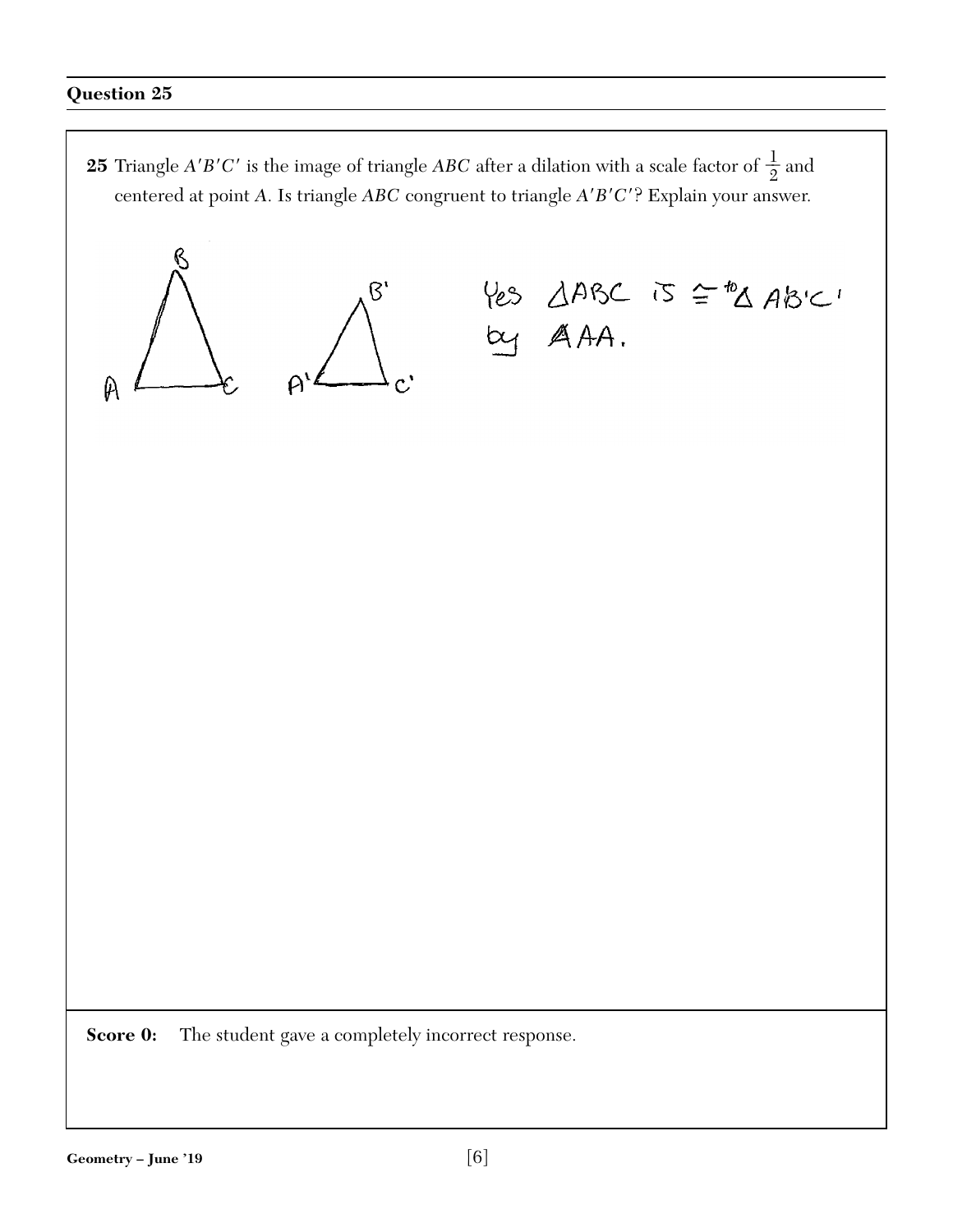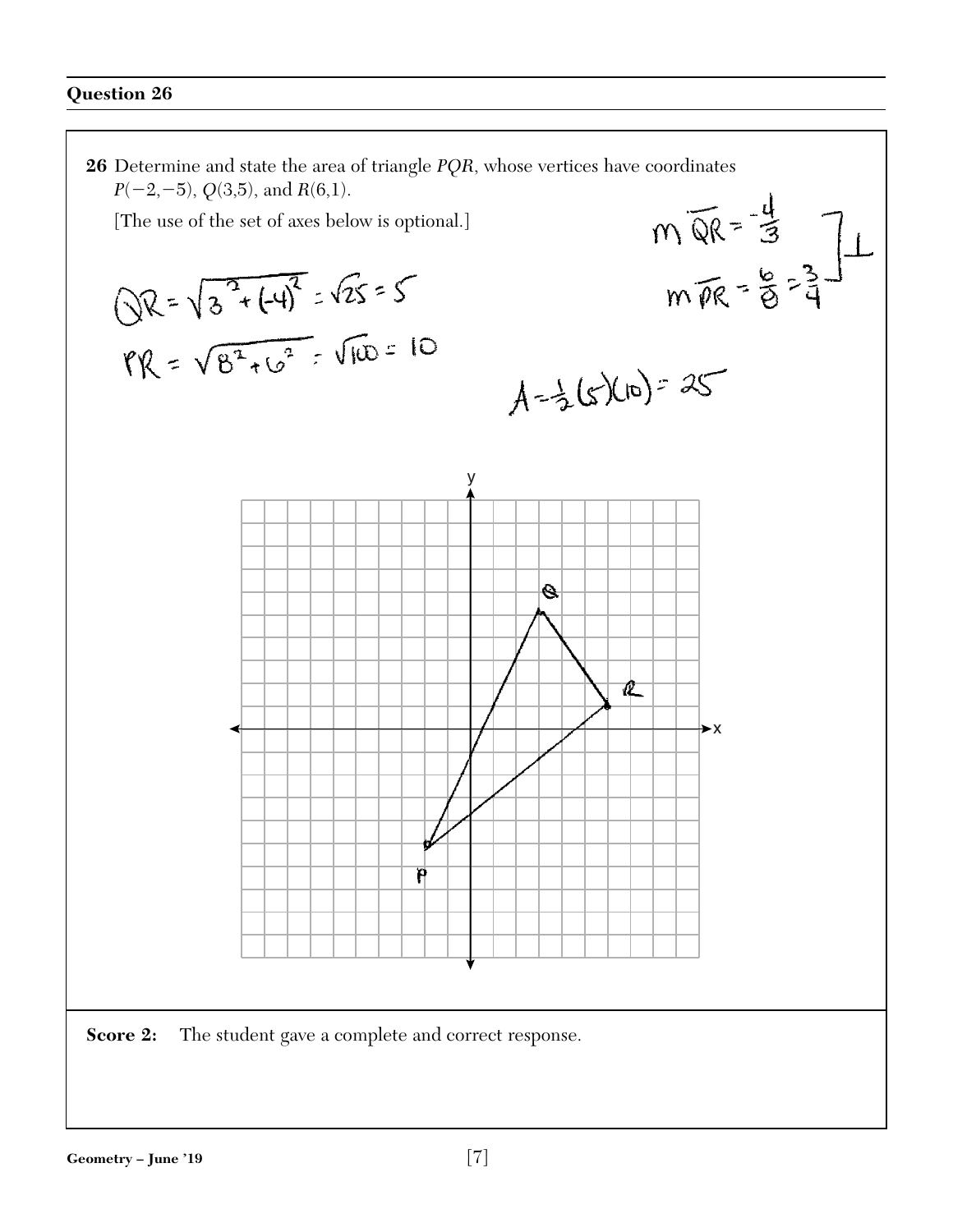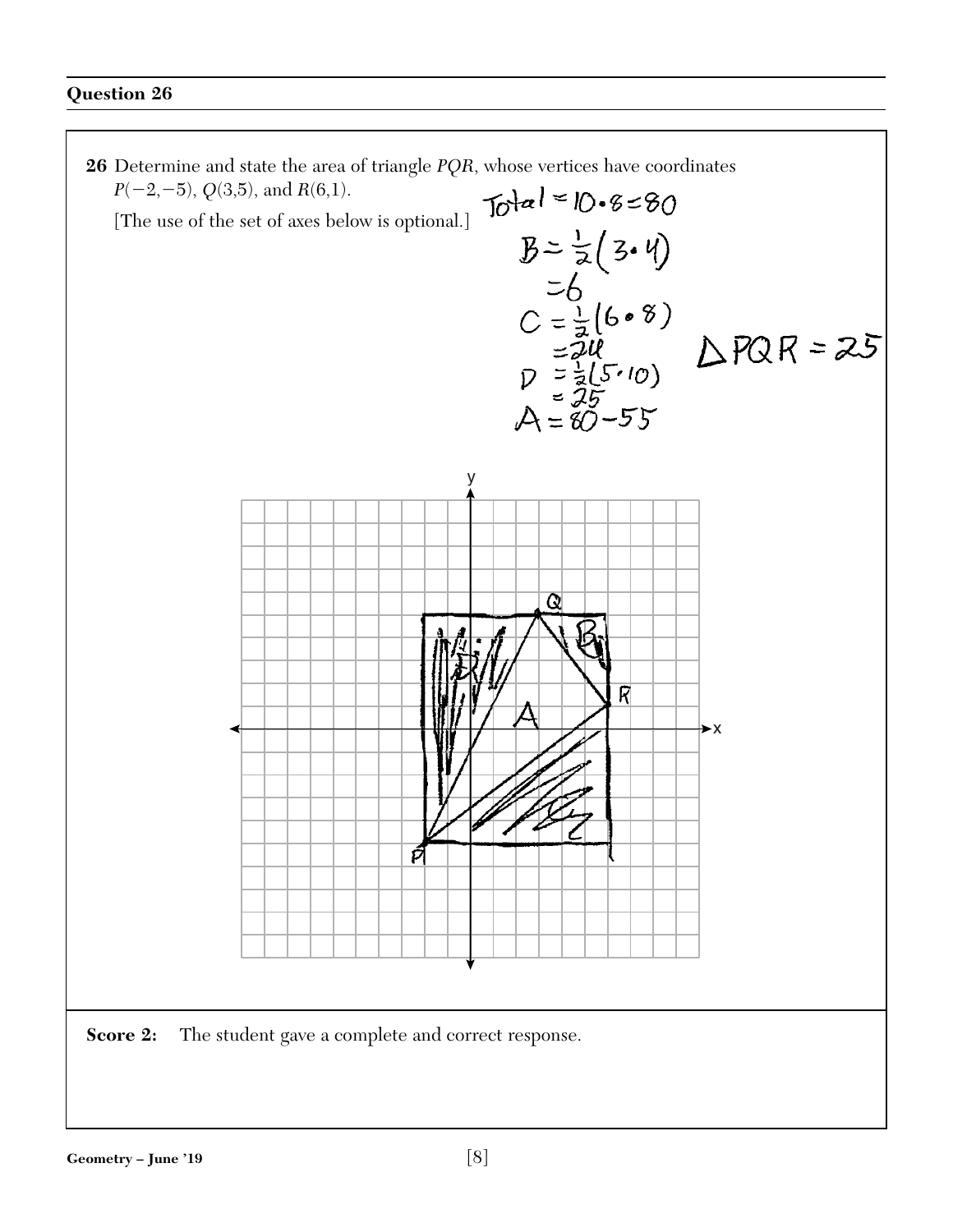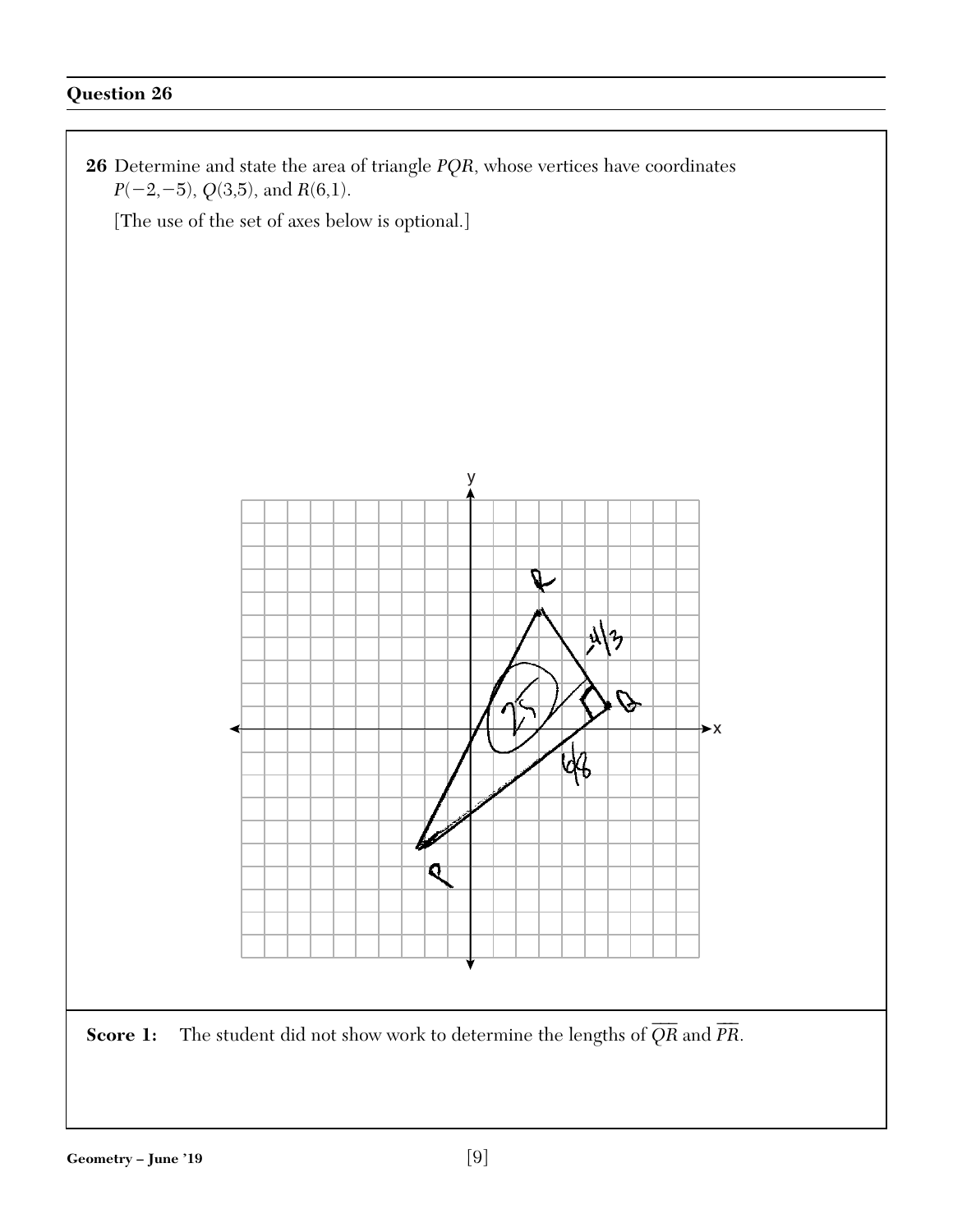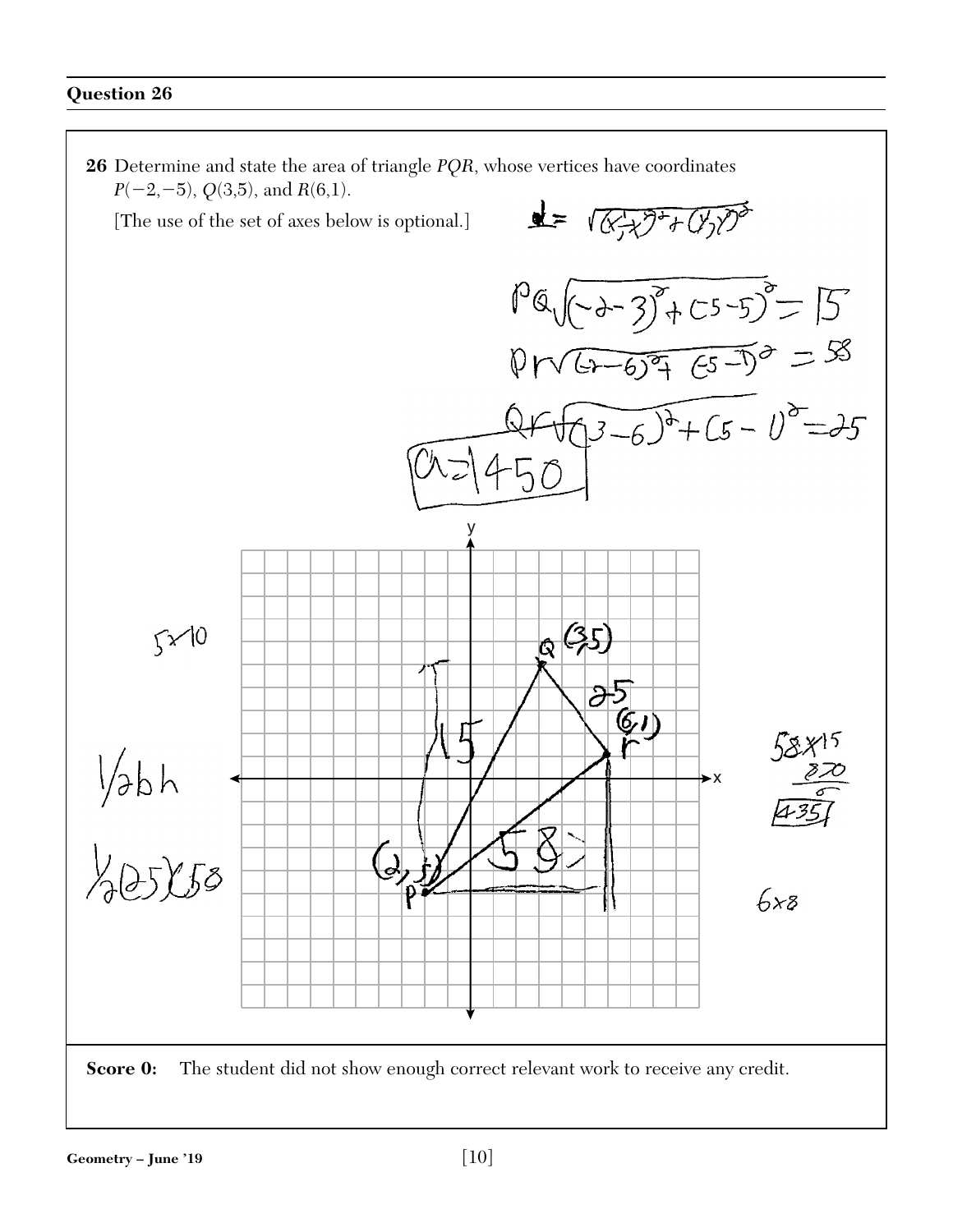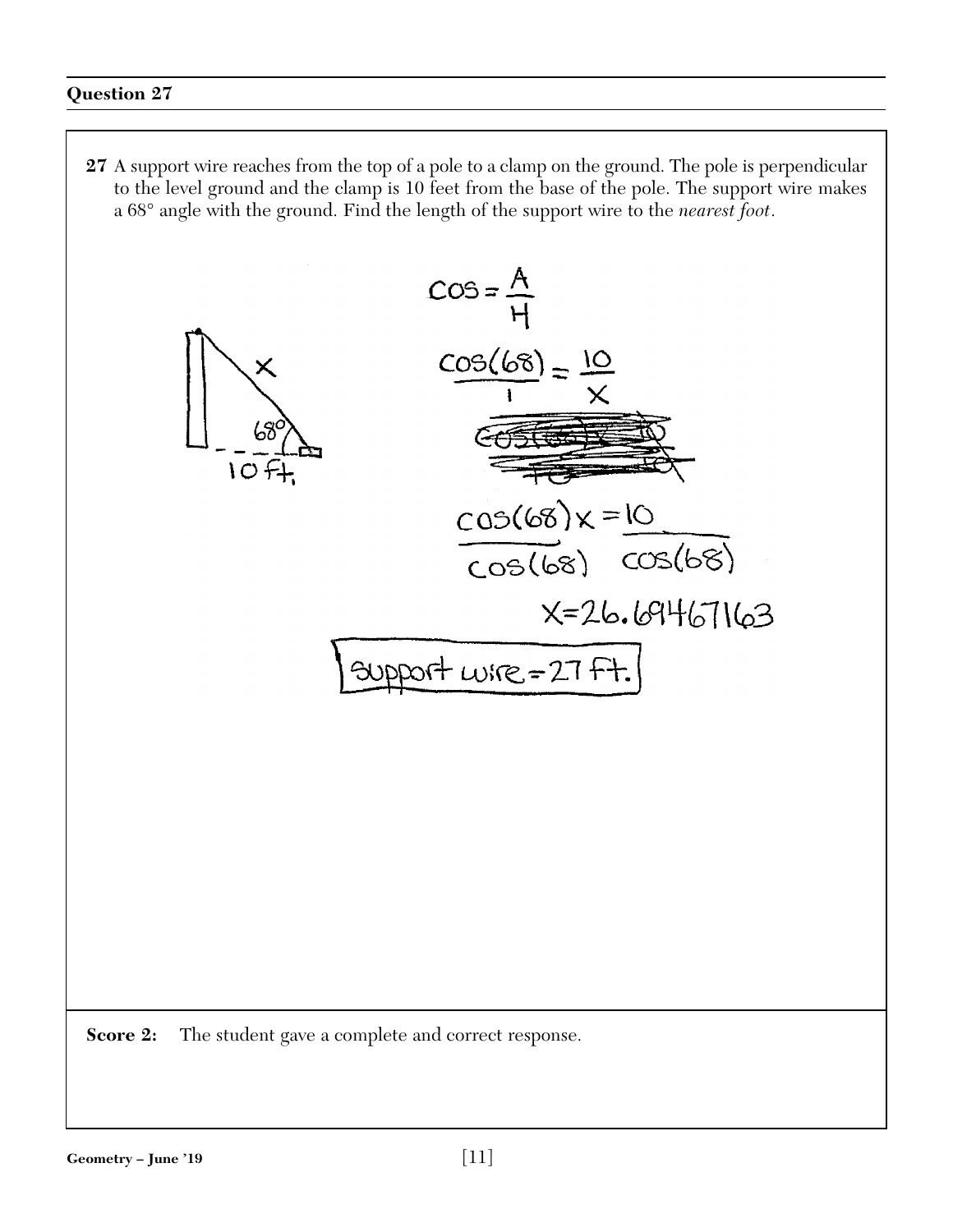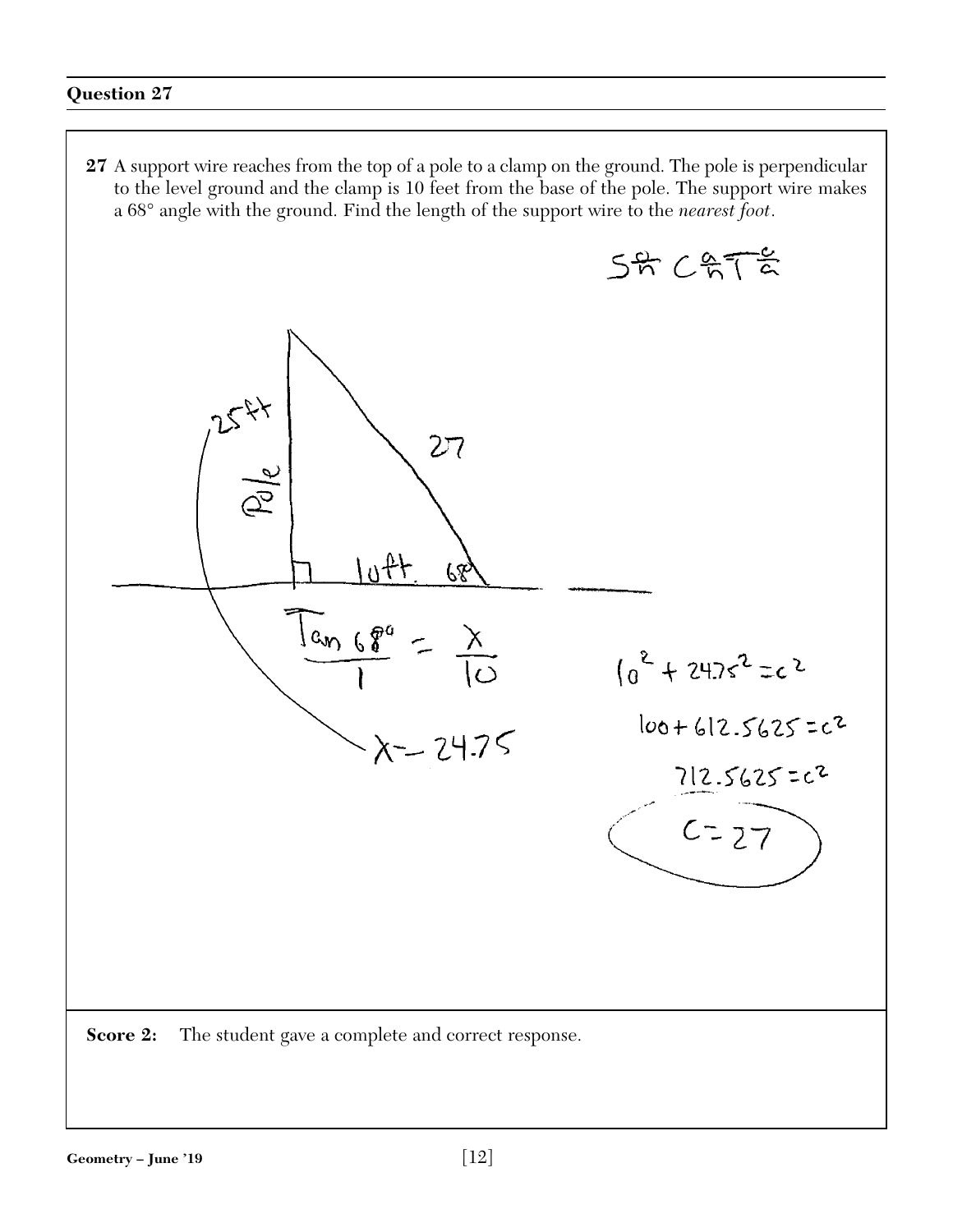27 A support wire reaches from the top of a pole to a clamp on the ground. The pole is perpendicular to the level ground and the clamp is 10 feet from the base of the pole. The support wire makes a 68° angle with the ground. Find the length of the support wire to the *nearest foot*.



**Score 1:** The student wrote a correct trigonometric equation to find the length of the support wire, but no further correct work was shown.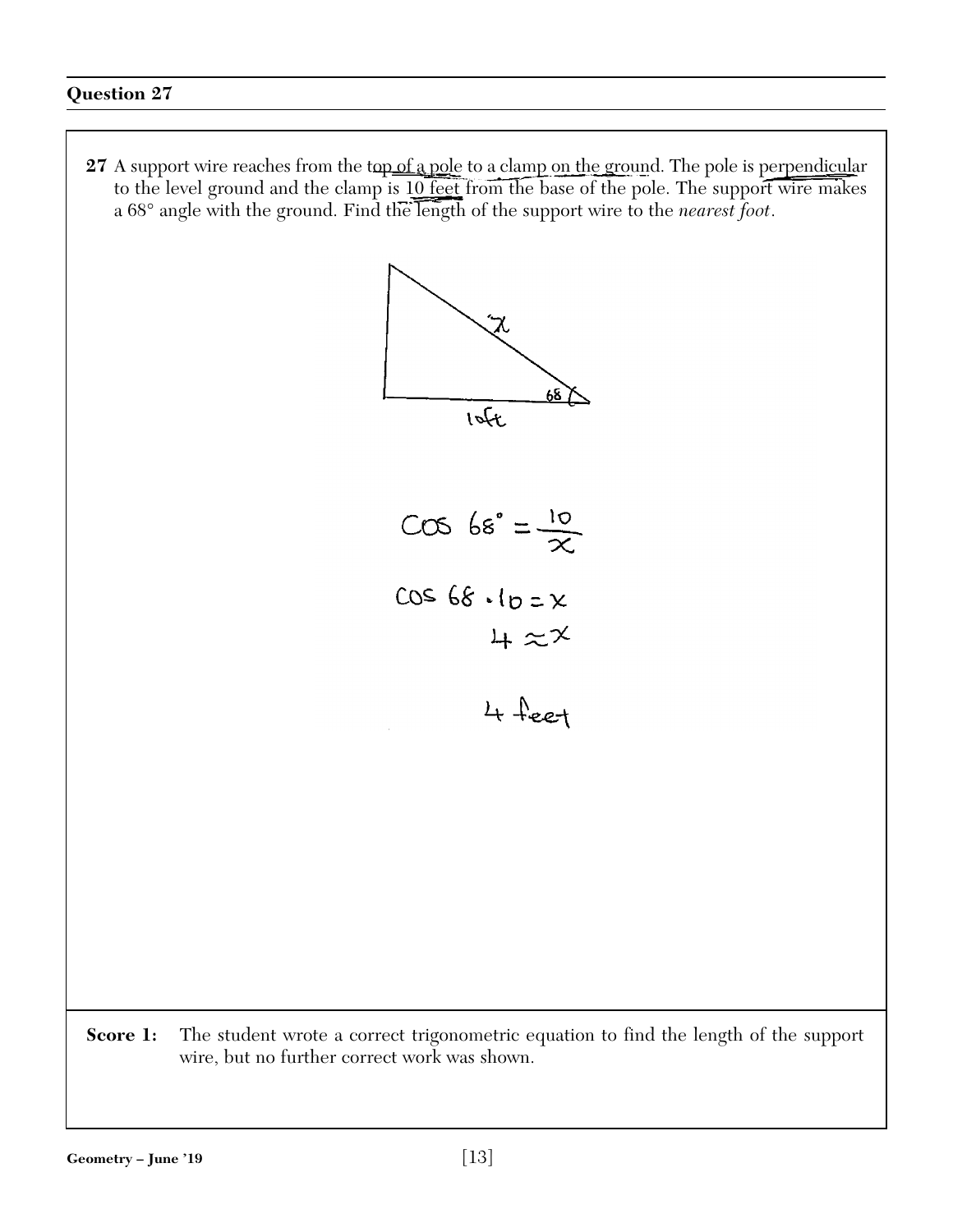**27** A support wire reaches from the top of a pole to a clamp on the ground. The pole is perpendicular to the level ground and the clamp is 10 feet from the base of the pole. The support wire makes a 68° angle with the ground. Find the length of the support wire to the *nearest foot*.  $\frac{\sin(68)}{x} = \frac{10}{x}$ 

Fig  $896$ 

 $C_1$ raul

 $X$  SIN (68) = 10 (68) SM68  $X \approx 1$ thewife tothe Clampis

**Score 1:** The student showed appropriate work based on an incorrect location of the angle of elevation.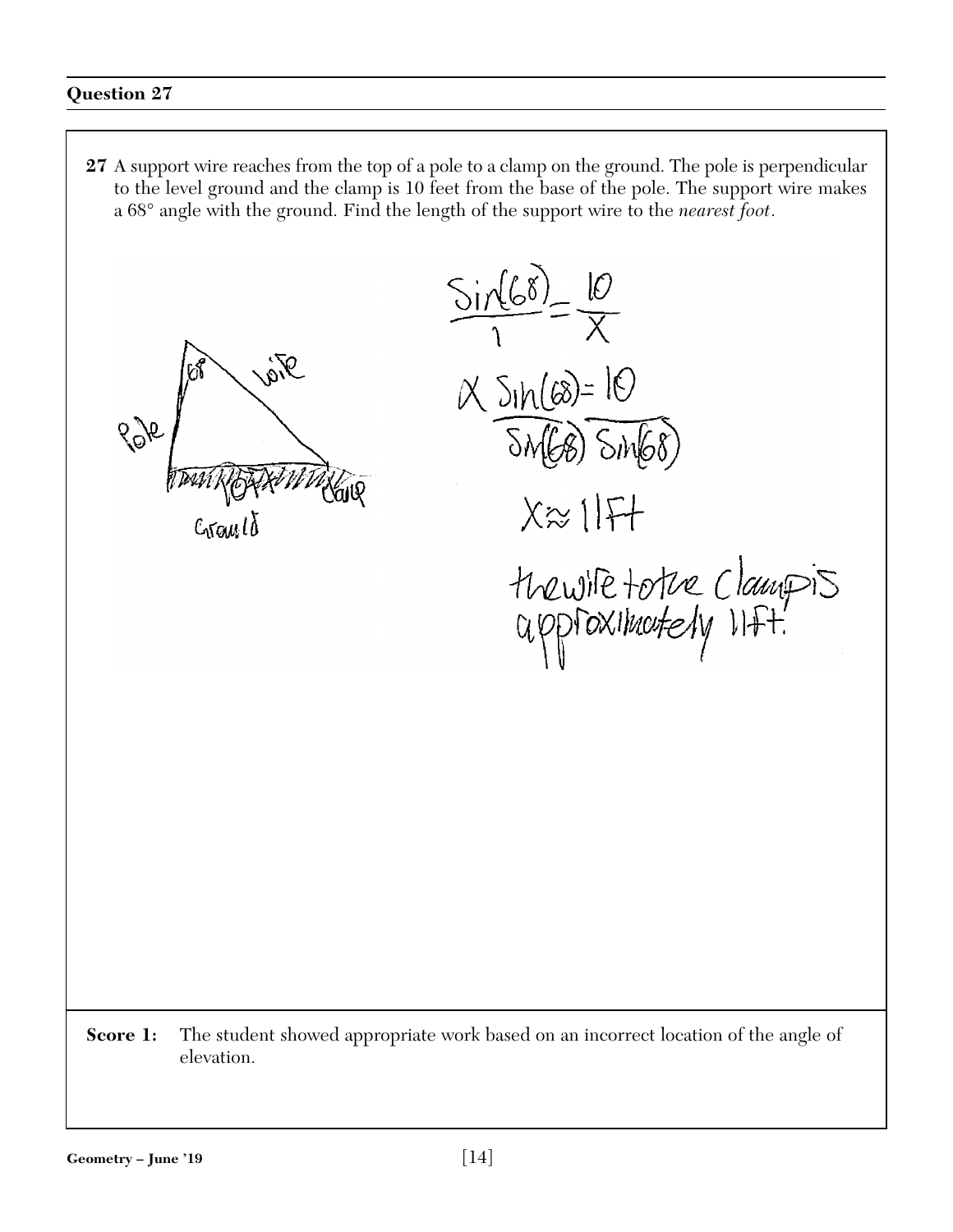**27** A support wire reaches from the top of a pole to a clamp on the ground. The pole is perpendicular to the level ground and the clamp is 10 feet from the base of the pole. The support wire makes a 68° angle with the ground. Find the length of the support wire to the *nearest foot*.

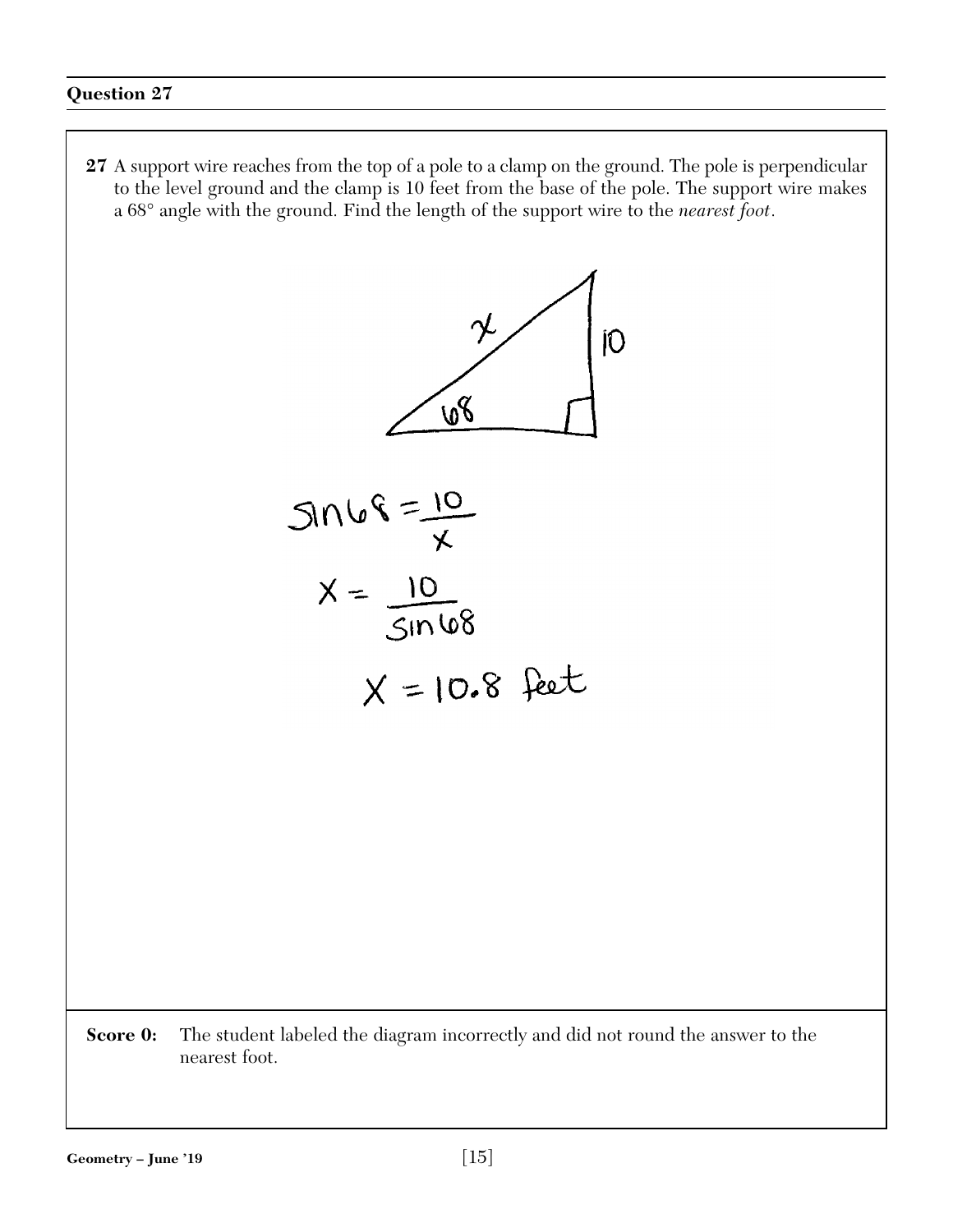

If m $\widehat{AB} = 72^\circ$ , find the area of shaded sector *AOB*, in terms of  $\pi$ .



**Score 2:** The student gave a complete and correct response.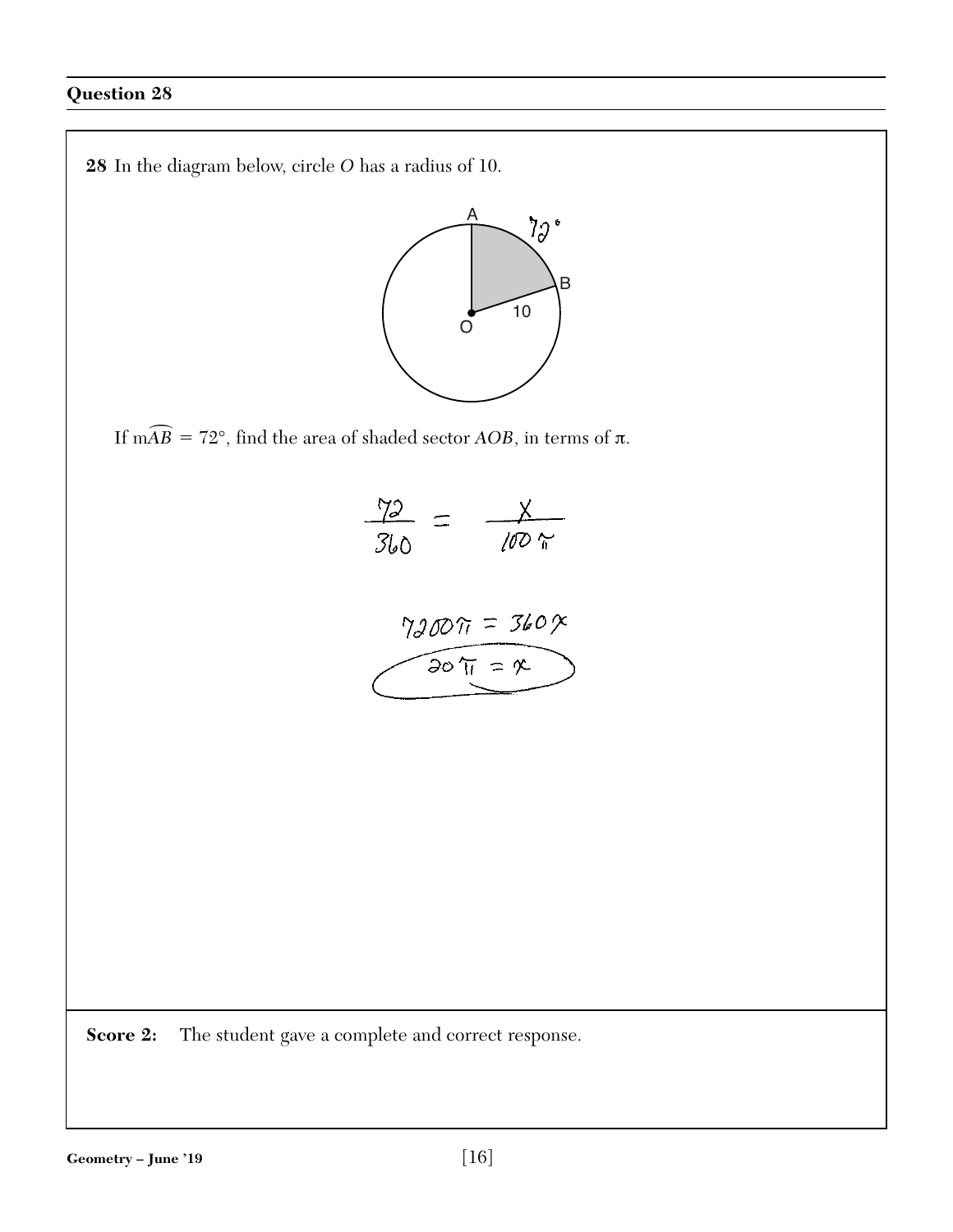**28** In the diagram below, circle *O* has a radius of 10. A B 10 $\rm\bar{\rm O}$ If m $\widehat{AB} = 72^\circ$ , find the area of shaded sector *AOB*, in terms of  $\pi$ .  $\frac{12}{360} = \frac{1}{5}$ Area circle =  $\pi r^2$  $=$   $\pi$  10<sup>2</sup>  $A = 100 \pi$  $\frac{1}{5}(\sqrt{100\pi}) = \sqrt{20\pi}$ **Score 2:** The student gave a complete and correct response.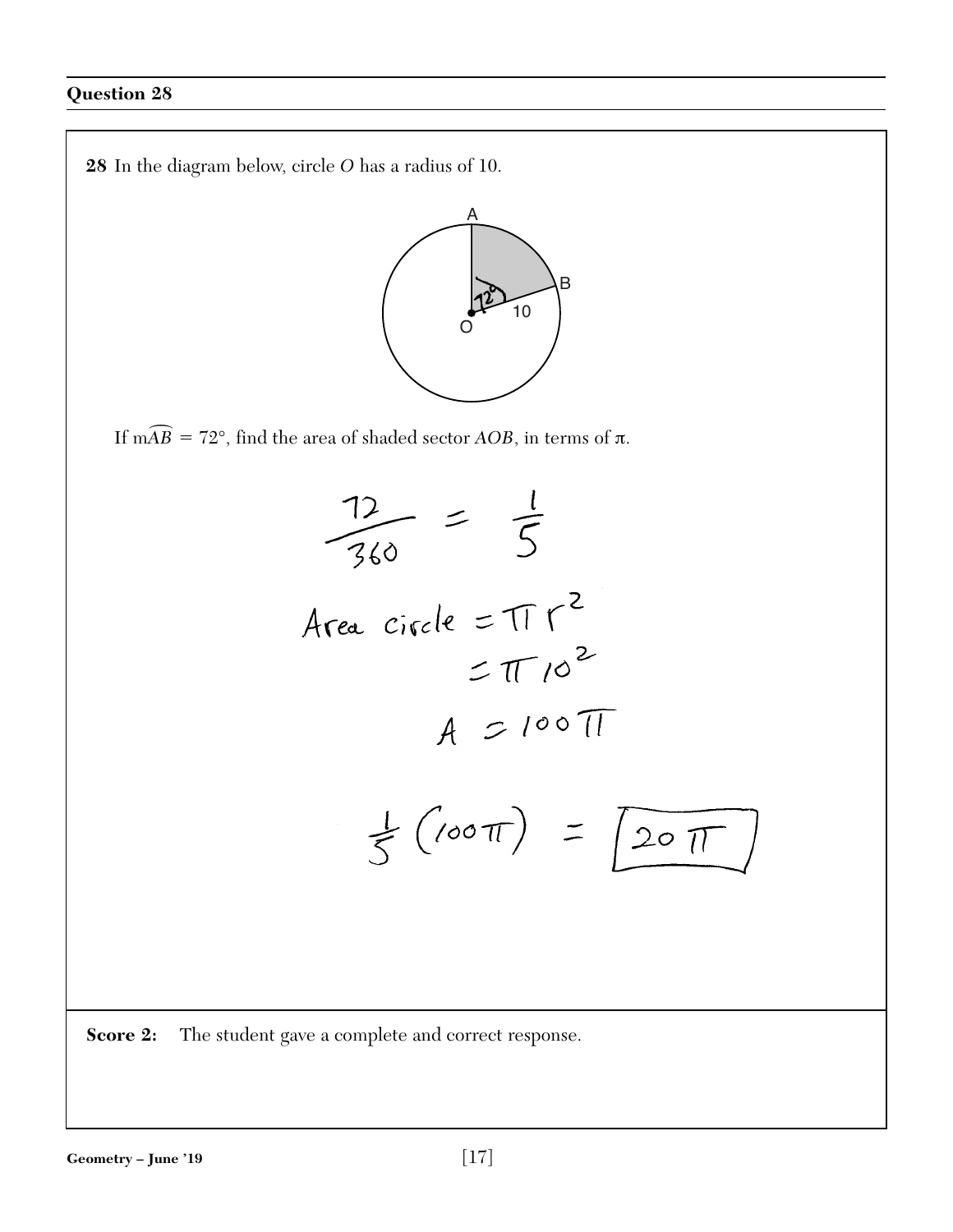

If m $\widehat{AB} = 72^\circ$ , find the area of shaded sector *AOB*, in terms of  $\pi$ .



**Score 1:** The student wrote an appropriate answer, but not in terms of π.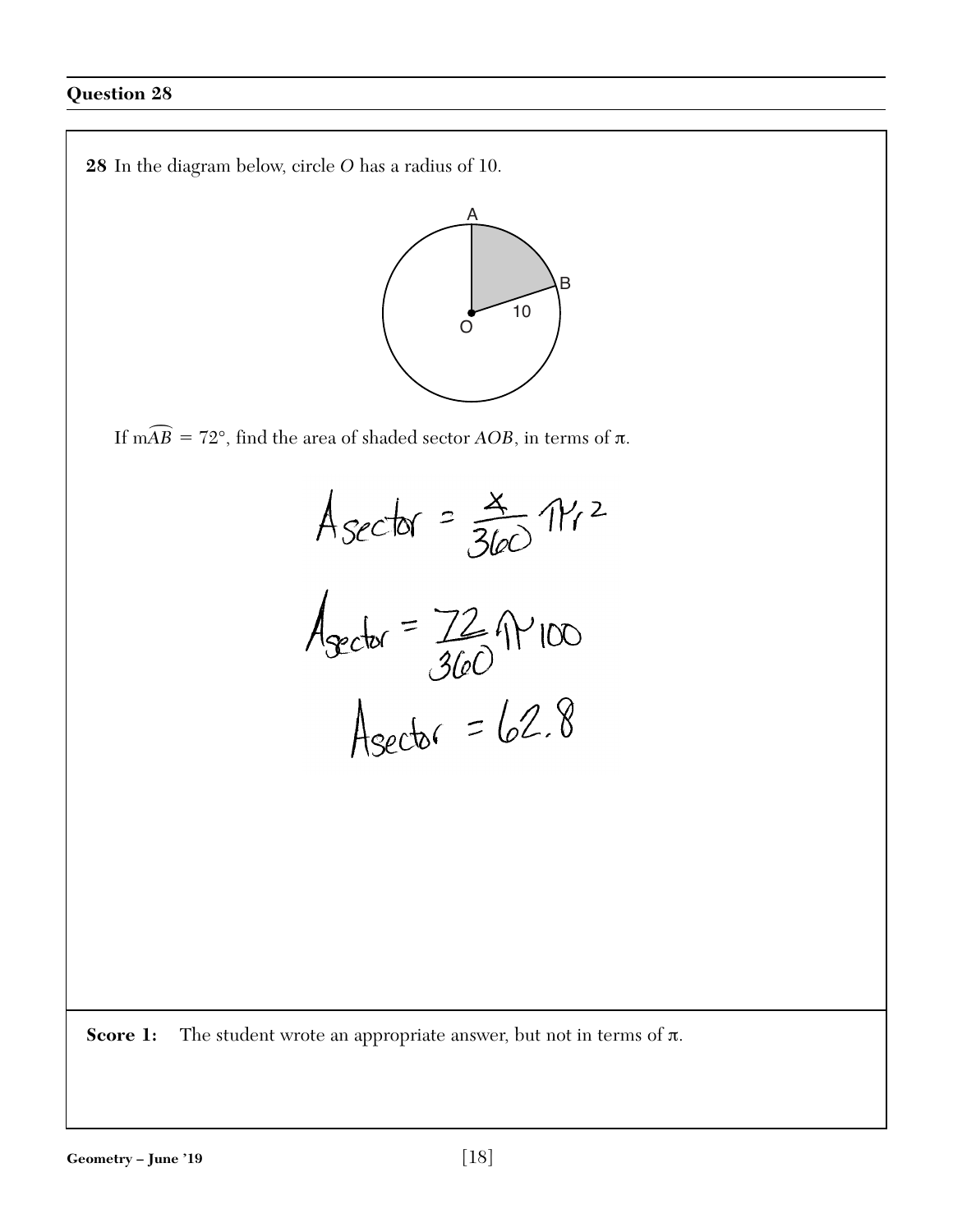

If m $\widehat{AB} = 72^\circ$ , find the area of shaded sector *AOB*, in terms of  $\pi$ .

$$
C = 2\pi r
$$
  

$$
C = 2\pi (10)
$$
  

$$
C = 20\pi
$$

**Score 0:** The student gave a correct response that was obtained by an incorrect procedure.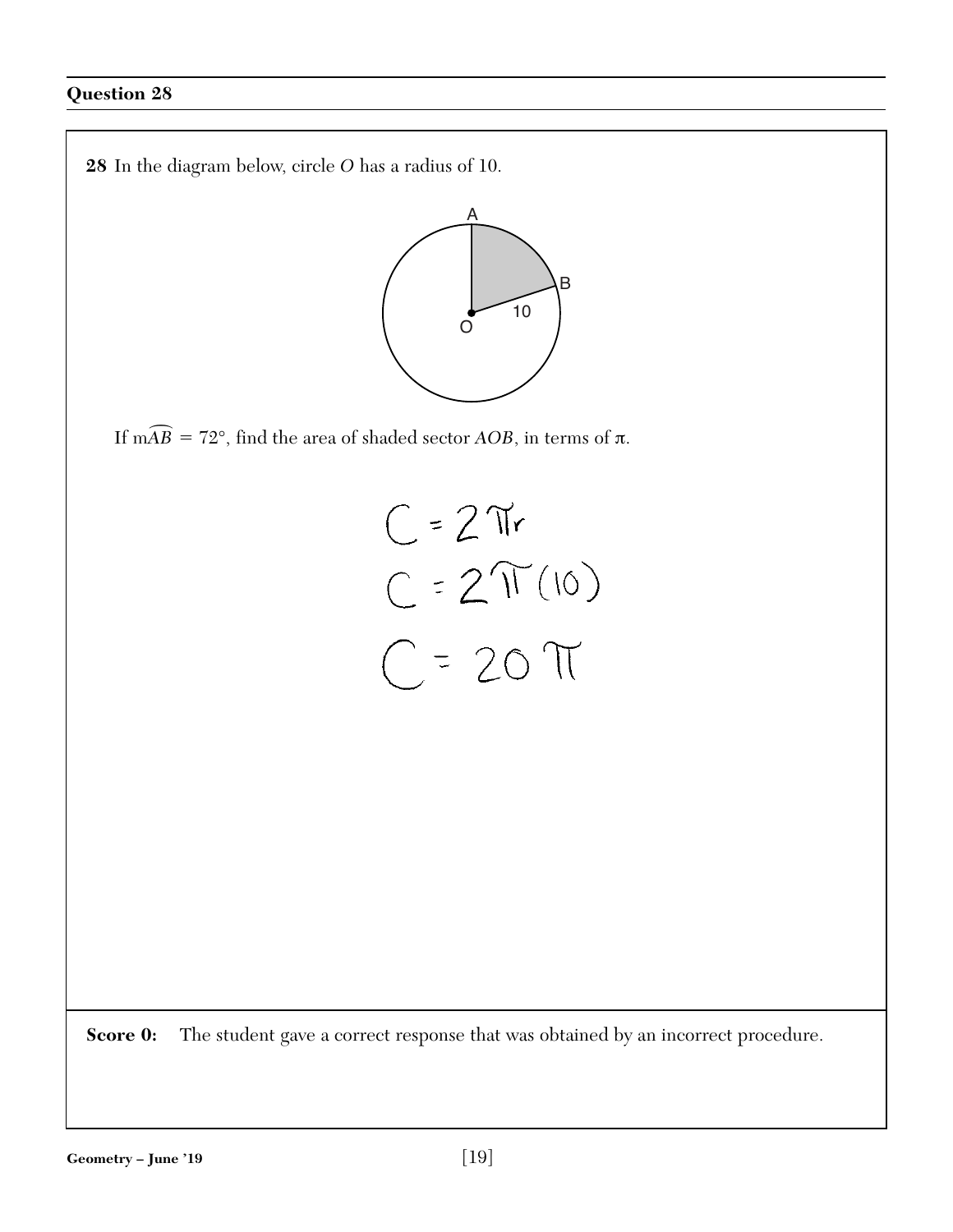

If m $\widehat{AB} = 72^\circ$ , find the area of shaded sector *AOB*, in terms of  $\pi$ .



**Score 0:** The student did not show enough relevant work to receive any credit.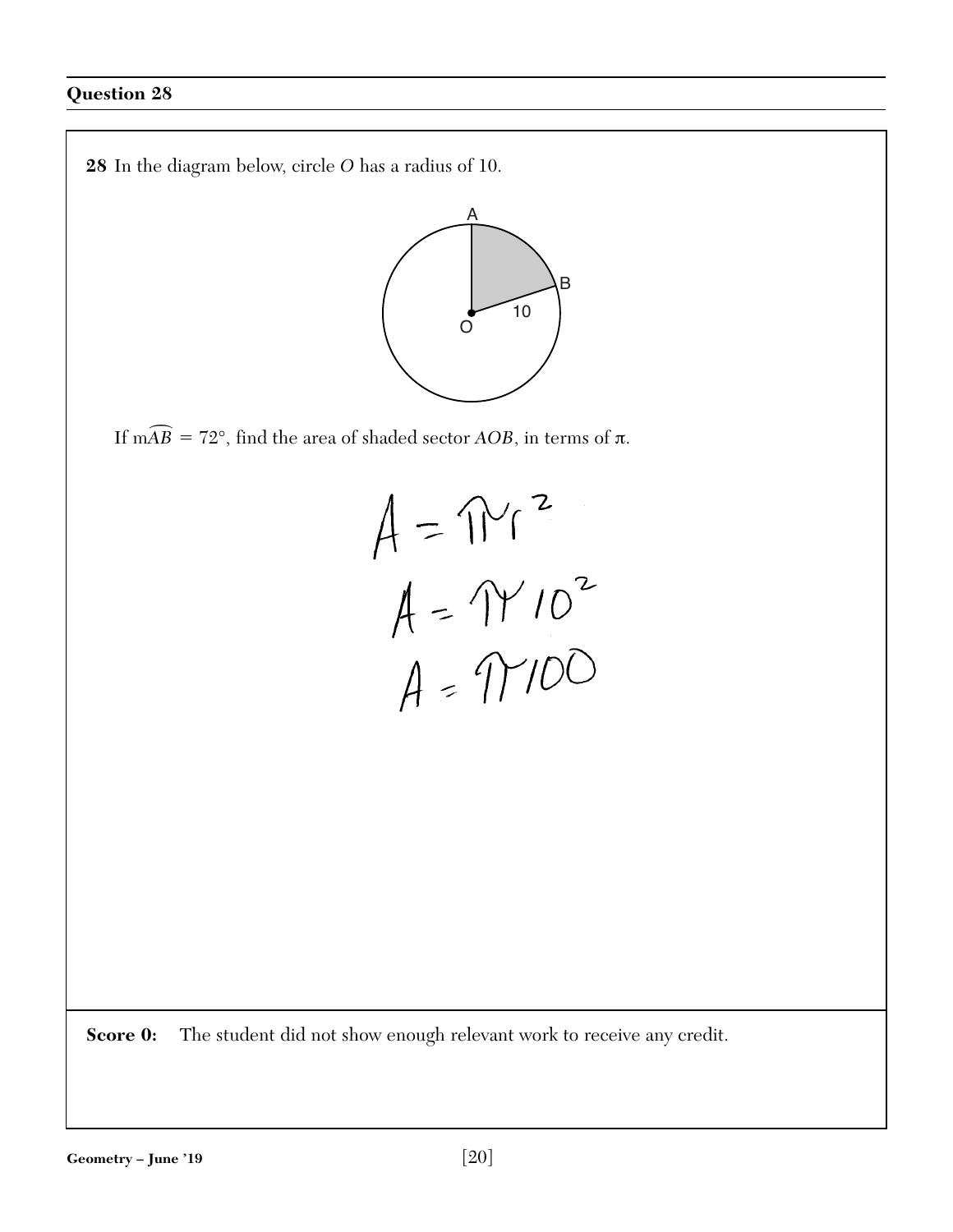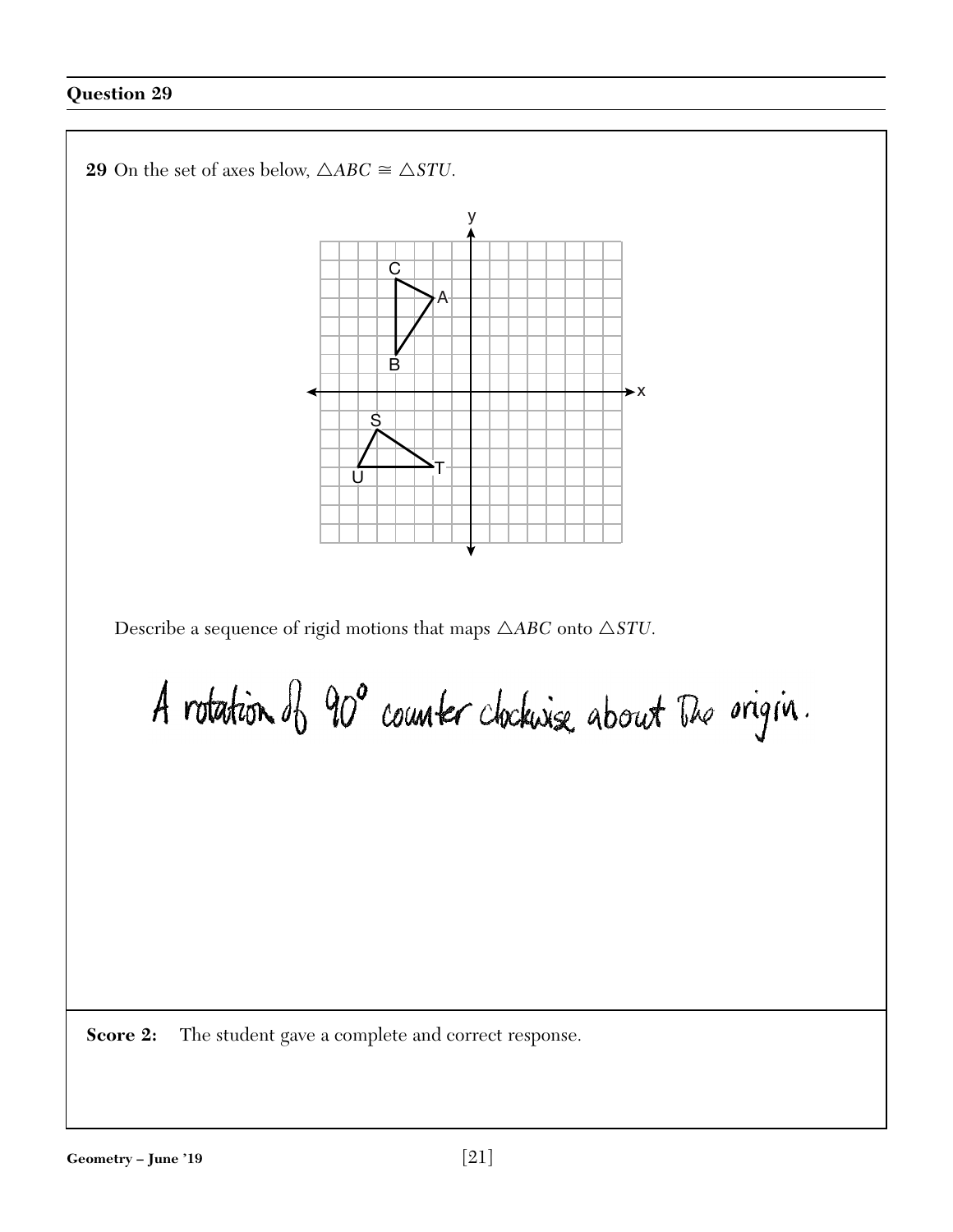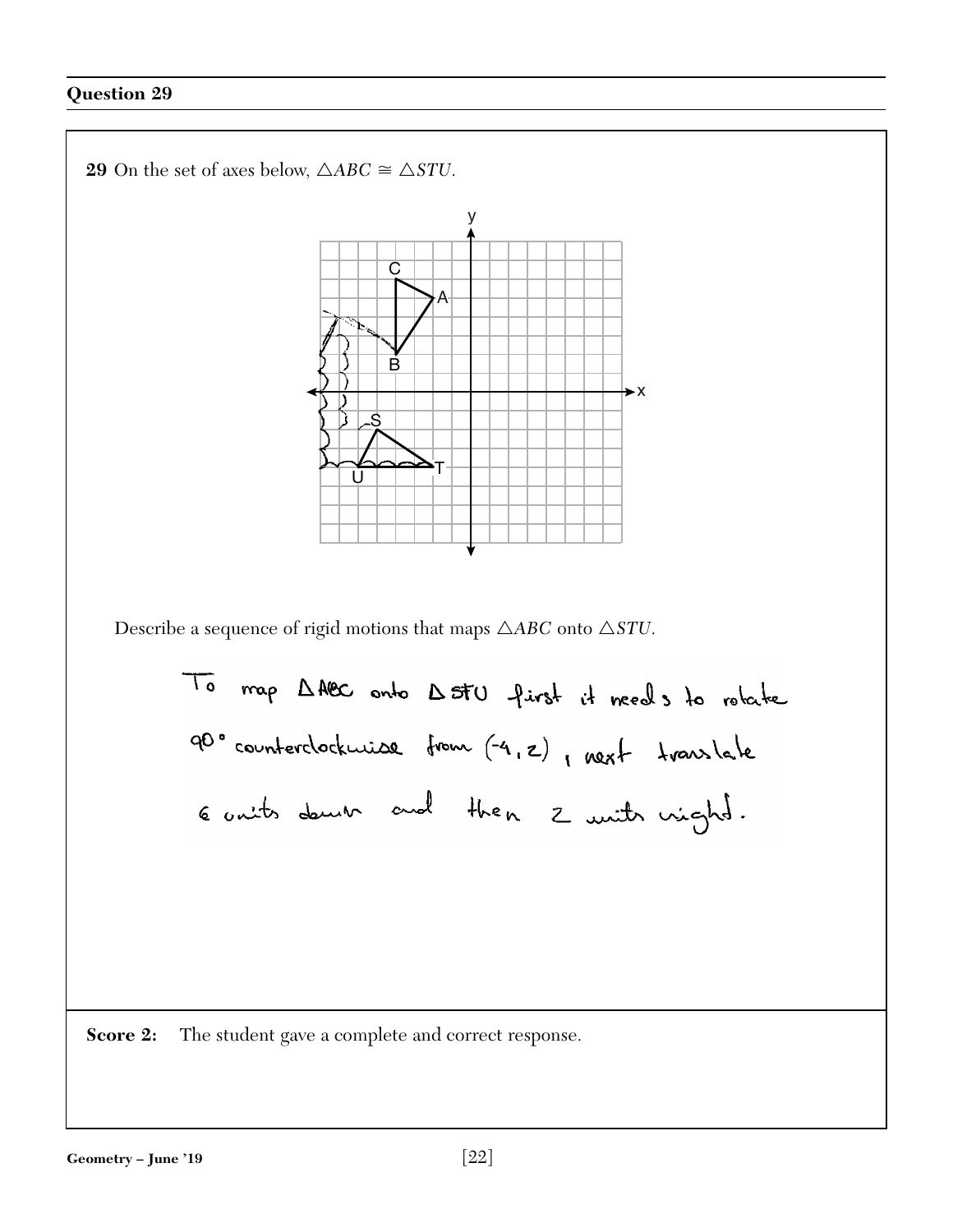

**Score 2:** The student gave a complete and correct response.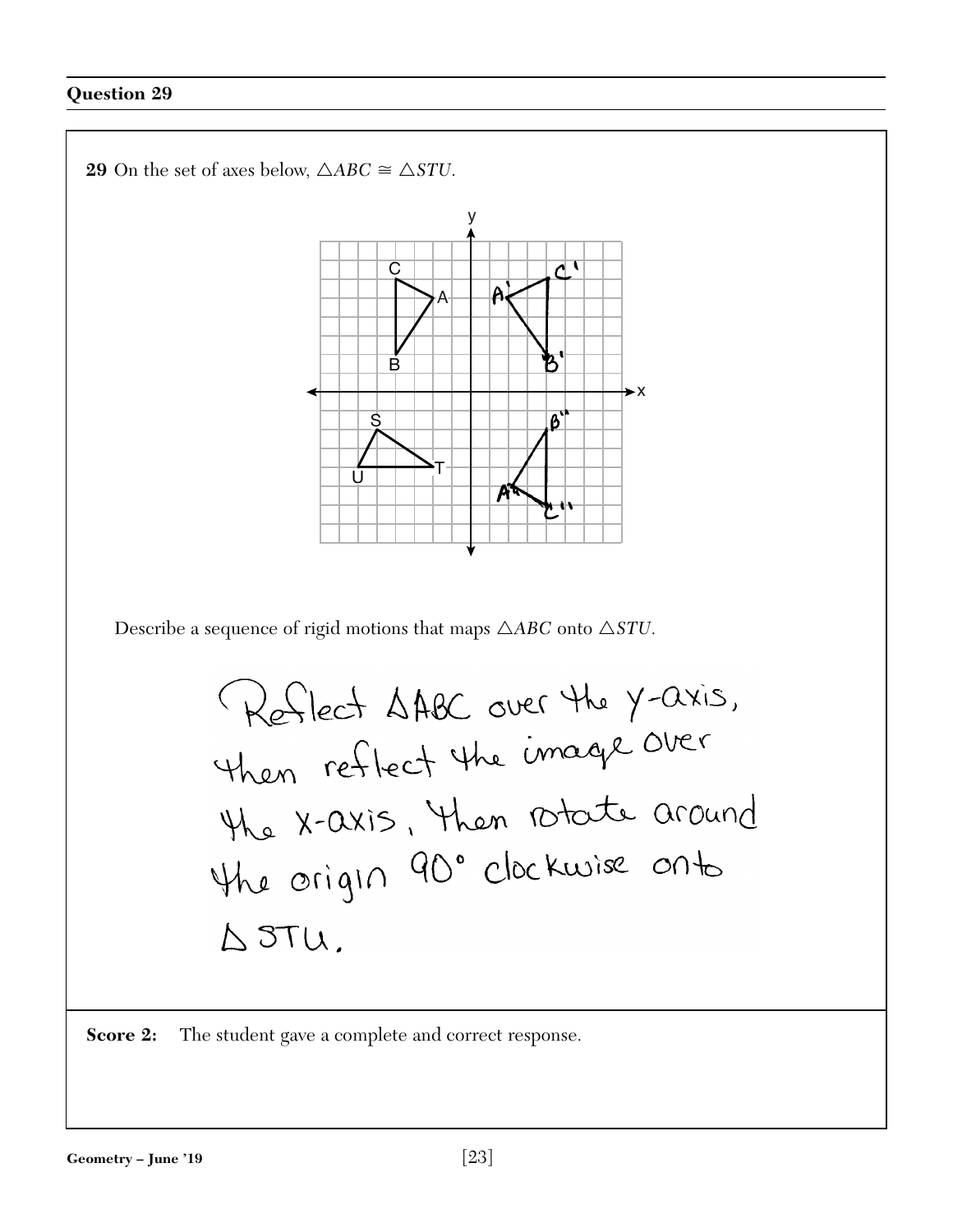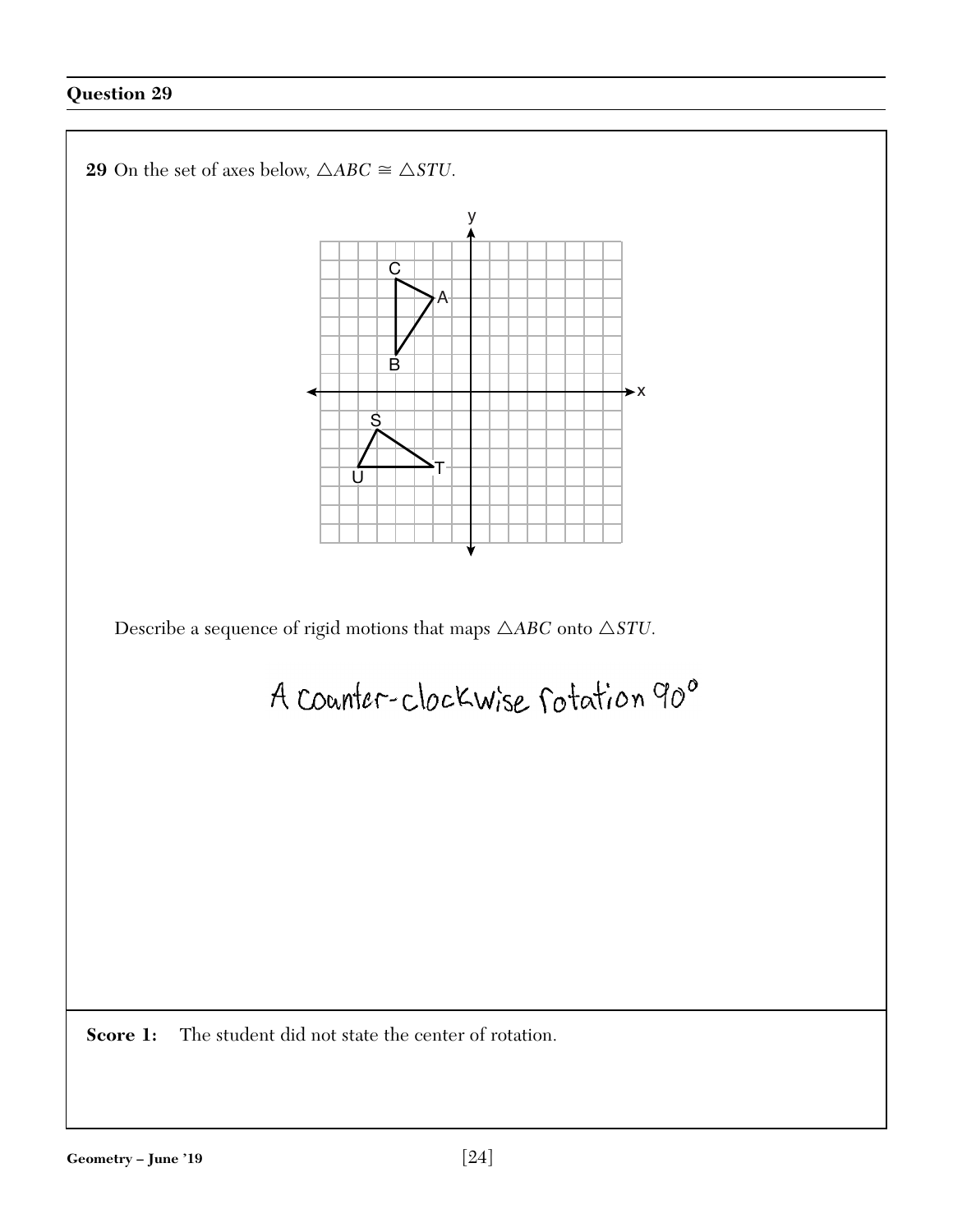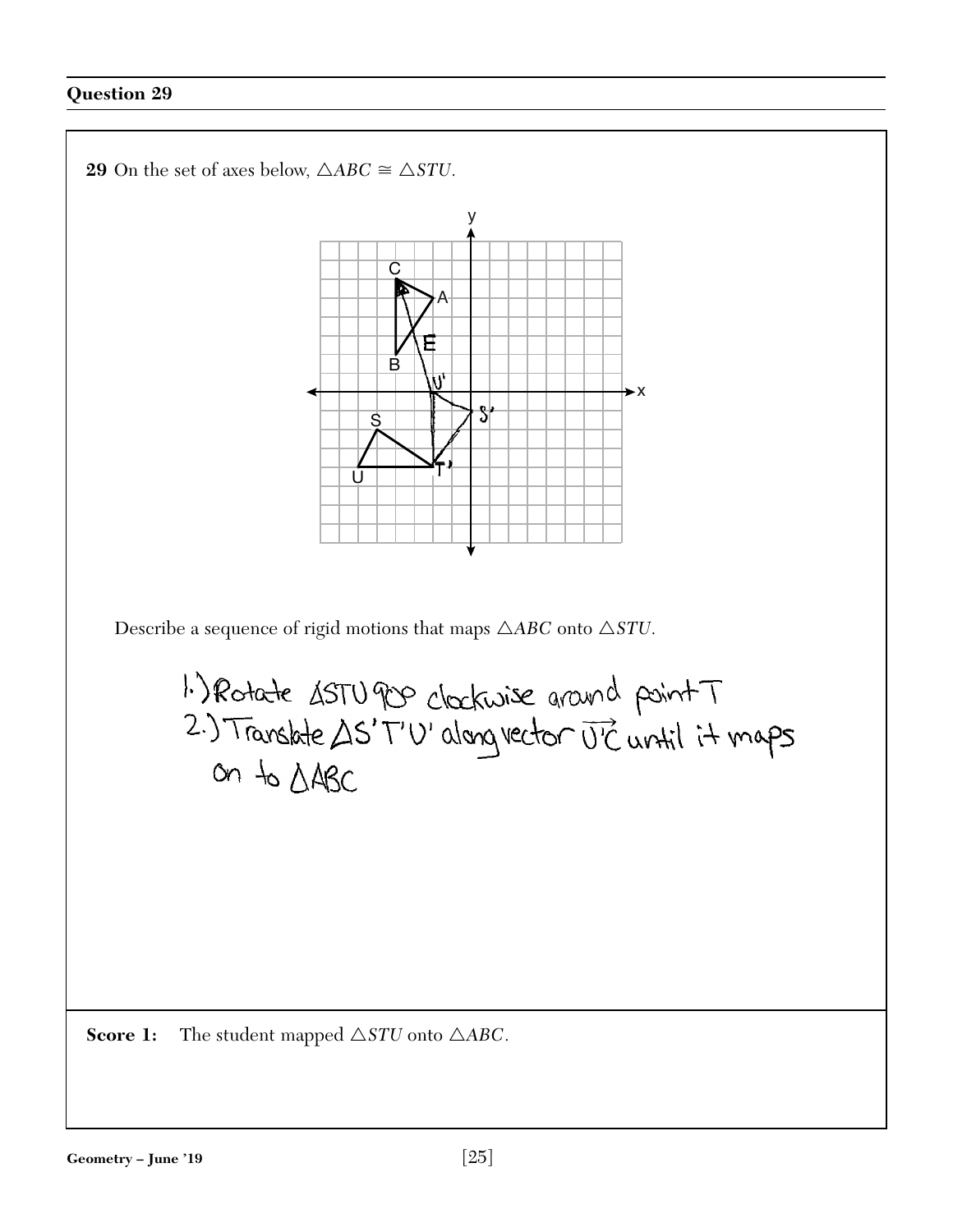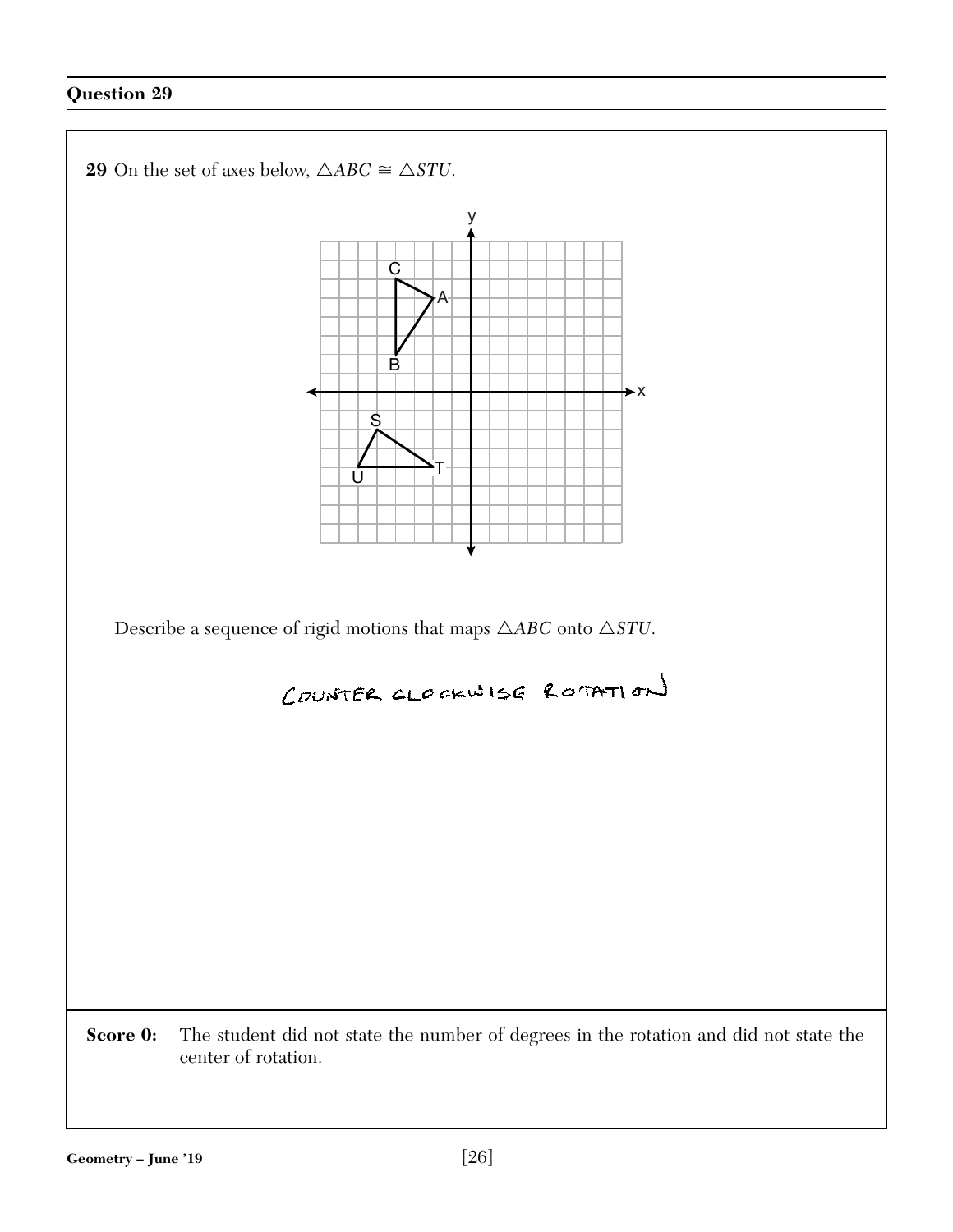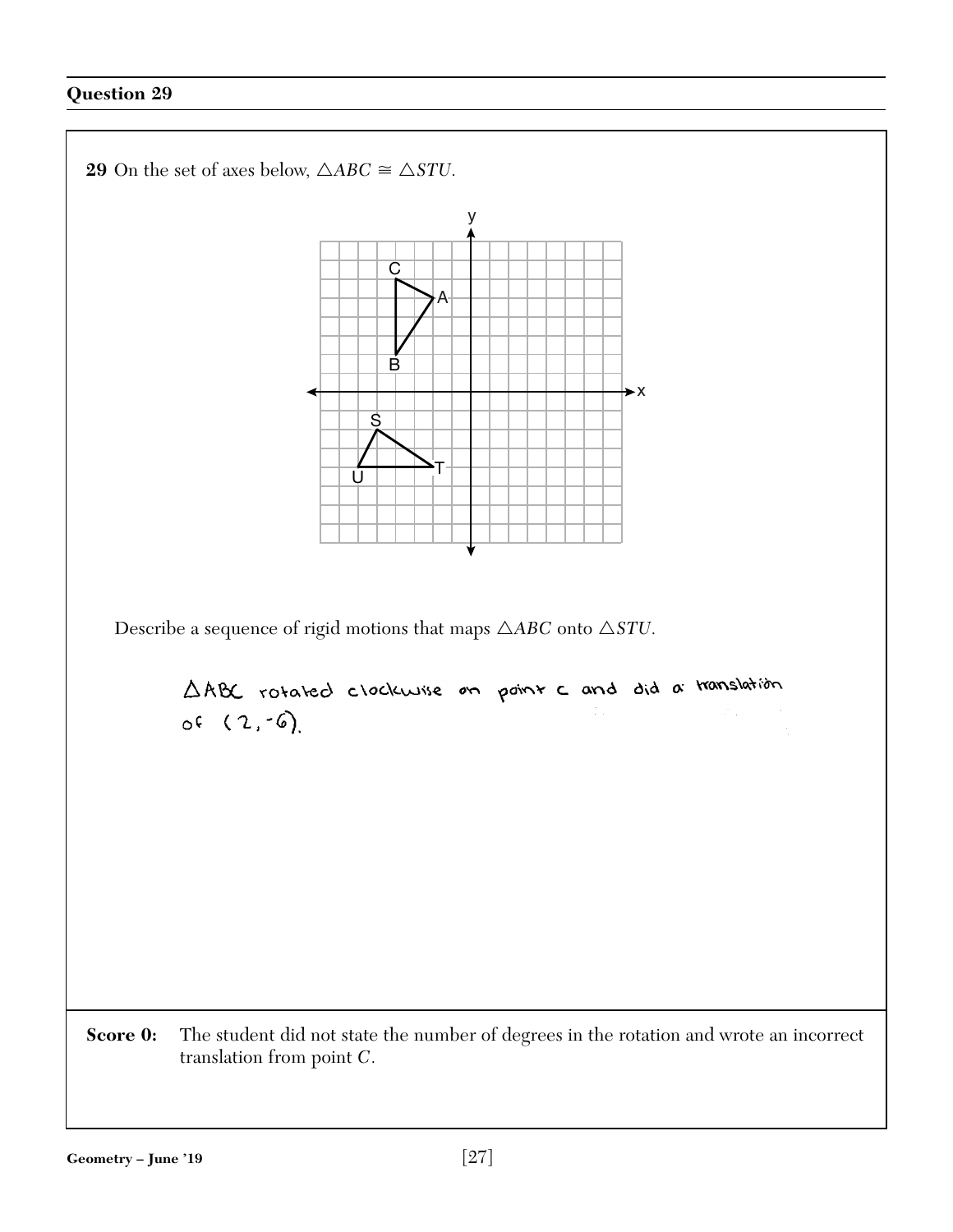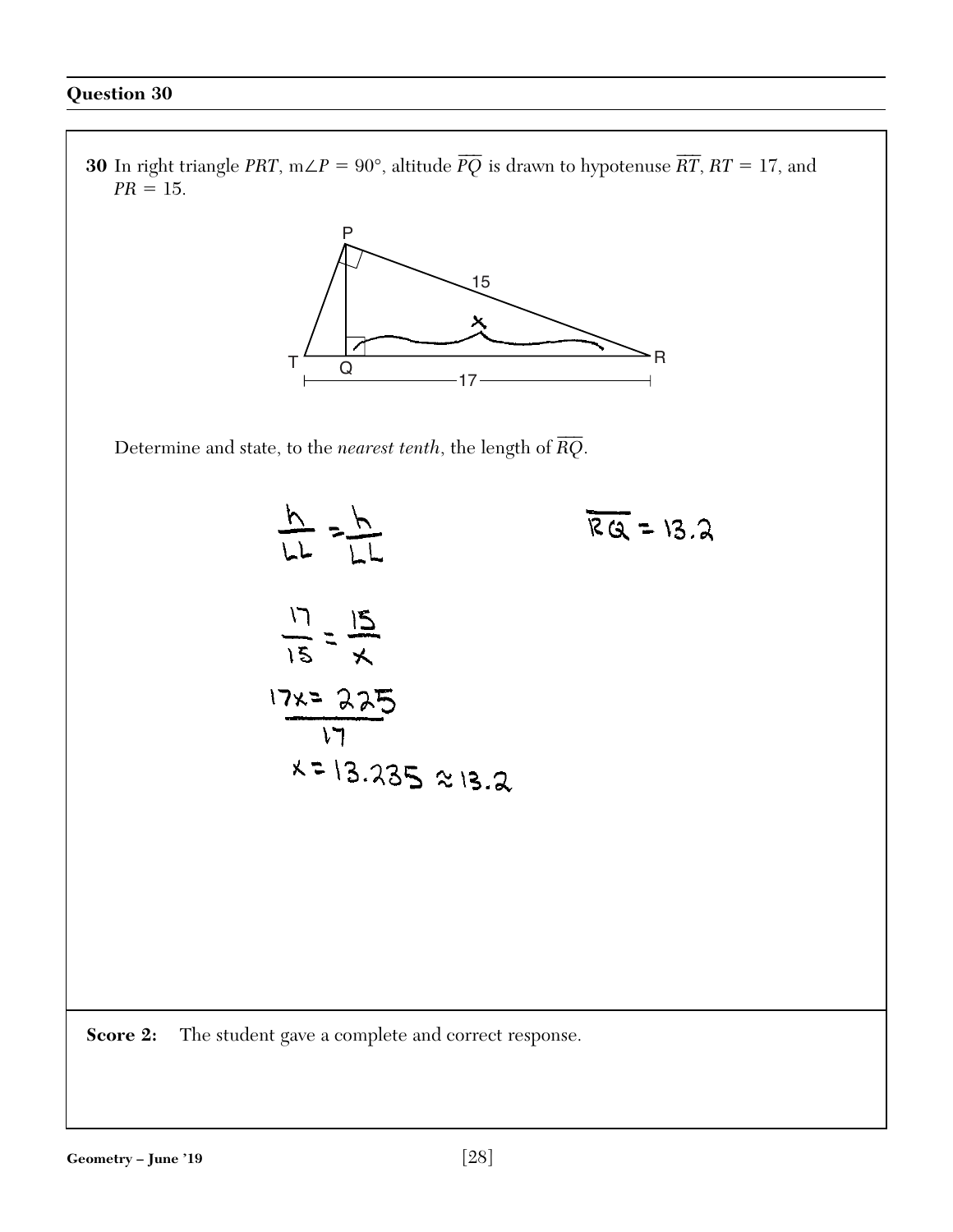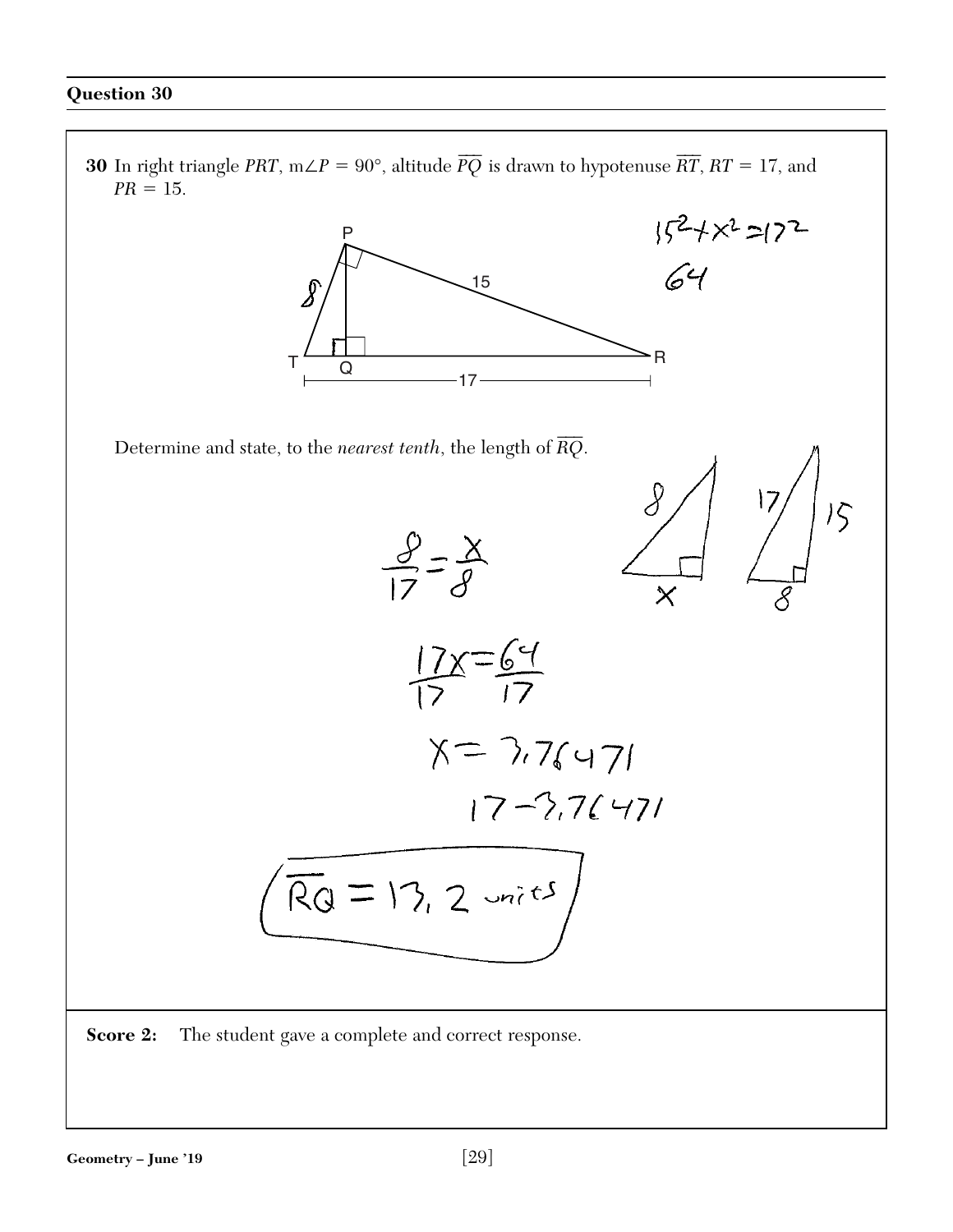**30** In right triangle *PRT*, m∠*P* = 90°, altitude  $\overline{PQ}$  is drawn to hypotenuse  $\overline{RT}$ , *RT* = 17, and  $PR = 15$ .



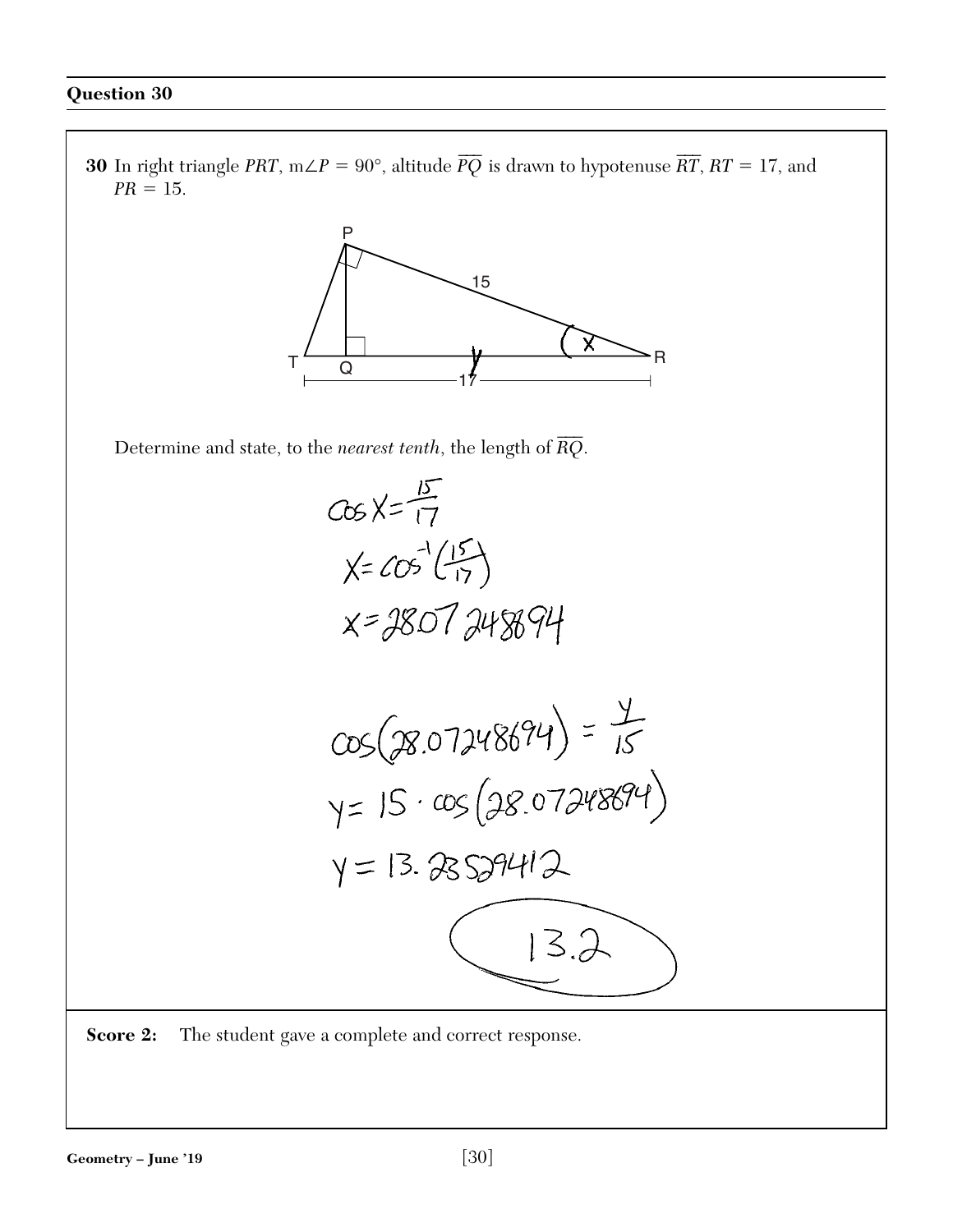**30** In right triangle *PRT*, m∠*P* = 90°, altitude  $\overline{PQ}$  is drawn to hypotenuse  $\overline{RT}$ , *RT* = 17, and  $PR = 15$ .



Determine and state, to the *nearest tenth*, the length of *RQ*  $\overline{\phantom{a}}$ .



**Score 1:** The student wrote a correct proportion to solve for *RQ*, but no further correct work was shown.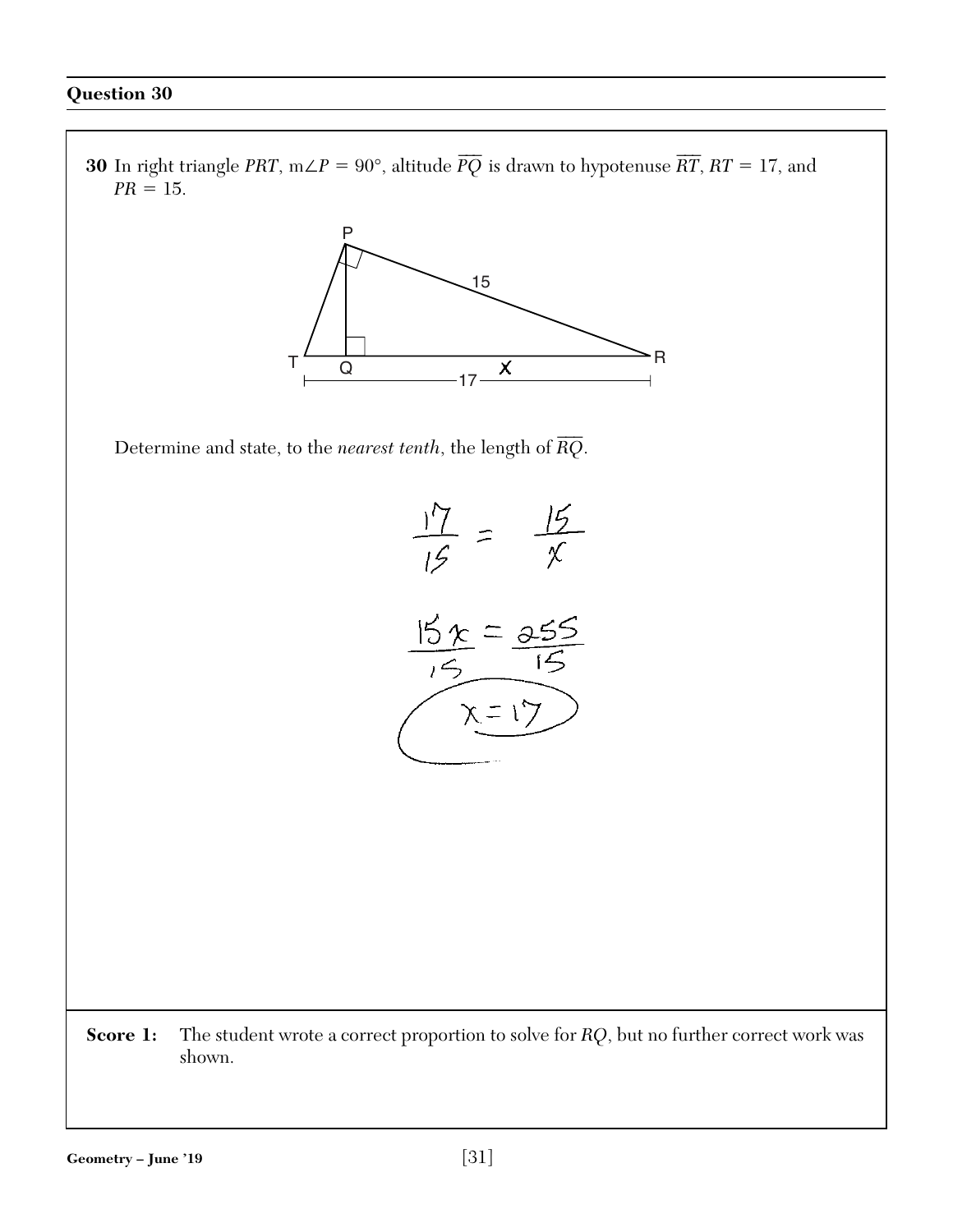**30** In right triangle *PRT*, m∠*P* = 90°, altitude  $\overline{PQ}$  is drawn to hypotenuse  $\overline{RT}$ , *RT* = 17, and  $PR = 15$ . P 15  $\%$ T <del>V</del> R  $XQ$ 17 $\overline{\phantom{a}}$ Determine and state, to the *nearest tenth*, the length of *RQ* .  $HLLS$  $\{8, 15, 17\}$  triple  $\frac{17}{8} = \frac{15}{8}$  $\frac{7}{9}$  =  $\frac{120}{17}$  $17 - 7.0588$  $X = 7.9588$  $\overline{9.9412}$  = QR **Score 0:** The student wrote an incorrect proportion to solve for *TQ*, then made a rounding error.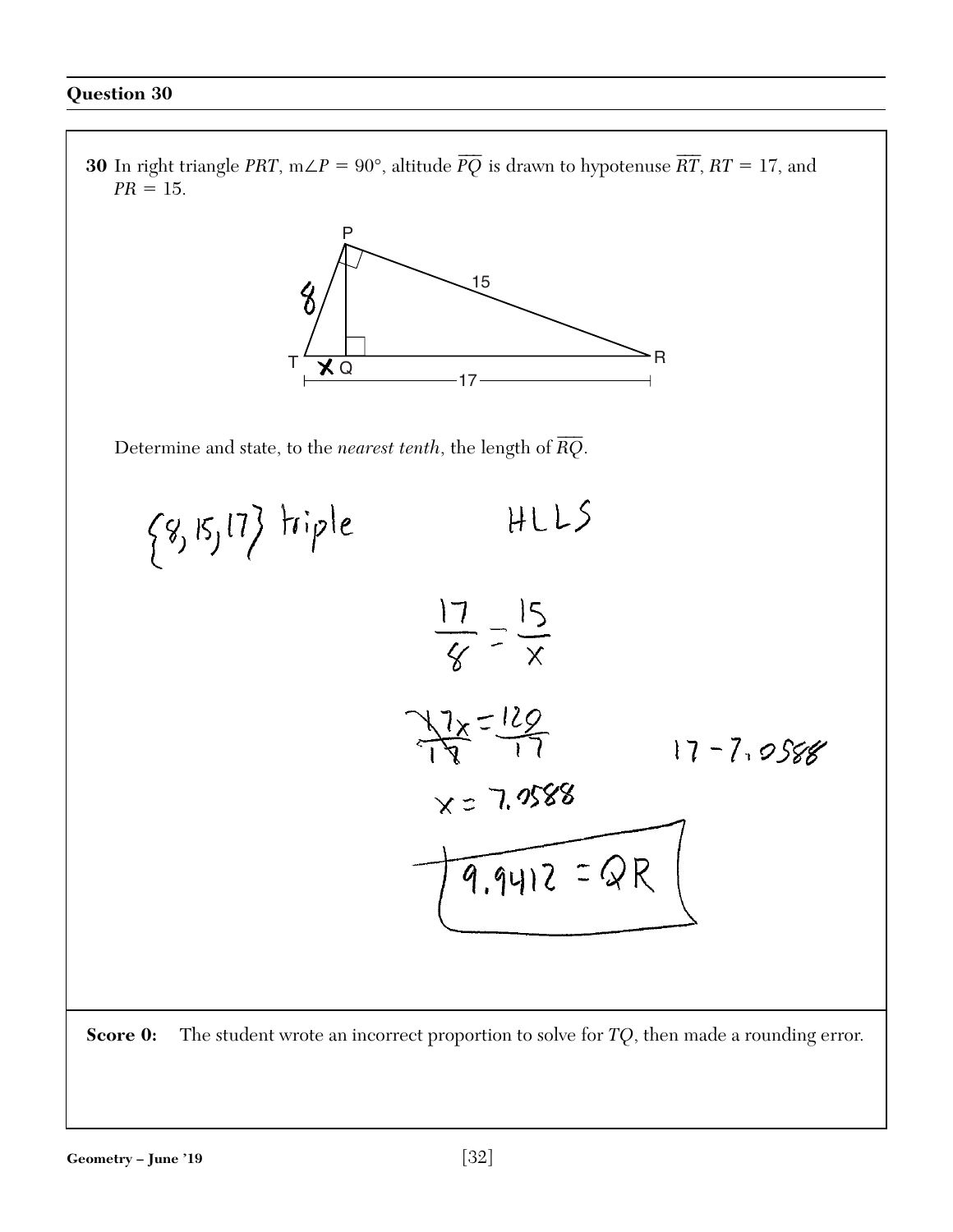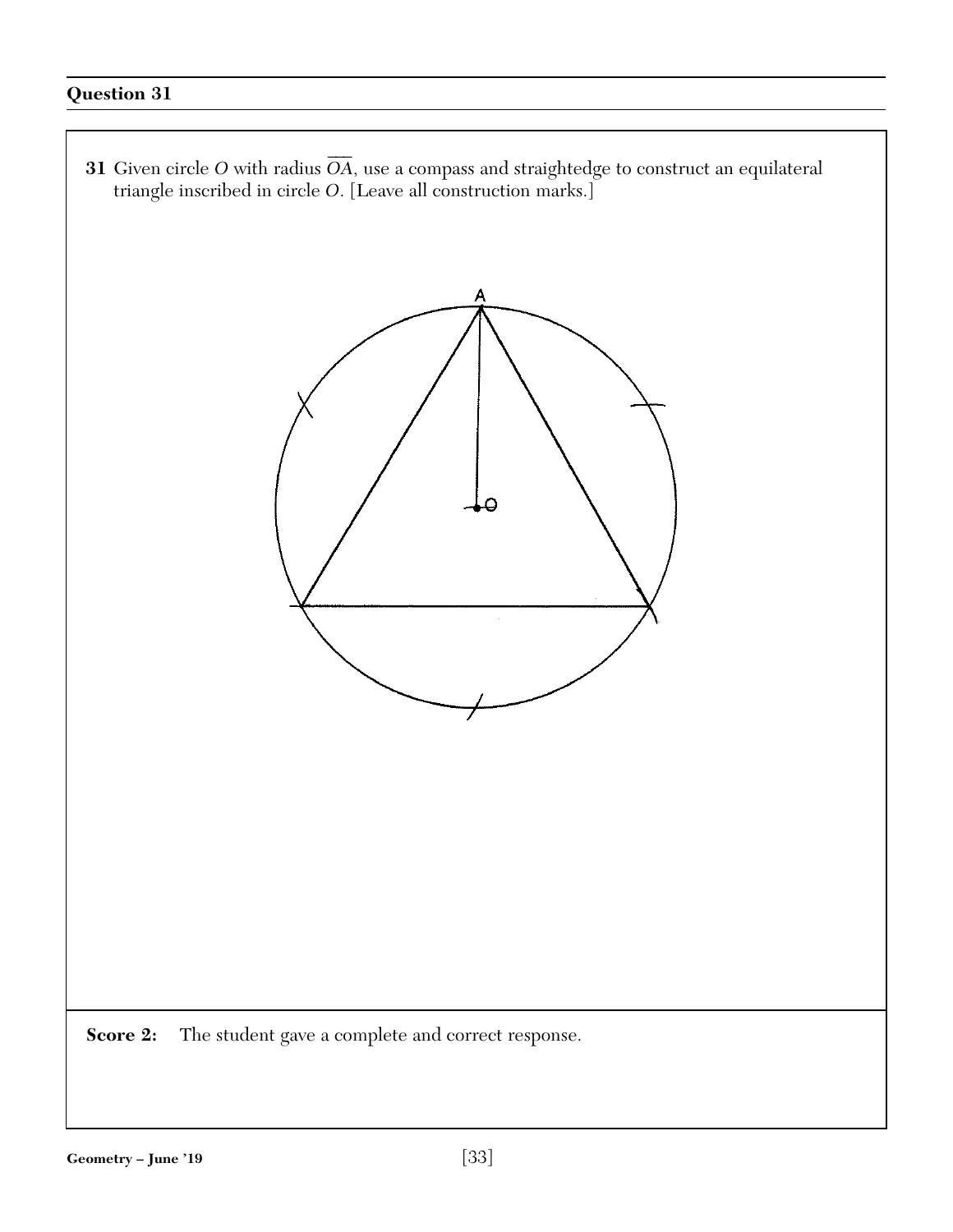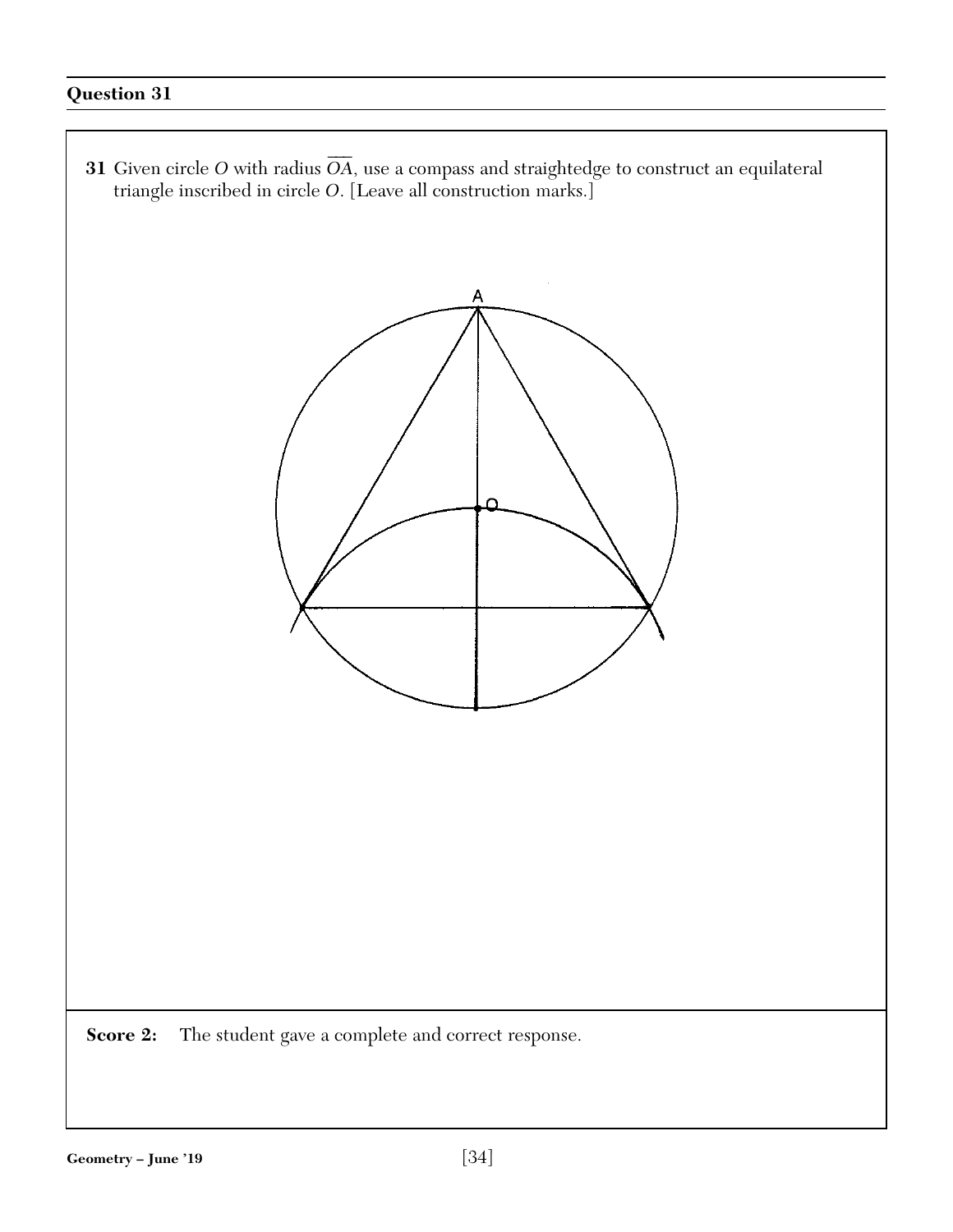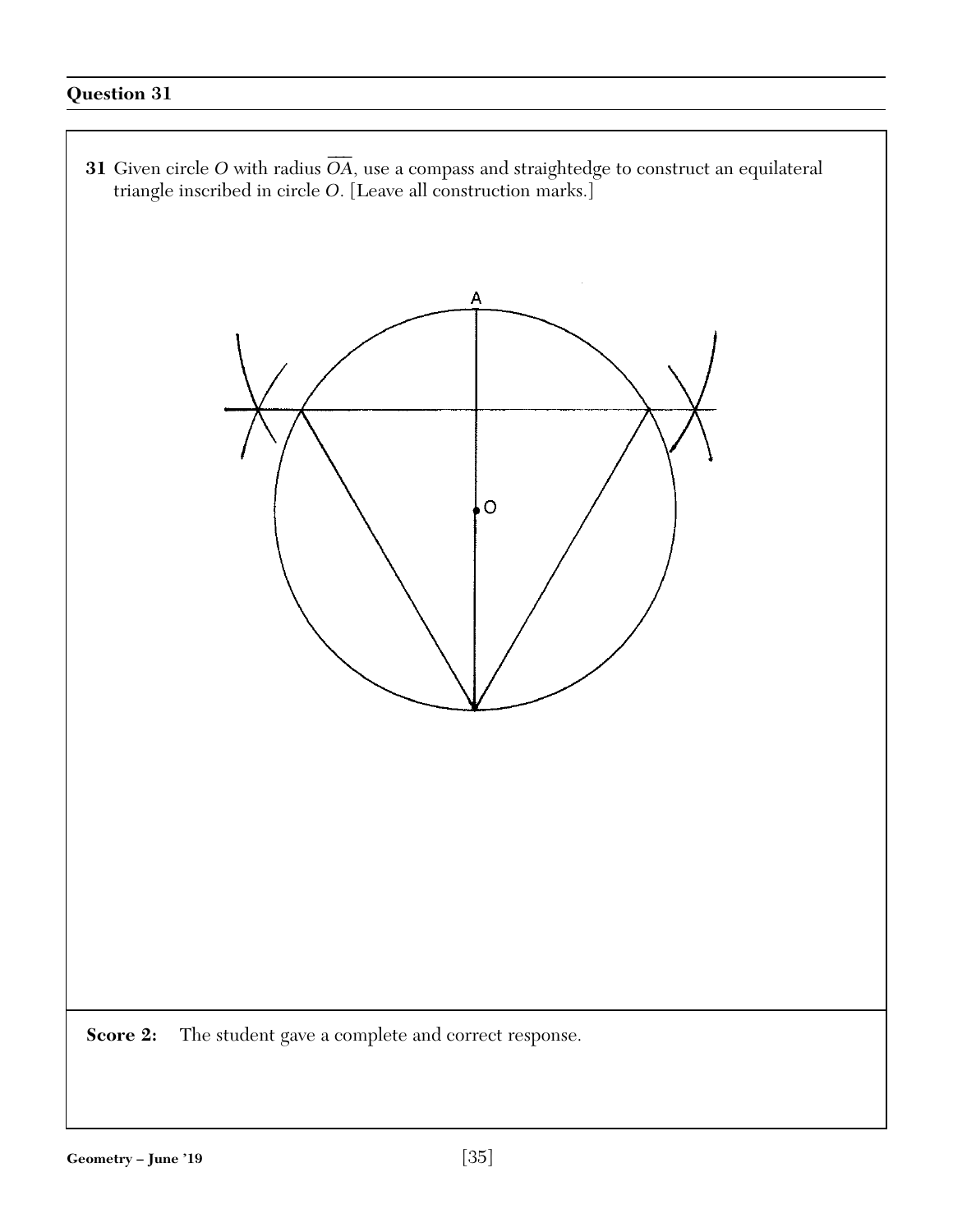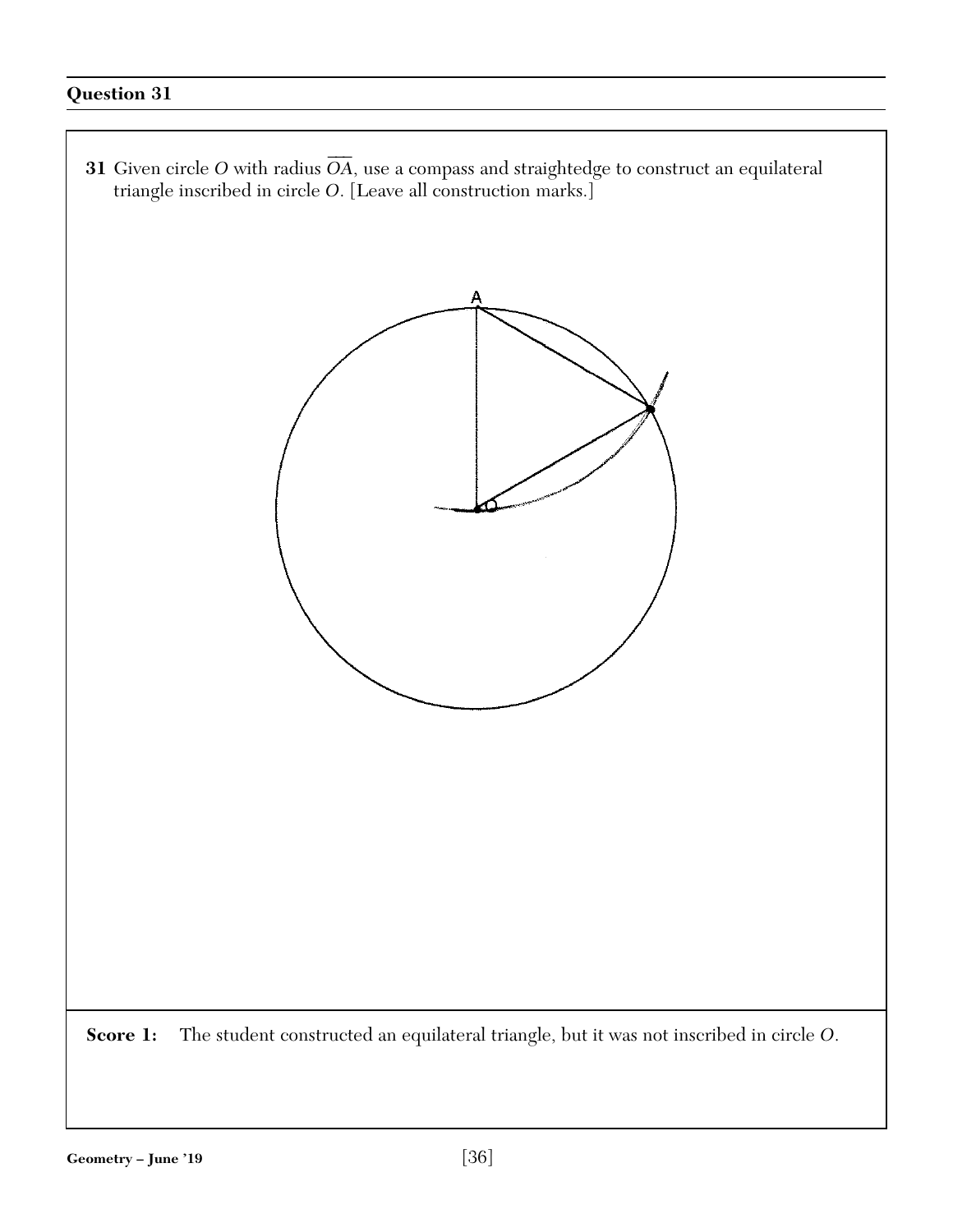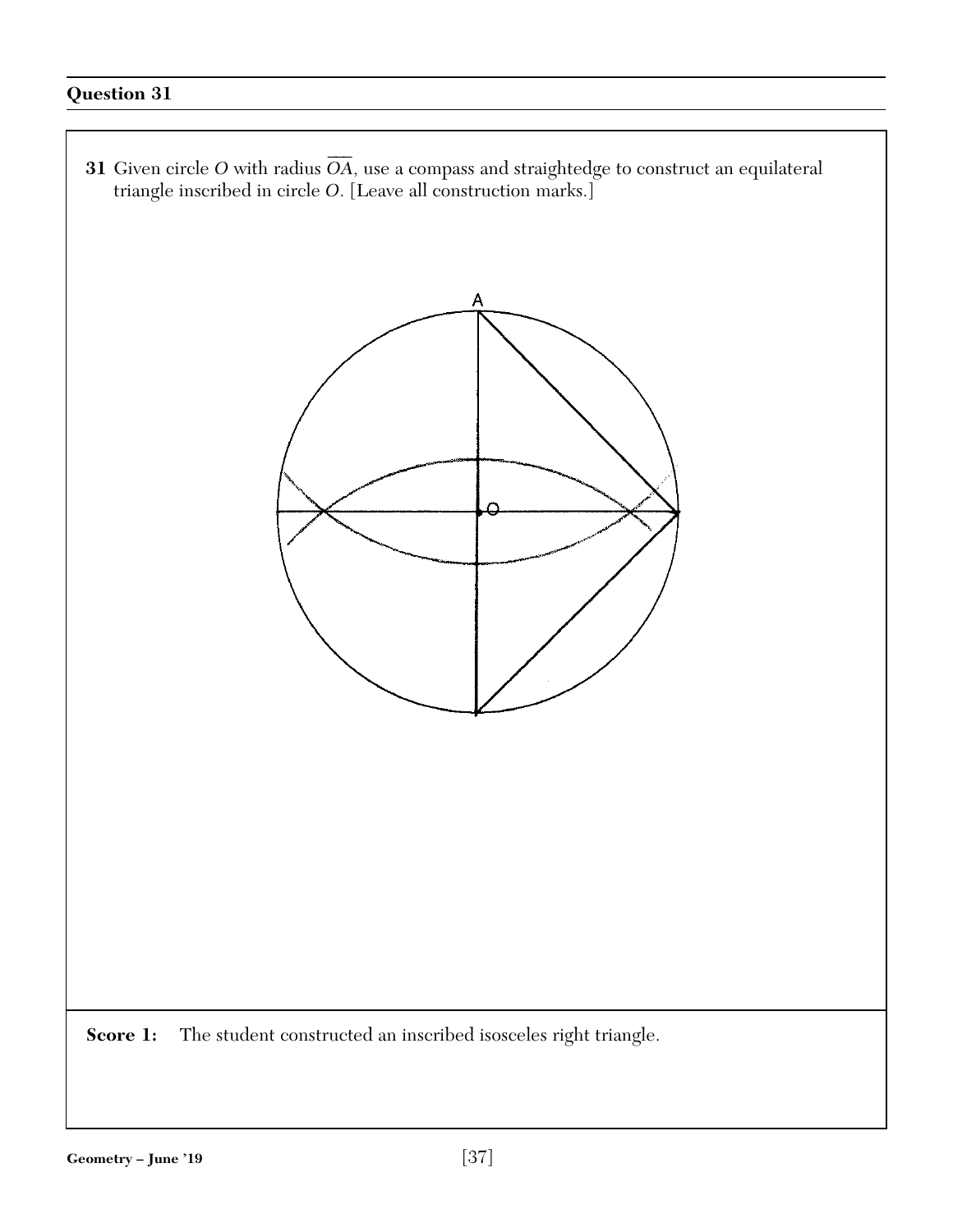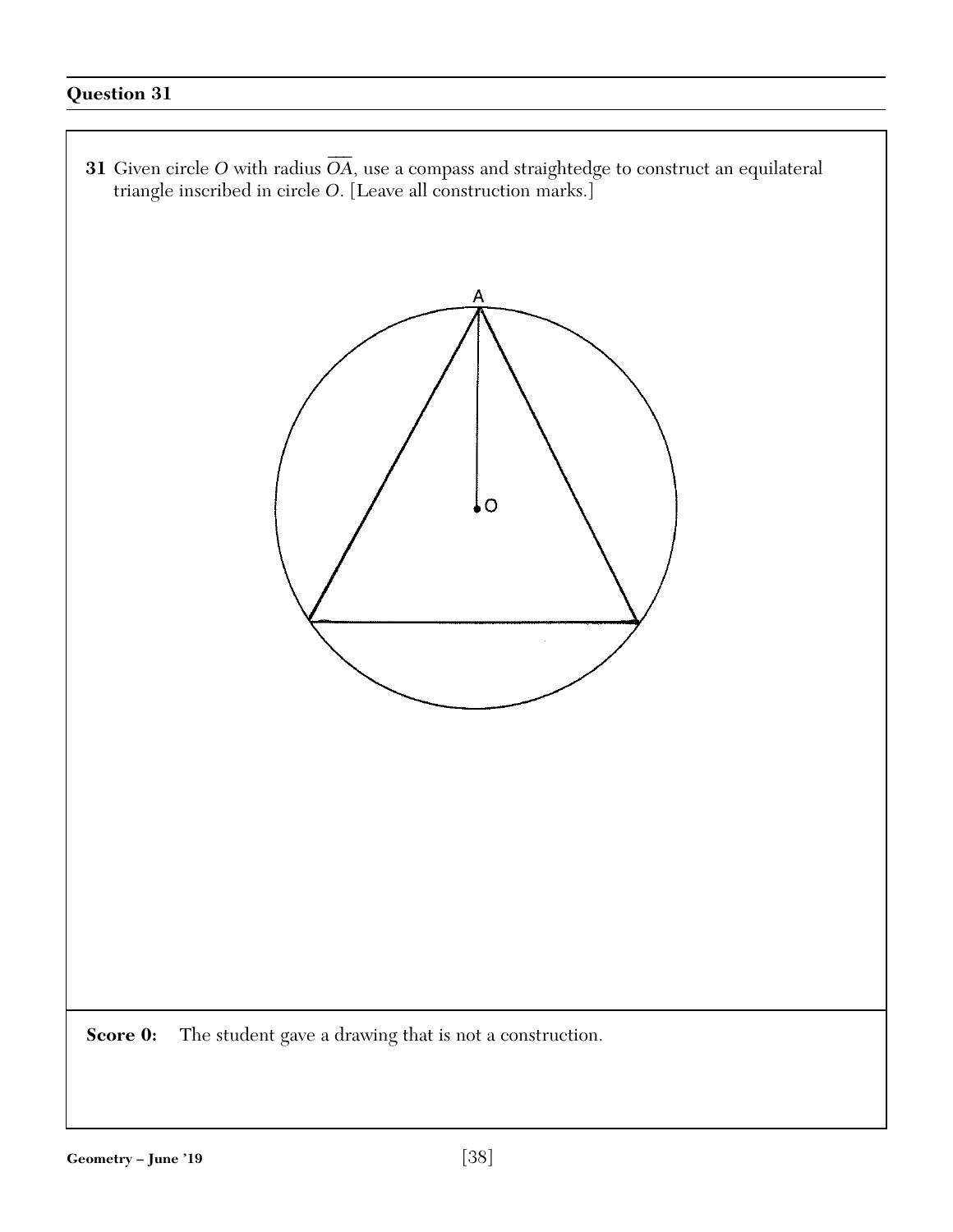**32** Riley plotted  $A(-1,6)$ ,  $B(3,8)$ ,  $C(6,-1)$ , and  $D(1,0)$  to form a quadrilateral. Prove that Riley's quadrilateral *ABCD* is a trapezoid. [The use of the set of axes on the next page is optional.]  $M_{AD} = \frac{0-6}{1-1} = \frac{-6}{2} = \frac{-3}{1}$ <br>  $M_{BC} = \frac{1-8}{6-3} = \frac{-9}{3} = \frac{-3}{1}$ Riley's quadrilateral ABCD is<br>a trapezoid because it has<br>a pair of parallel sides. **Score 4:** The student gave a complete and correct response.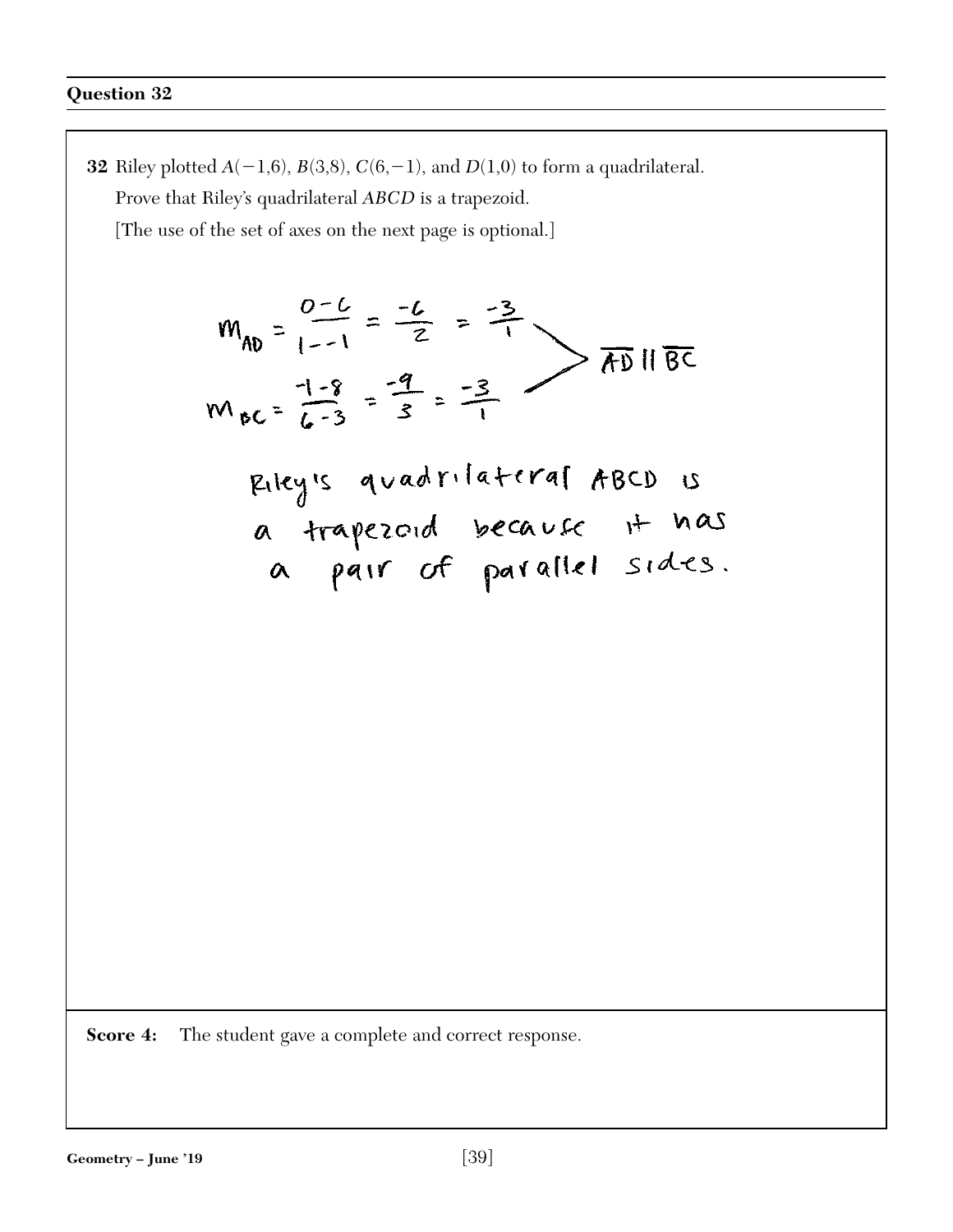Riley defines an isosceles trapezoid as a trapezoid with congruent diagonals. Use Riley's definition to prove that *ABCD* is *not* an isosceles trapezoid.

$$
Ac = \sqrt{(1-c)^{2}+(6-1)^{2}} \approx 1.819
$$
\n80 =  $\sqrt{(1-c)^{2}+(3-1)^{2}} \approx 6.246$   
\n
$$
AC = 1.819
$$
\n
$$
AC = 1.811
$$
\n61.0  
\n1.0  
\n1.0  
\n1.0  
\n1.0  
\n1.0  
\n1.0  
\n1.0  
\n1.0  
\n1.0  
\n1.0  
\n1.0  
\n1.0  
\n1.0  
\n1.0  
\n1.0  
\n1.0  
\n1.0  
\n1.0  
\n1.0  
\n1.0  
\n1.0  
\n1.0  
\n1.0  
\n1.0  
\n1.0  
\n1.0  
\n1.0  
\n1.0  
\n1.0  
\n1.0  
\n1.0  
\n1.0  
\n1.0  
\n1.0  
\n1.0  
\n1.0  
\n1.0  
\n1.0  
\n1.0  
\n1.0  
\n1.0  
\n1.0  
\n1.0  
\n1.0  
\n1.0  
\n1.0  
\n1.0  
\n1.0  
\n1.0  
\n1.0  
\n1.0  
\n1.0  
\n1.0  
\n1.0  
\n1.0  
\n1.0  
\n1.0  
\n1.0  
\n1.0  
\n1.0  
\n1.0  
\n1.0  
\n1.0  
\n1.0  
\n1.0  
\n1.0  
\n1.0  
\n1.0  
\n1.0  
\n1.0  
\n1.0  
\n1.0  
\n1.0  
\n1.0  
\n1.0  
\n1.0  
\n1.0  
\n1.0  
\n1.0  
\n1.0  
\n1.0  
\n1.0  
\n1.0  
\n1.0  
\n1.0  
\n1.0  
\n1.0  
\n1.0  
\n1.0  
\n1.0  
\n1.0  
\n1.0  
\n1.0  
\n1.0  
\n1.0  
\n1.0  
\n1.0  
\n1.0  
\n1.0  
\n1.0  
\n1.0  
\n1.0  
\n1.0  
\n1.0  
\n1.0  
\n1.0  
\n1.0  
\n1.0  
\n1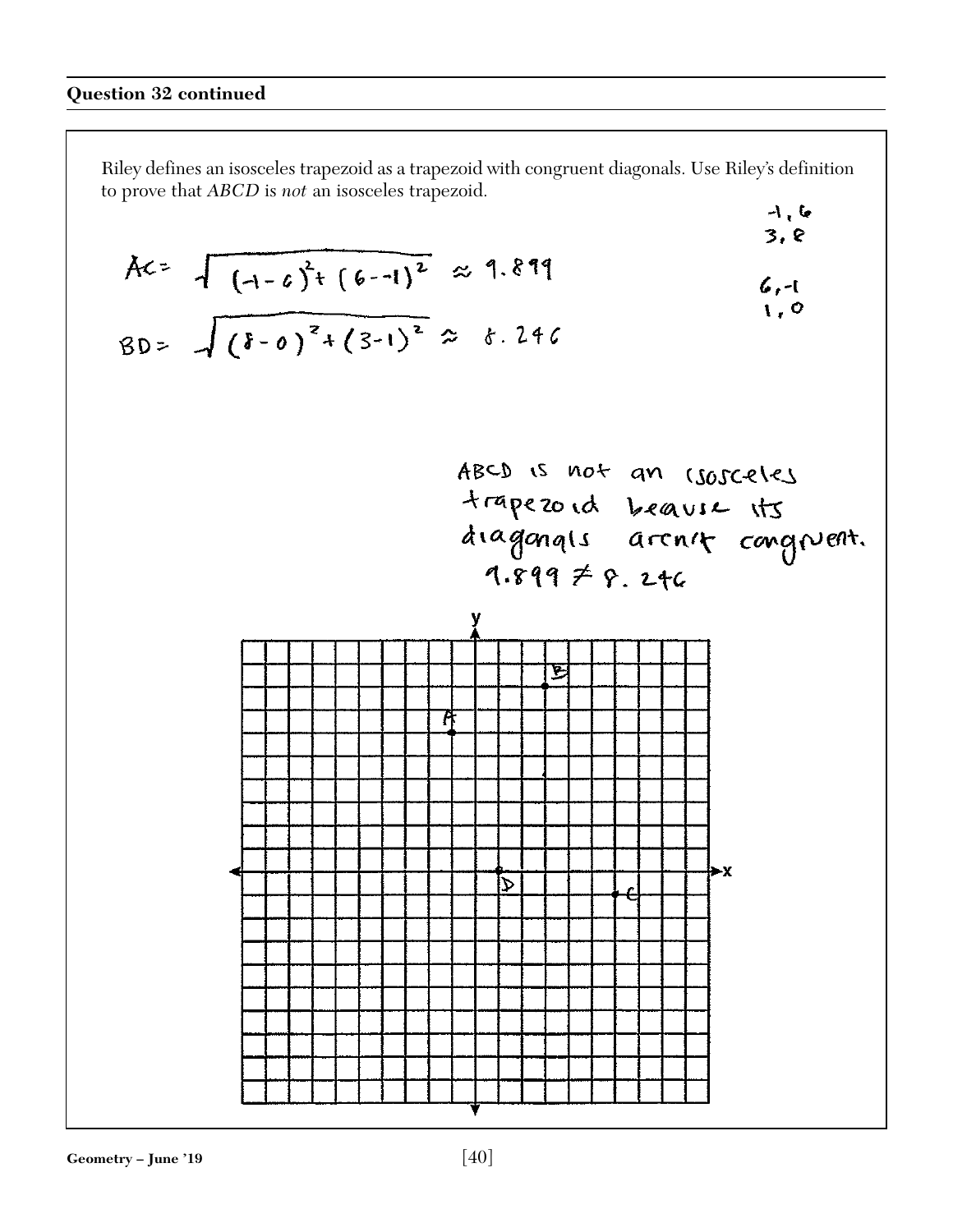**32** Riley plotted  $A(-1,6)$ ,  $B(3,8)$ ,  $C(6,-1)$ , and  $D(1,0)$  to form a quadrilateral. Prove that Riley's quadrilateral *ABCD* is a trapezoid. [The use of the set of axes on the next page is optional.] Not some Not Ilsides  $m\overline{AB}=\frac{3}{4}$  $m \overline{6}C = \frac{9}{3} = -\frac{3}{1}$ Same slope Since there is  $m\overline{\mathbb{C}D}=\frac{1}{5}$ only I pair of  $m \overline{AD} = \frac{-b}{2} = -3$ Quad ABCD is a trapezoid. **Score 4:** The student gave a complete and correct response.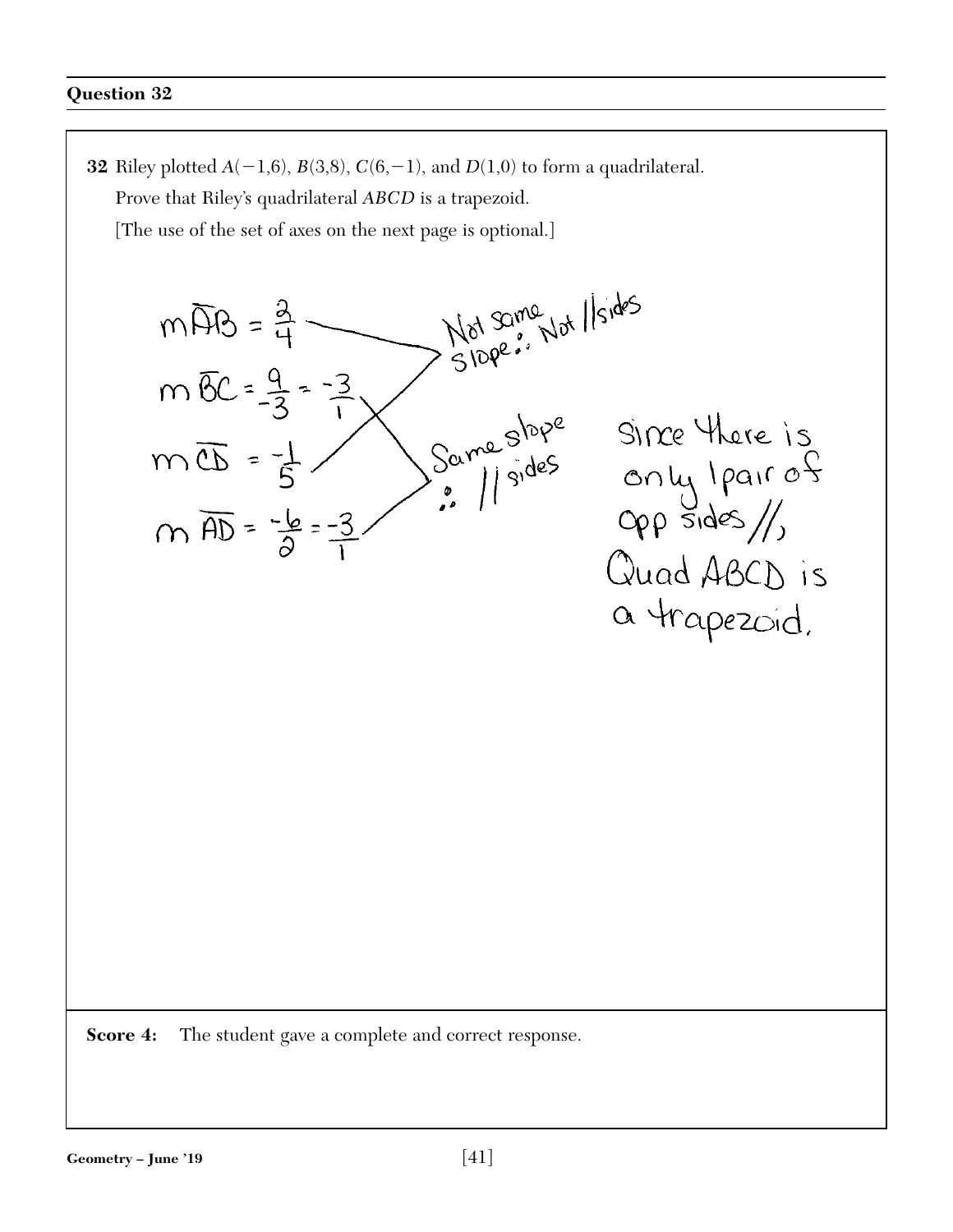#### **Question 32 continued**

 $dDB = T68$ 

Riley defines an isosceles trapezoid as a trapezoid with congruent diagonals. Use Riley's definition to prove that *ABCD* is *not* an isosceles trapezoid.

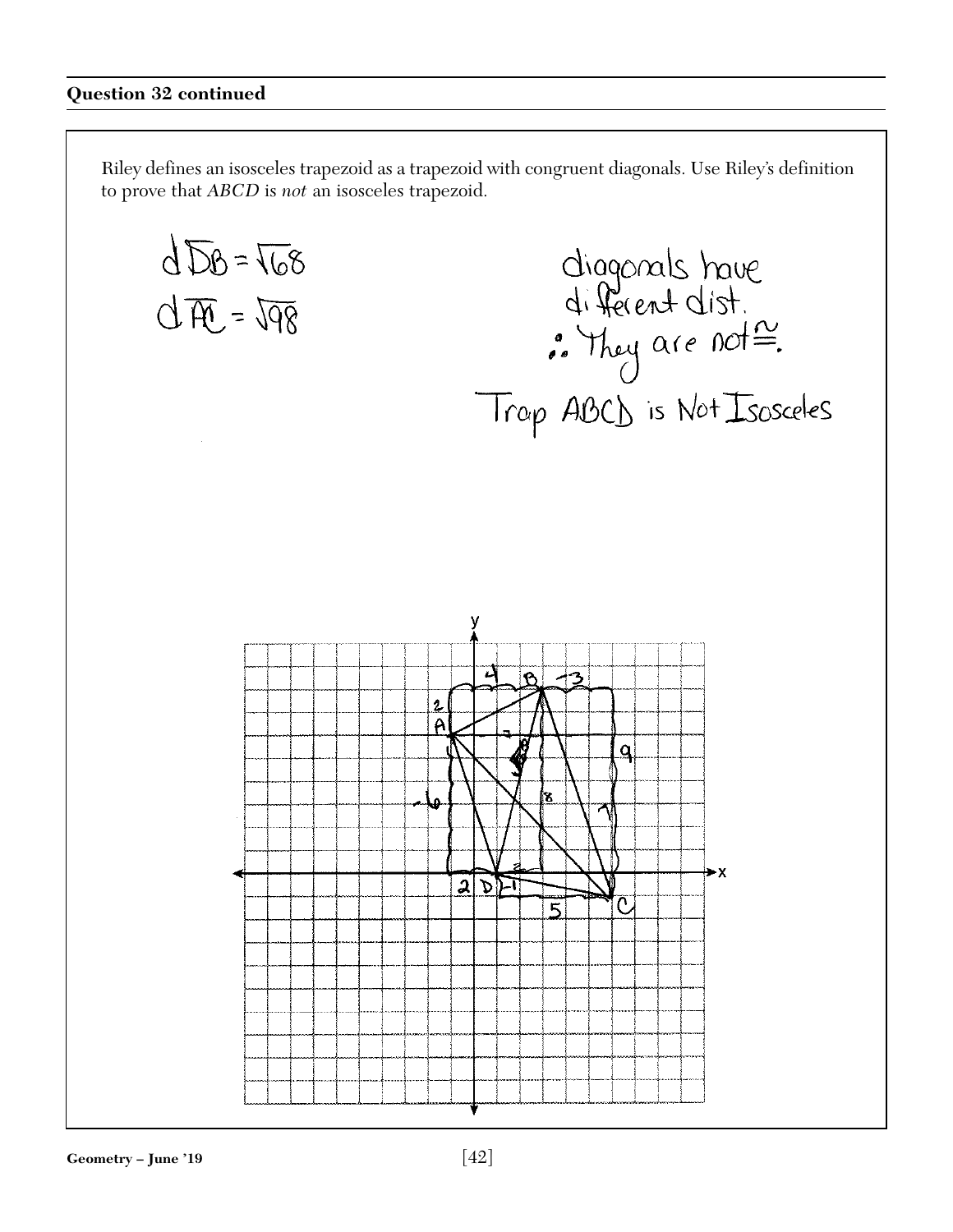**32** Riley plotted  $A(-1,6)$ ,  $B(3,8)$ ,  $C(6,-1)$ , and  $D(1,0)$  to form a quadrilateral. Prove that Riley's quadrilateral *ABCD* is a trapezoid. [The use of the set of axes on the next page is optional.] Plan: Show that ABCD is a trapezord by proving Slope  $c \sqrt[3]{AD} = \frac{b-6}{-1-1} = \frac{b}{7} = -3$  $5\text{lope of }56 = \frac{2}{3}-1 = \frac{9}{4} = -3$  $-32-3$ : IDNEC VIC eaux slopes yeild x lines and ABED is a trapezoid DIC it is a quadrilateral  $\overline{\phantom{a}}$ **Score 3:** The student made a computational error in determining the length of diagonal *BD* .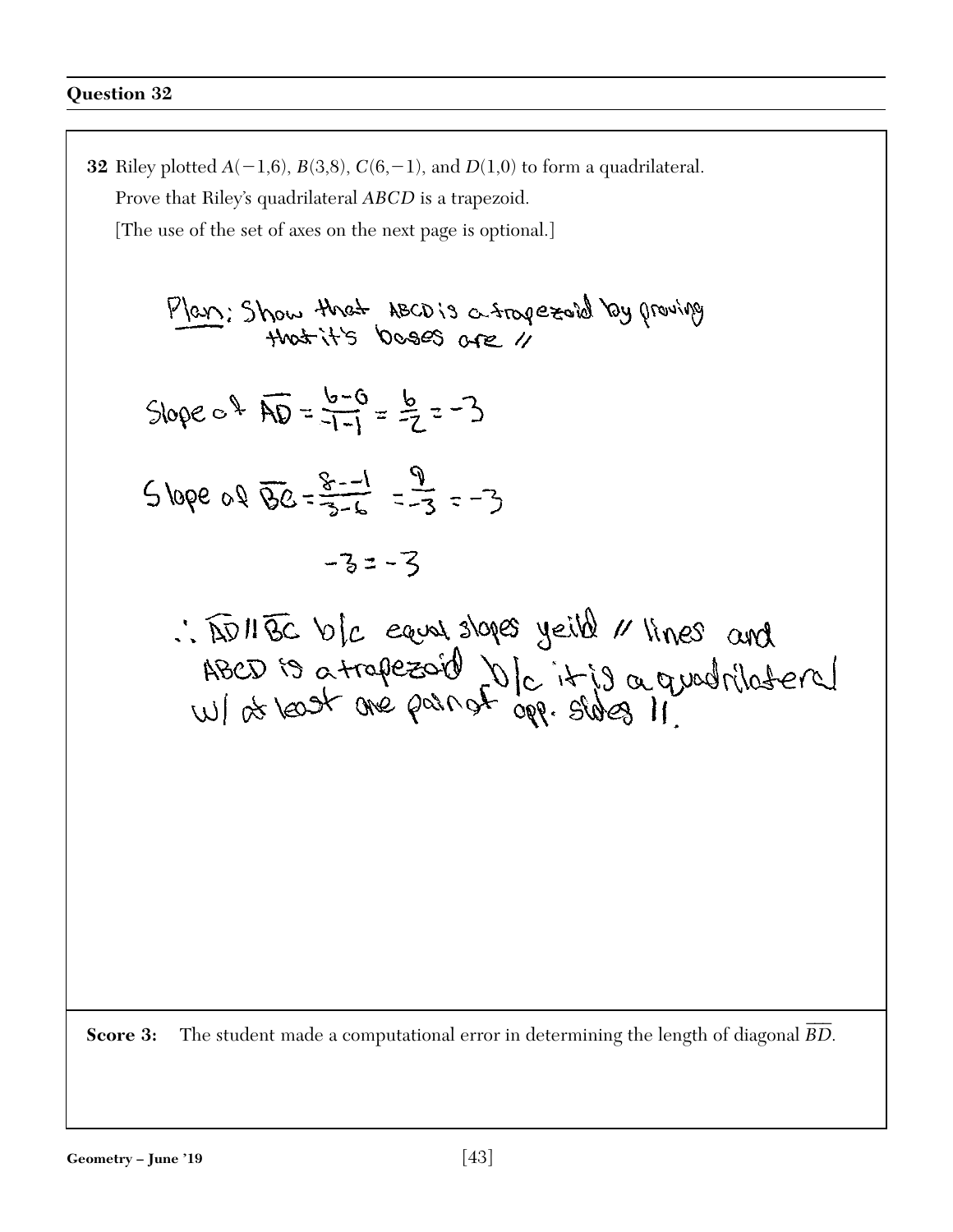Riley defines an isosceles trapezoid as a trapezoid with congruent diagonals. Use Riley's definition to prove that *ABCD* is *not* an isosceles trapezoid.

$$
\frac{p_{001}}{p_{010}}: \frac{p_{000}}{p_{000}}: \frac{p_{000}}{p_{000}} + \frac{p_{000}}{p_{000}} = \frac{p_{000}}{p_{000}} = \frac{p_{000}}{p_{000}} = \frac{p_{000}}{p_{000}} = \frac{p_{000}}{p_{000}} = \frac{p_{000}}{p_{000}} = \frac{p_{000}}{p_{000}} = \frac{p_{000}}{p_{000}} = \frac{p_{000}}{p_{000}} = \frac{p_{000}}{p_{000}} = \frac{p_{000}}{p_{000}} = \frac{p_{000}}{p_{000}} = \frac{p_{000}}{p_{000}} = \frac{p_{000}}{p_{000}} = \frac{p_{000}}{p_{000}} = \frac{p_{000}}{p_{000}} = \frac{p_{000}}{p_{000}} = \frac{p_{000}}{p_{000}} = \frac{p_{000}}{p_{000}} = \frac{p_{000}}{p_{000}} = \frac{p_{000}}{p_{000}} = \frac{p_{000}}{p_{000}} = \frac{p_{000}}{p_{000}} = \frac{p_{000}}{p_{000}} = \frac{p_{000}}{p_{000}} = \frac{p_{000}}{p_{000}} = \frac{p_{000}}{p_{000}} = \frac{p_{000}}{p_{000}} = \frac{p_{000}}{p_{000}} = \frac{p_{000}}{p_{000}} = \frac{p_{000}}{p_{000}} = \frac{p_{000}}{p_{000}} = \frac{p_{000}}{p_{000}} = \frac{p_{000}}{p_{000}} = \frac{p_{000}}{p_{000}} = \frac{p_{000}}{p_{000}} = \frac{p_{000}}{p_{000}} = \frac{p_{000}}{p_{000}} = \frac{p_{000}}{p_{000}} = \frac{p_{000}}{p_{000}} = \frac{p_{000}}{p_{000}} = \frac{p_{000}}{p_{
$$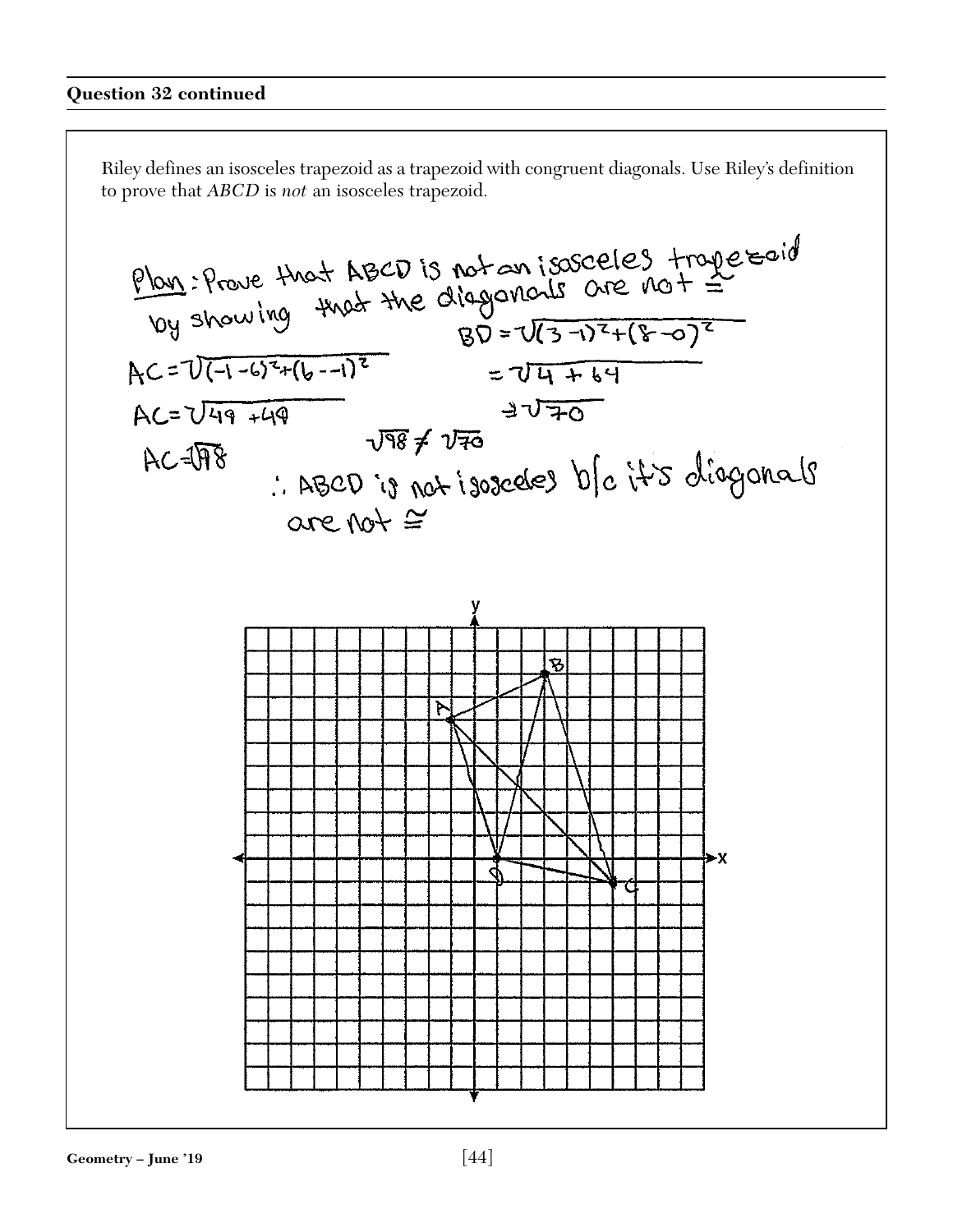**32** Riley plotted  $A(-1,6)$ ,  $B(3,8)$ ,  $C(6,-1)$ , and  $D(1,0)$  to form a quadrilateral. Prove that Riley's quadrilateral *ABCD* is a trapezoid. [The use of the set of axes on the next page is optional.]  $m_v = \frac{\sqrt{a - \gamma}}{\kappa z - \kappa}$  $m\overline{\theta}$  =  $\frac{1-8}{6-3}$  =  $\frac{-9}{3}$  =  $\overline{\left[\frac{-3}{2}\right]}$ <br> $m\overline{\theta}$  =  $\overline{\frac{9-6}{1-(1)}}$  =  $\overline{\frac{-6}{2}}$  =  $\overline{\left[\frac{-3}{2}\right]}$  $m_v\overline{BC} = m\overline{AB}$  $\sqrt[6]{8c}$  |  $\overline{AD}$ ABCO is a trapezoid because it has one pair of parallel sides.

**Score 2:** The student correctly proved quadrilateral *ABCD* is a trapezoid, but no further correct work is shown.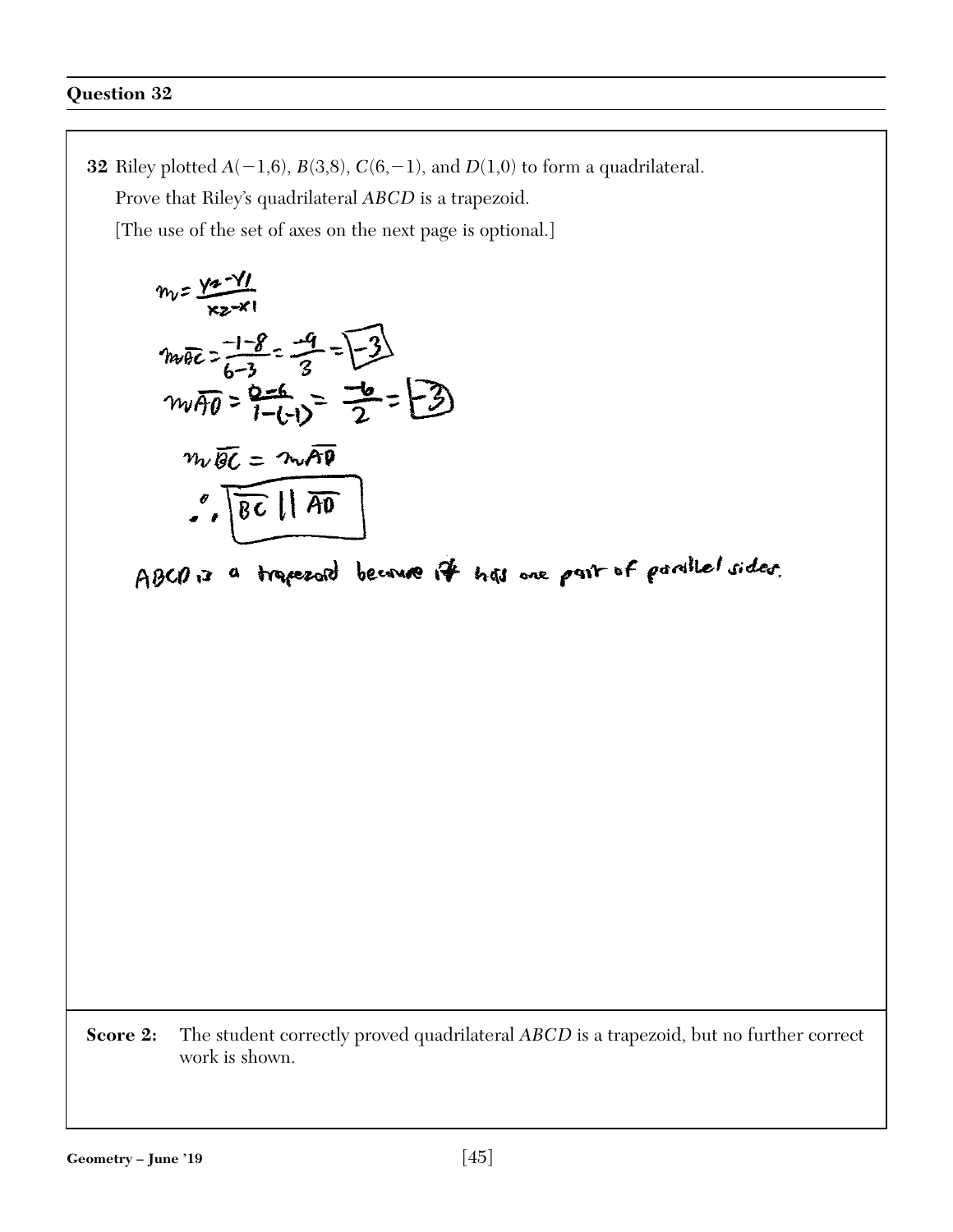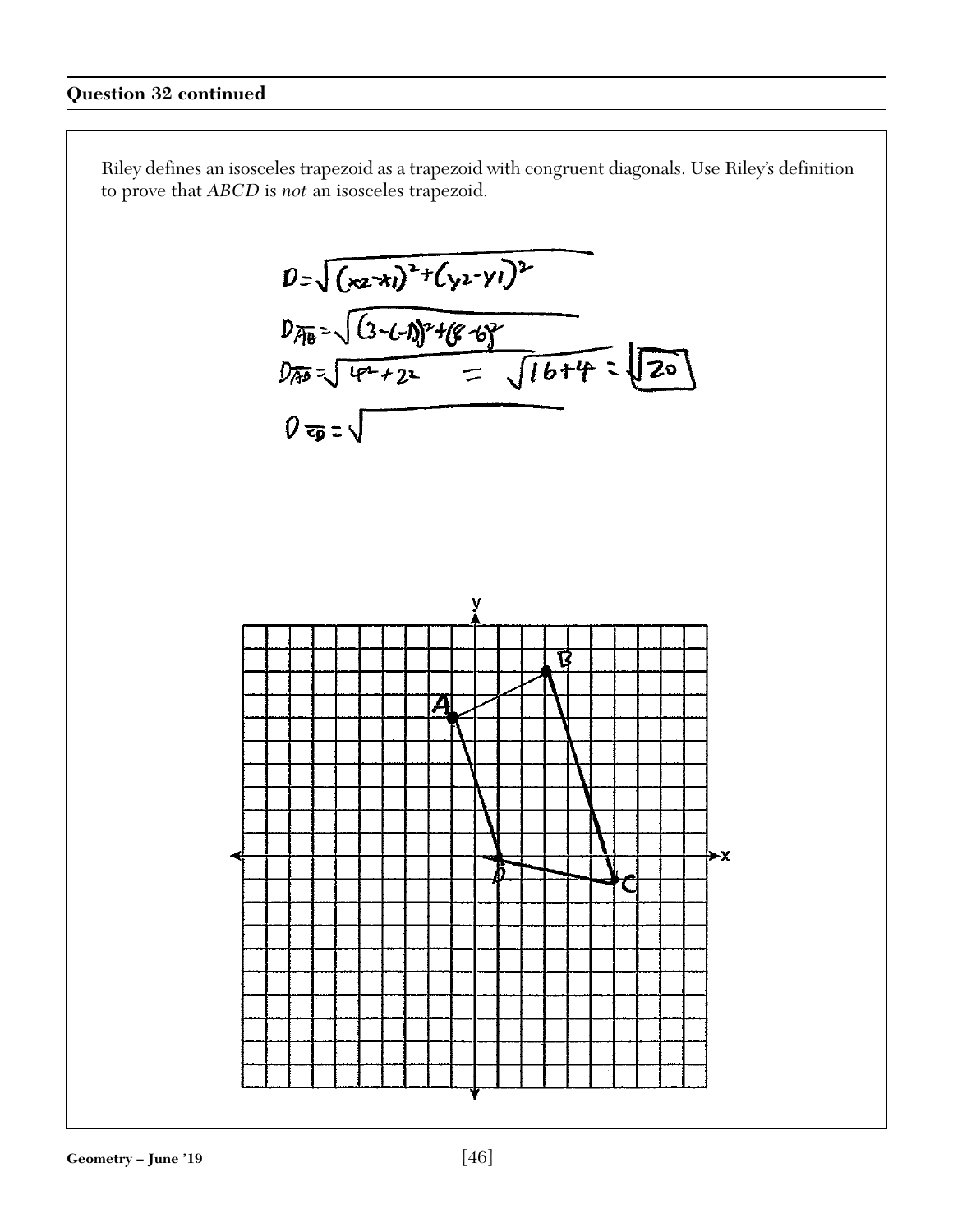**32** Riley plotted  $A(-1,6)$ ,  $B(3,8)$ ,  $C(6,-1)$ , and  $D(1,0)$  to form a quadrilateral. Prove that Riley's quadrilateral *ABCD* is a trapezoid. [The use of the set of axes on the next page is optional.]  $\overline{AD} \cong \overline{BC} \rightarrow \overline{B}$  lines are l/ then **Score 2:** The student correctly proved the diagonals are not congruent, so quadrilateral *ABCD* is not an isosceles trapezoid.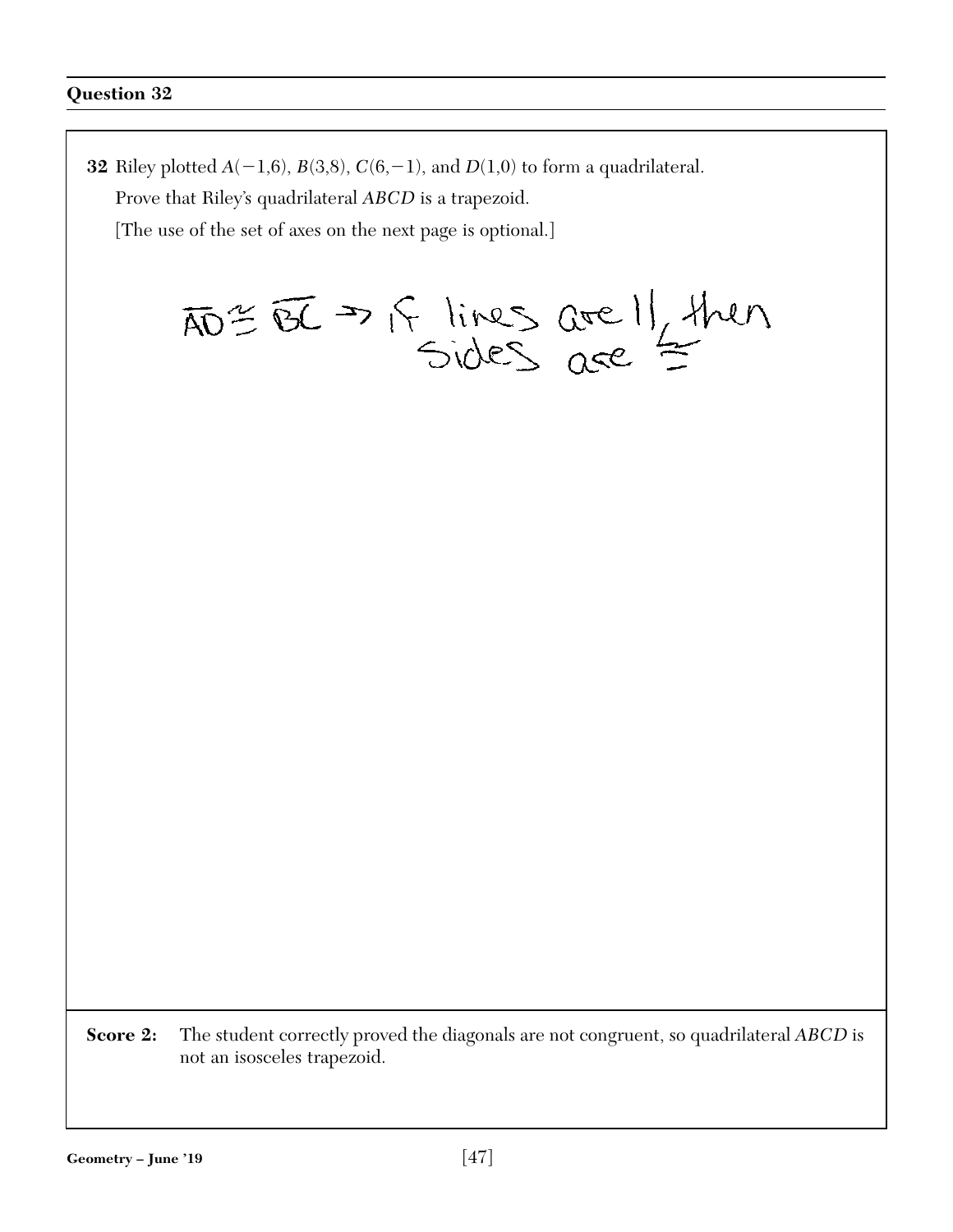Riley defines an isosceles trapezoid as a trapezoid with congruent diagonals. Use Riley's definition to prove that *ABCD* is *not* an isosceles trapezoid.

$$
AC = 3(x_{2}-x_{3}x_{(4,-9)})
$$
  
\n $= 3(x_{2}+3)x_{(-1-6)}$   
\n $= 5x_{4}+17$   
\n $= 5x_{4}+17$   
\n $= 3x_{4}+17$   
\n $= 3x_{4}+17$   
\n $= 3x_{4}+17$   
\n $= 3x_{4}+17$   
\n $= 3x_{4}+17$   
\n $= 3x_{4}+17$   
\n $= 3x_{4}+17$   
\n $= 3x_{4}+17$   
\n $= 3x_{4}+17$   
\n $= 3x_{4}+17$   
\n $= 3x_{4}+17$   
\n $= 3x_{4}+17$   
\n $= 3x_{4}+17$   
\n $= 3x_{4}+17$   
\n $= 3x_{4}+17$   
\n $= 3x_{4}+17$   
\n $= 3x_{4}+17$   
\n $= 3x_{4}+17$   
\n $= 3x_{4}+17$   
\n $= 3x_{4}+17$   
\n $= 3x_{4}+17$   
\n $= 3x_{4}+17$   
\n $= 3x_{4}+17$   
\n $= 3x_{4}+17$   
\n $= 3x_{4}+17$   
\n $= 3x_{4}+17$   
\n $= 3x_{4}+17$   
\n $= 3x_{4}+17$   
\n $= 3x_{4}+17$   
\n $= 3x_{4}+17$   
\n $= 3x_{4}+17$   
\n $= 3x_{4}+17$   
\n $= 3x_{4}+17$   
\n $= 3x_{4}+17$   
\n $= 3x_{4}+17$   
\n $= 3x_{4}+17$   
\n $= 3x_{4}+17$   
\n $= 3x_{4}+17$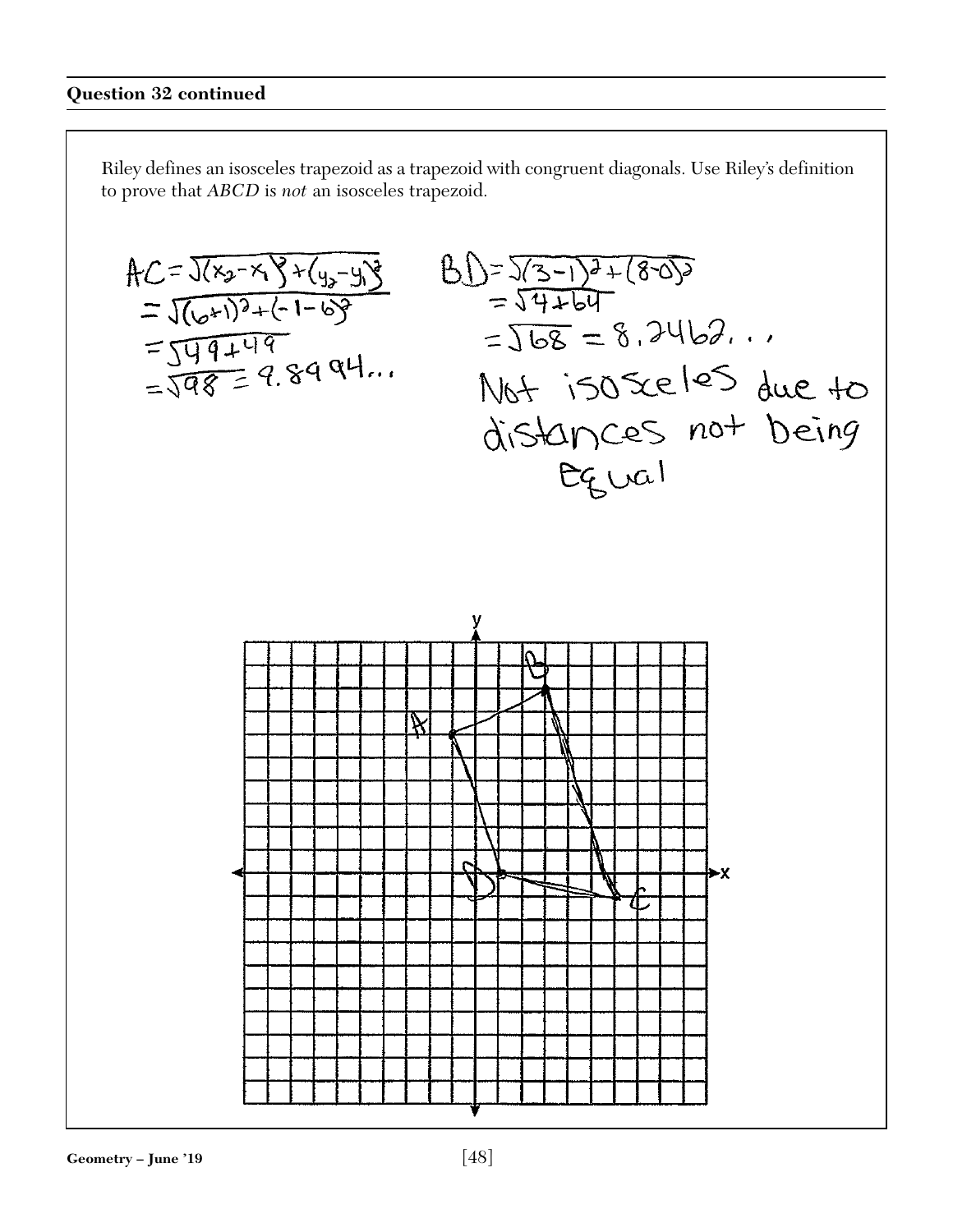**32** Riley plotted  $A(-1,6)$ ,  $B(3,8)$ ,  $C(6,-1)$ , and  $D(1,0)$  to form a quadrilateral.

 $m_{\overline{4D}} = m_{\overline{BC}}$ 

Prove that Riley's quadrilateral *ABCD* is a trapezoid.

[The use of the set of axes on the next page is optional.]

$$
(m = \frac{15e}{10})
$$
  
\n
$$
m_{\overline{36}} = \frac{16}{2} = \frac{-3}{1}
$$
  
\n
$$
m_{\overline{36}} = \frac{9}{3} = \frac{-3}{1}
$$

**Score 2:** Appropriate work is shown, but both concluding statements are missing.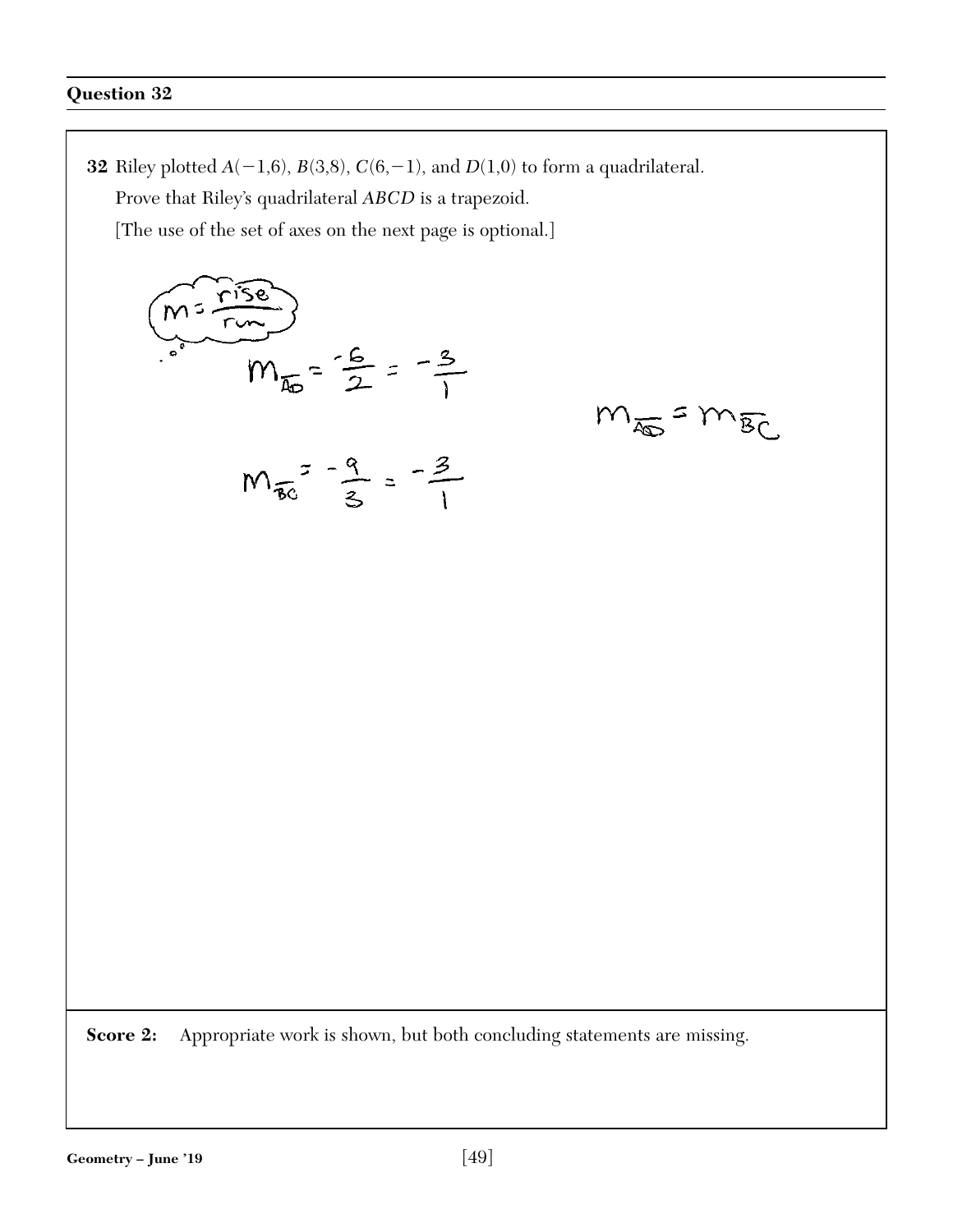to prove that *ABCD* is *not* an isosceles trapezoid.

 $M_{\pi} = \sqrt{1^{2}+1^{2}} = \sqrt{98}$ <br> $M_{\pi} = \sqrt{8^{2}+2^{2}} = \sqrt{68}$  $dx + dx$ y ł J.  $\pmb{x}$ ă  $\blacktriangleright$  X  $\mathbb{Z}^2$  $\ddot{\bullet}$ ア. ਾਖ  $\bar{\mathbf{a}}$  $\Box$  $\Box$  $\mathbf{r}$ L. Geometry – June '19 [50]

Riley defines an isosceles trapezoid as a trapezoid with congruent diagonals. Use Riley's definition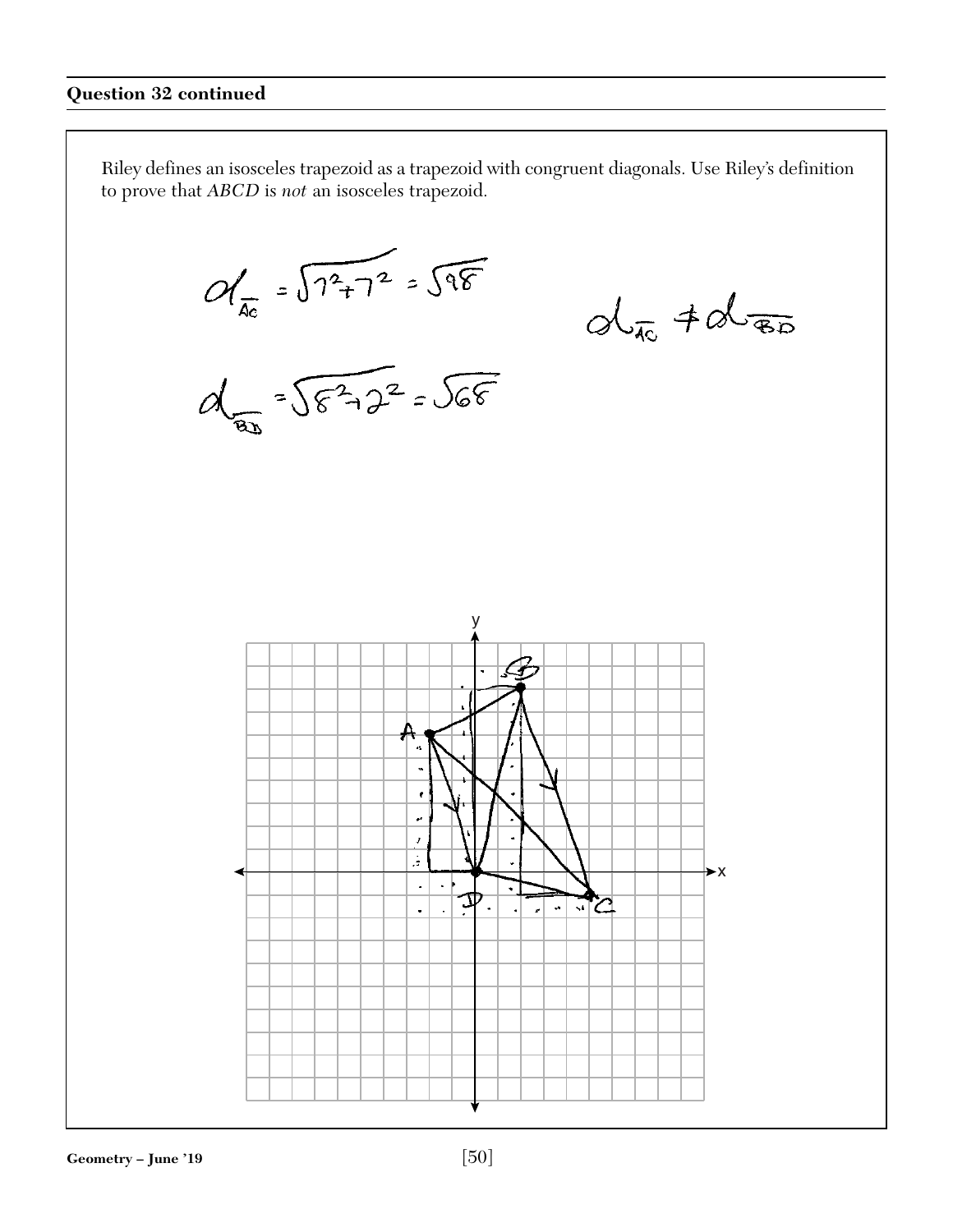**32** Riley plotted  $A(-1,6)$ ,  $B(3,8)$ ,  $C(6,-1)$ , and  $D(1,0)$  to form a quadrilateral. Prove that Riley's quadrilateral *ABCD* is a trapezoid. [The use of the set of axes on the next page is optional.]  $AD = \frac{0.6}{11} = \frac{-6}{2}$ There of AD is -3<br>Slope of  $BC$  is also -3  $BC=\frac{1-e}{6-3}=\frac{9}{3}=\sqrt{3}$ <br>has one set of parallel lines \_\_\_  $\overline{\phantom{a}}$ **Score 1:** The student found the slopes of bases *AD* and *BC* , but the concluding statement is incomplete. No further correct work is shown.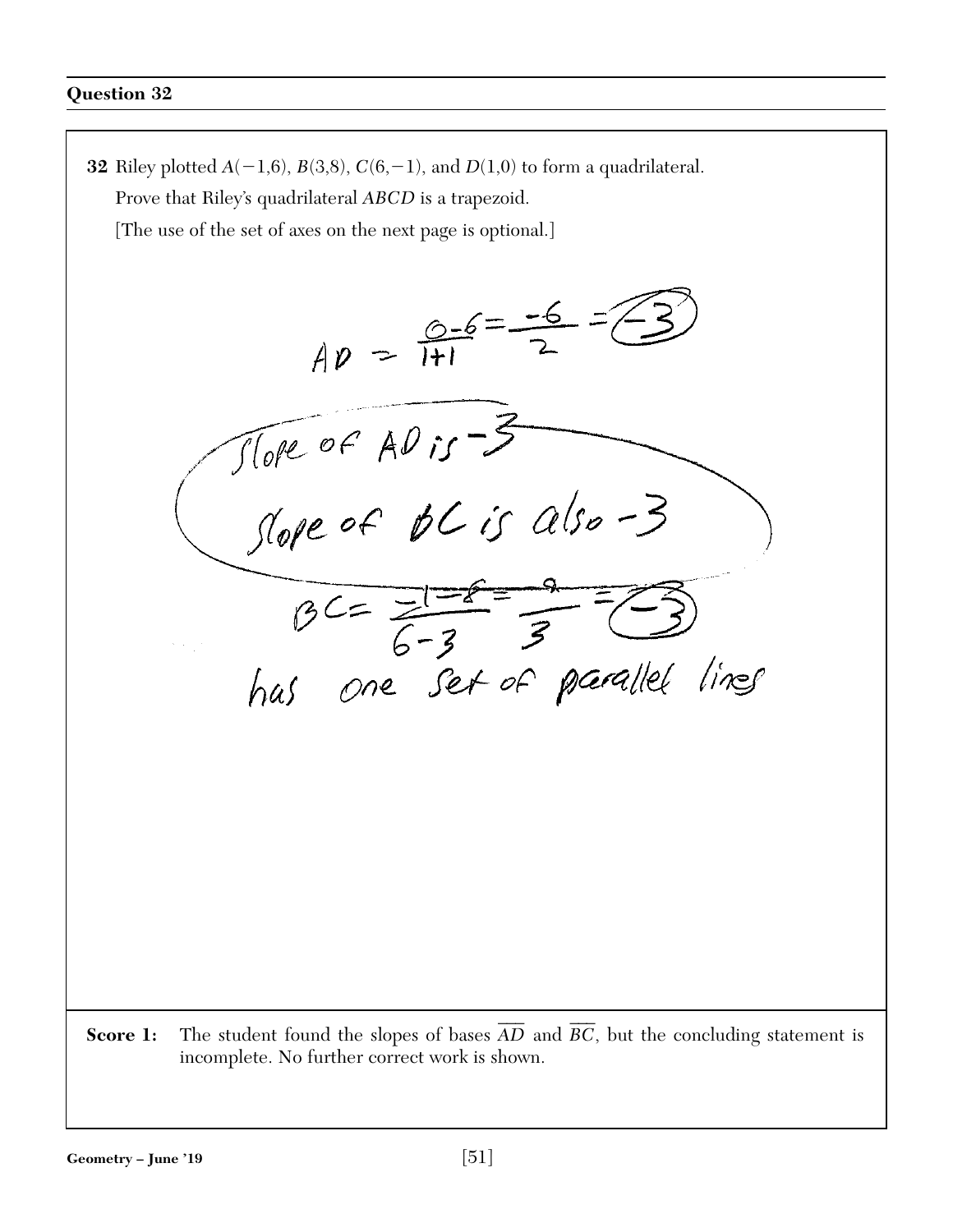# **Question 32 continued**

Riley defines an isosceles trapezoid as a trapezoid with congruent diagonals. Use Riley's definition to prove that *ABCD* is *not* an isosceles trapezoid.

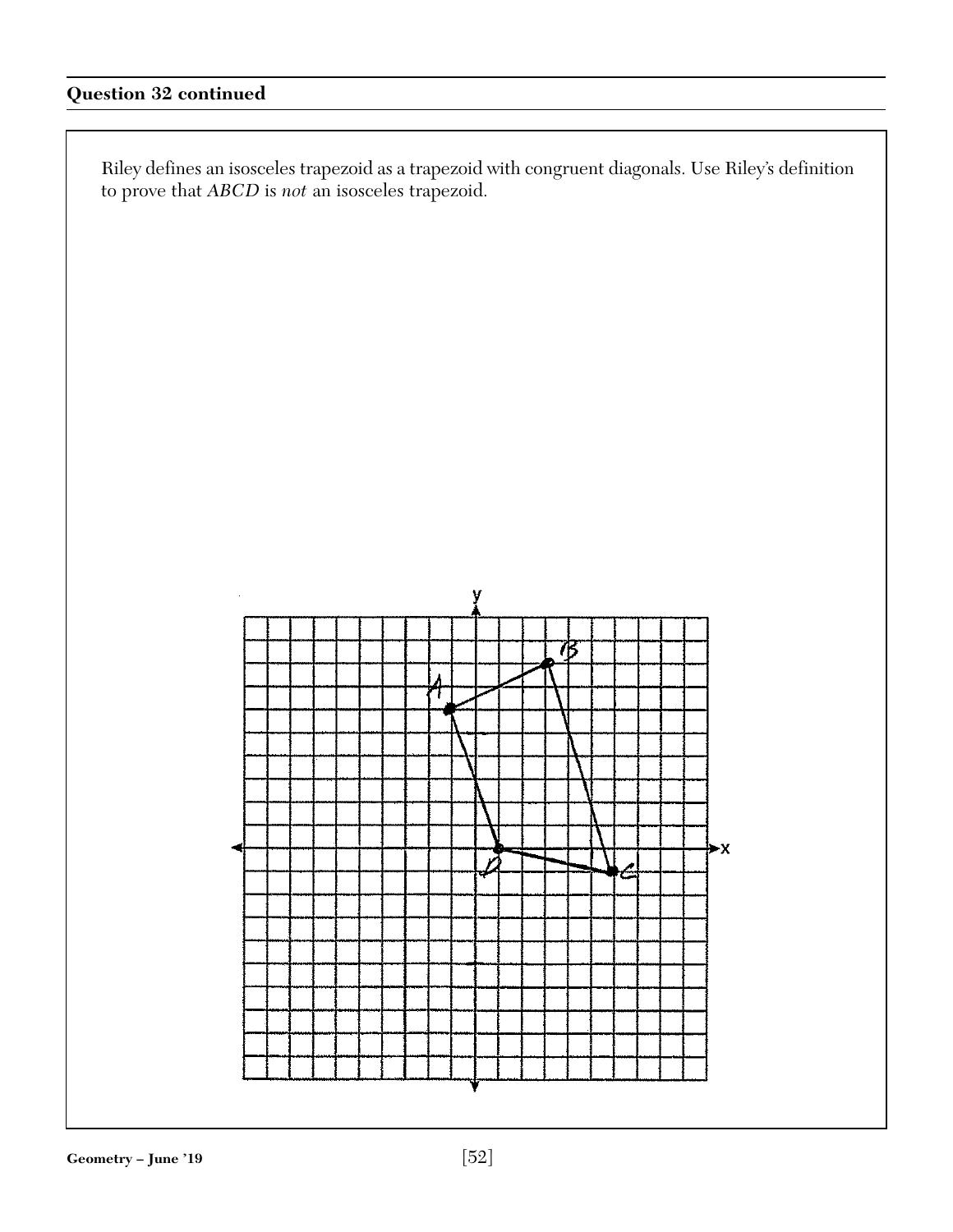**32** Riley plotted  $A(-1,6)$ ,  $B(3,8)$ ,  $C(6,-1)$ , and  $D(1,0)$  to form a quadrilateral. Prove that Riley's quadrilateral *ABCD* is a trapezoid. [The use of the set of axes on the next page is optional.] Quadrilateral ABCD is a trapezoid University 15 a map<br>4 sides<br>One set of paradlel lines

**Score 0:** The student did not show enough correct relevant work to receive any credit.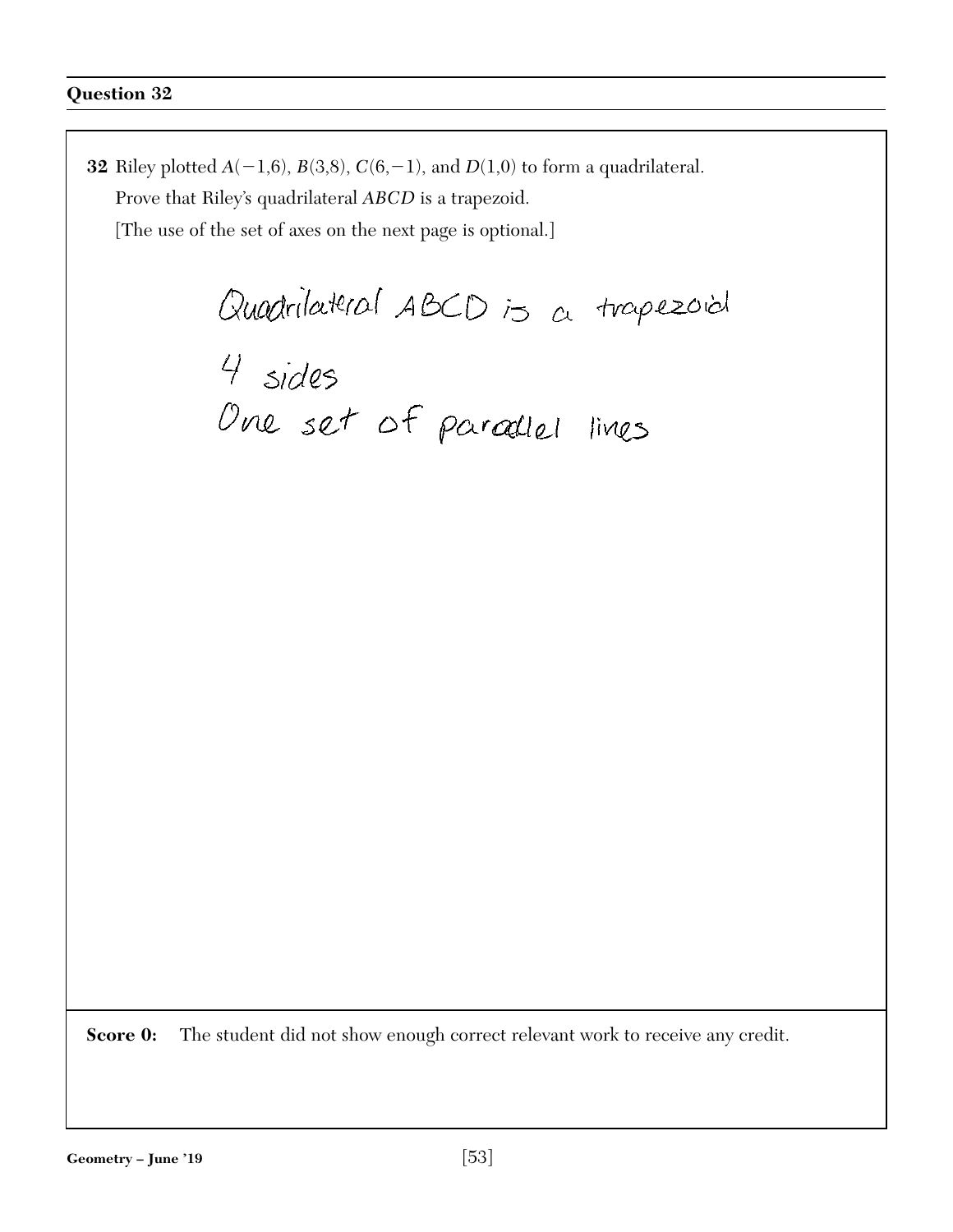## **Question 32 continued**

Riley defines an isosceles trapezoid as a trapezoid with congruent diagonals. Use Riley's definition to prove that *ABCD* is *not* an isosceles trapezoid.

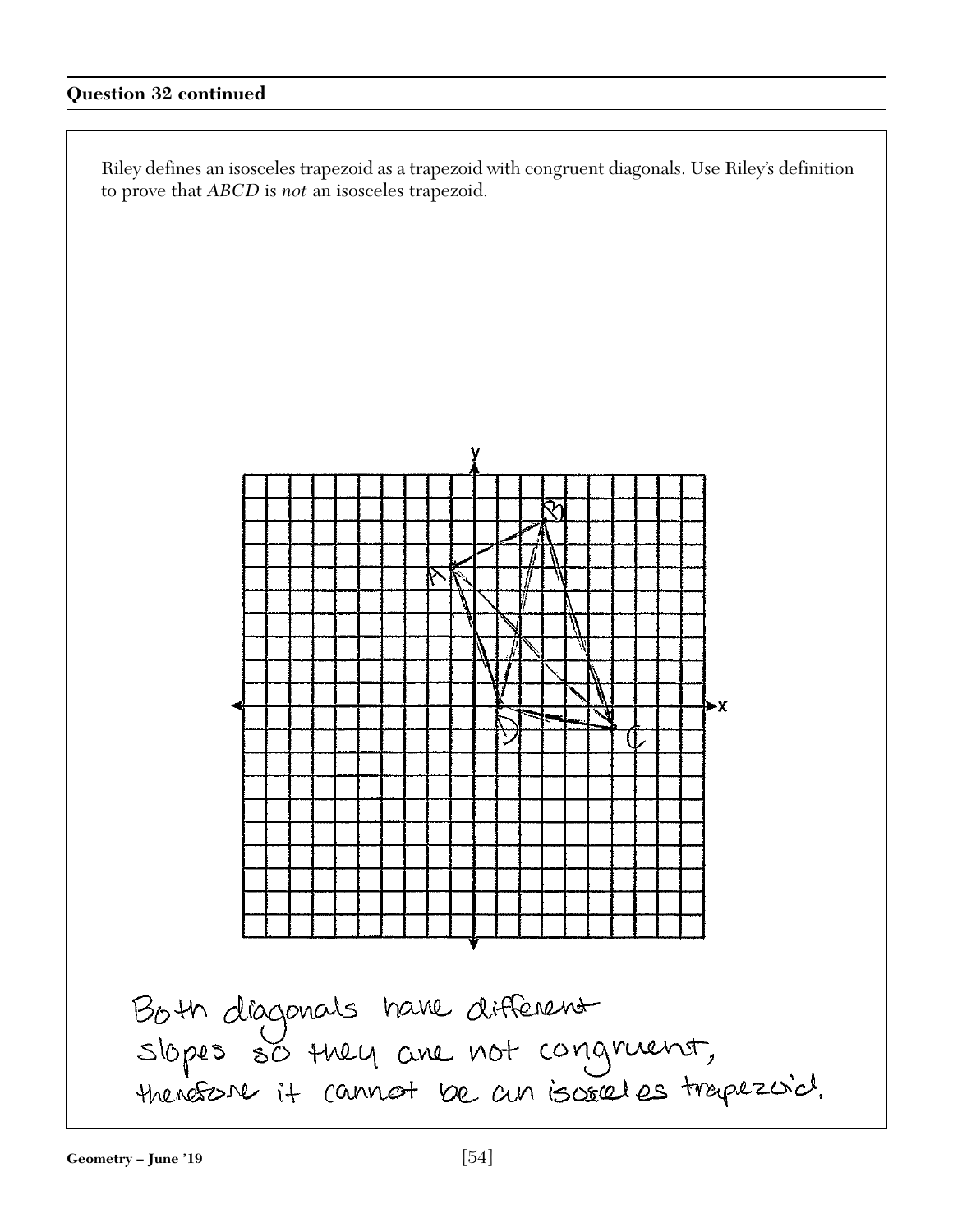**33** A child-sized swimming pool can be modeled by a cylinder. The pool has a diameter of  $6\frac{1}{2}$  feet and a height of 12 inches. The pool is filled with water to  $\frac{2}{3}$  of its height. Determine and state the volume of the water in the pool, to the *nearest cubic foot*.

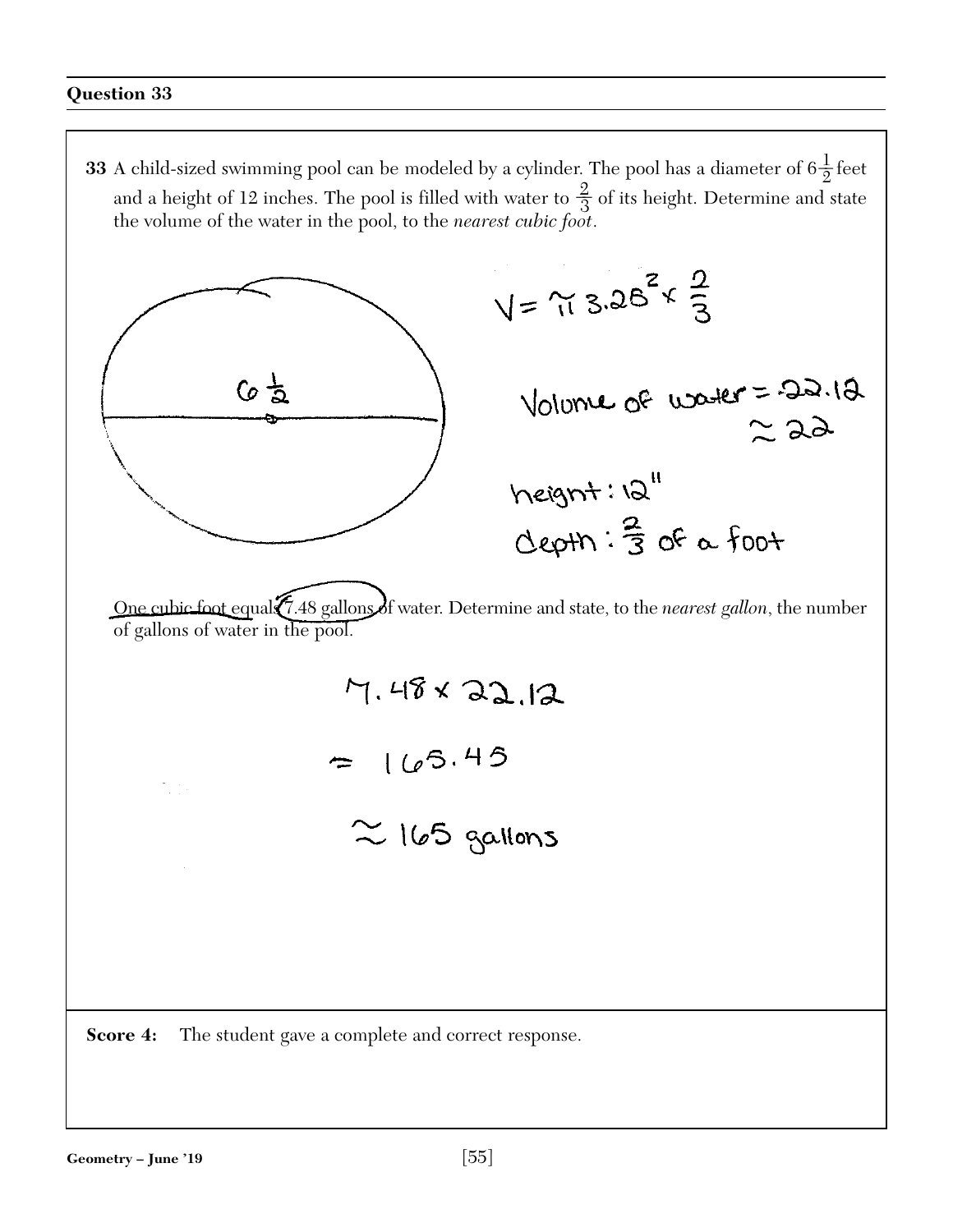**33** A child-sized swimming pool can be modeled by a cylinder. The pool has a diameter of  $6\frac{1}{2}$  feet and a height of 12 inches. The pool is filled with water to  $\frac{2}{3}$  of its height. Determine and state the volume of the water in the pool, to the *nearest cubic foot*.

V= Bh  
\nV=(\pi.34<sup>1</sup>) · 1  
\nV=33.18 ff<sup>3</sup>) × 
$$
\frac{2}{8}
$$
 =  $(22.4^{3})$ 

One cubic foot equals 7.48 gallons of water. Determine and state, to the *nearest gallon*, the number of gallons of water in the pool.

$$
22.4.48 = \sqrt{6591}
$$

**Score 4:** The student gave a complete and correct response.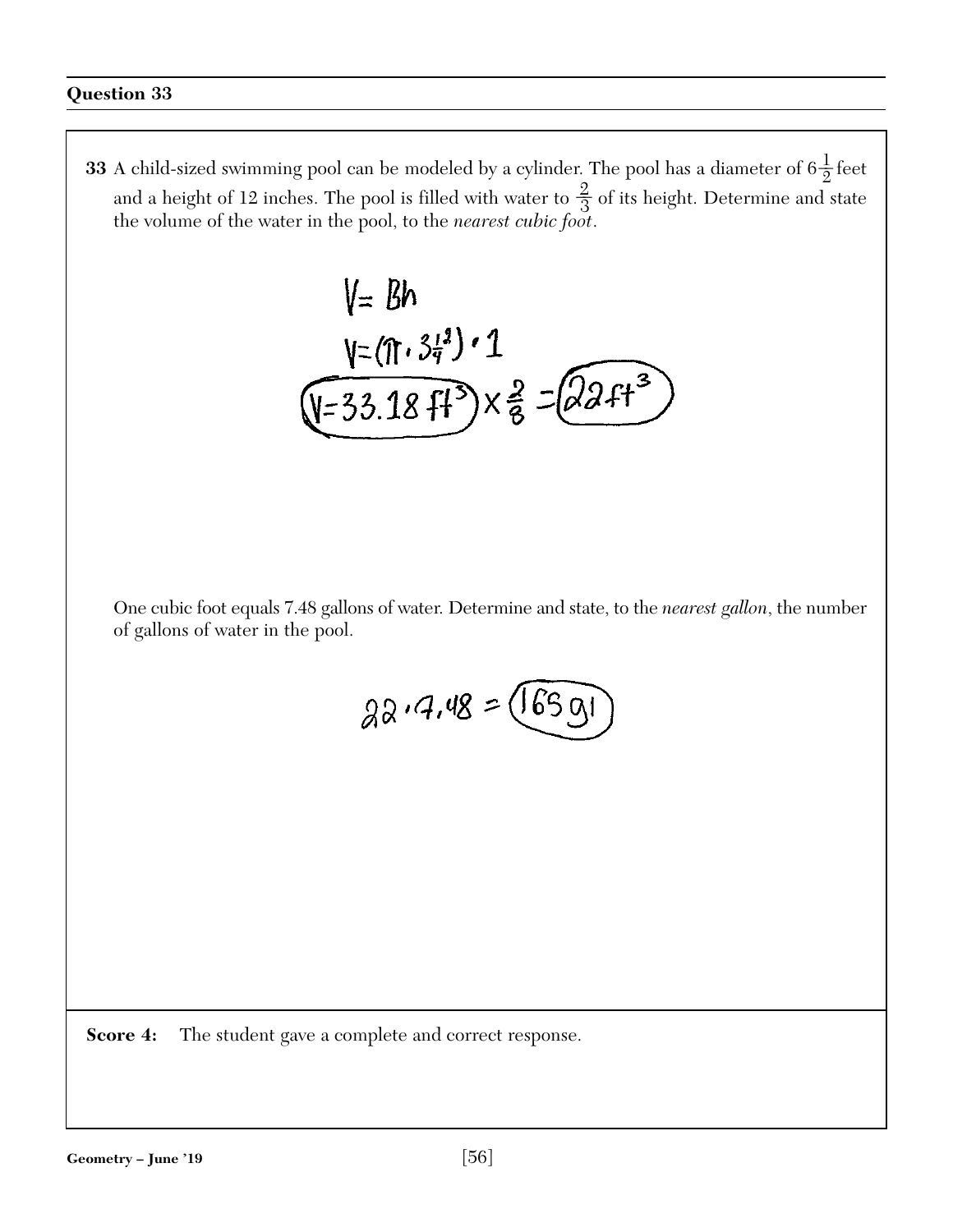**33** A child-sized swimming pool can be modeled by a cylinder. The pool has a diameter of  $6\frac{1}{2}$  feet and a height of 12 inches. The pool is filled with water to  $\frac{2}{3}$  of its height. Determine and state the volume of the water in the pool, to the *nearest cubic foot*.



One cubic foot equals 7.48 gallons of water. Determine and state, to the *nearest gallon*, the number of gallons of water in the pool.



**Score 3:** The student made an error in converting cubic inches into cubic feet.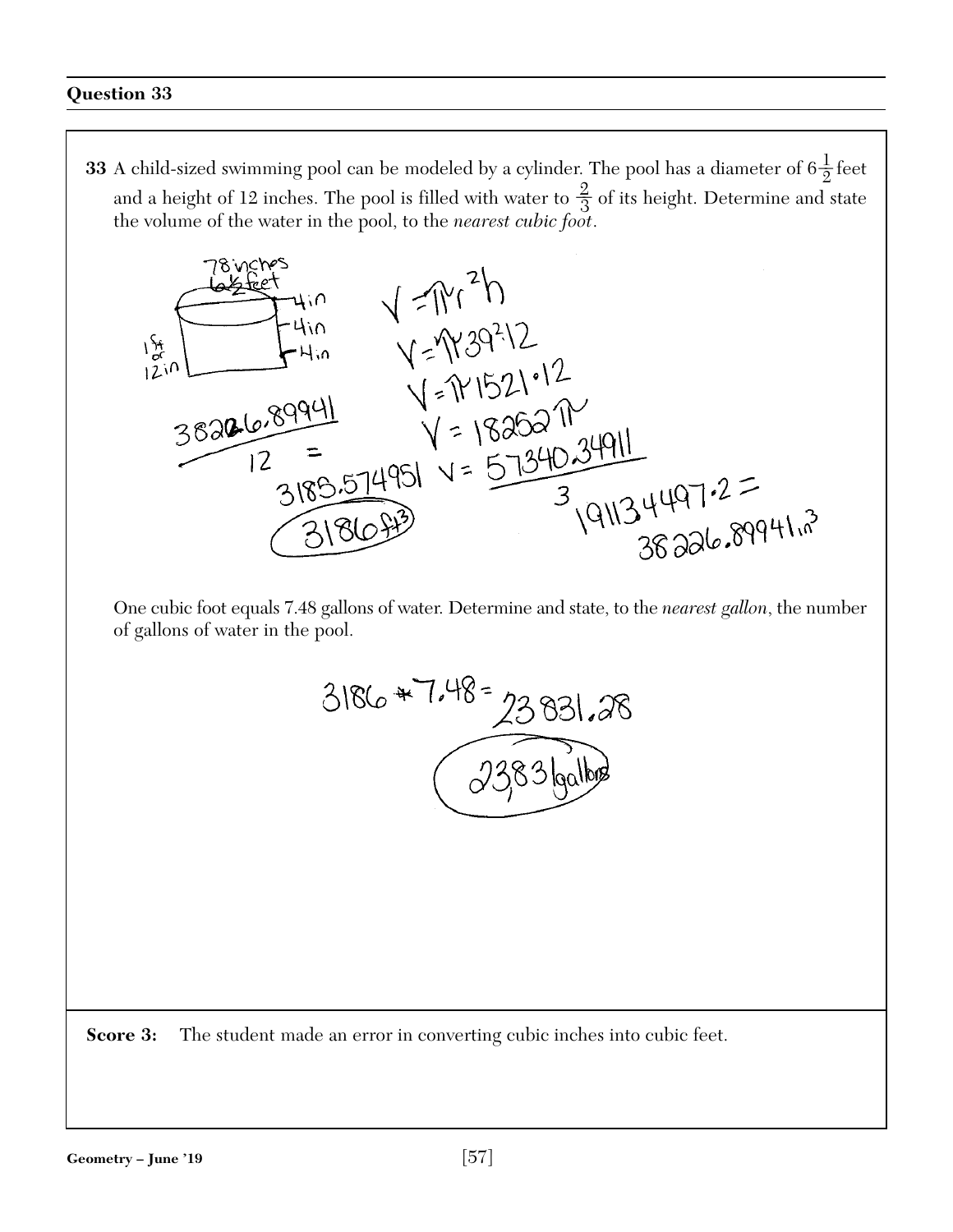**33** A child-sized swimming pool can be modeled by a cylinder. The pool has a diameter of  $6\frac{1}{2}$  feet and a height of 12 inches. The pool is filled with water to  $\frac{2}{3}$  of its height. Determine and state the volume of the water in the pool, to the *nearest cubic foot*.

$$
\frac{V_{\text{slume}} \Theta_{\text{l}}}{\frac{1}{2} \cdot \frac{1}{2} \cdot \frac{1}{2} \cdot \frac{1}{2}}
$$
\n
$$
\frac{V_{\text{slume}}}{2} = \frac{3.25}{2}
$$
\n
$$
\frac{6.5}{2} = 3.25
$$
\n
$$
V_{\text{slume}} = 26 - \text{feet}^3
$$
\n
$$
V_{\text{clume}} = 26 - \text{feet}^3
$$
\n
$$
V_{\text{clume}} = 26 - \text{feet}^3
$$
\n
$$
V_{\text{clume}} = 26 - \text{feet}^3
$$

One cubic foot equals 7.48 gallons of water. Determine and state, to the *nearest gallon*, the number of gallons of water in the pool.

$$
\frac{7-48}{1} = \frac{x}{26}
$$
\n
$$
\frac{4}{x} = 1.48
$$
\n
$$
\frac{26}{1} = 194.48 \text{ gauss}
$$
\n
$$
\frac{26}{10} = 194.48 \text{ Gauss}
$$
\n
$$
\frac{26}{10} = 104.48 \text{ Gauss}
$$
\n
$$
\frac{26}{10} = 1.48 \text{ days}
$$

**Score 3:** The student made a transcription error by using a radius of 3.5 instead of 3.25.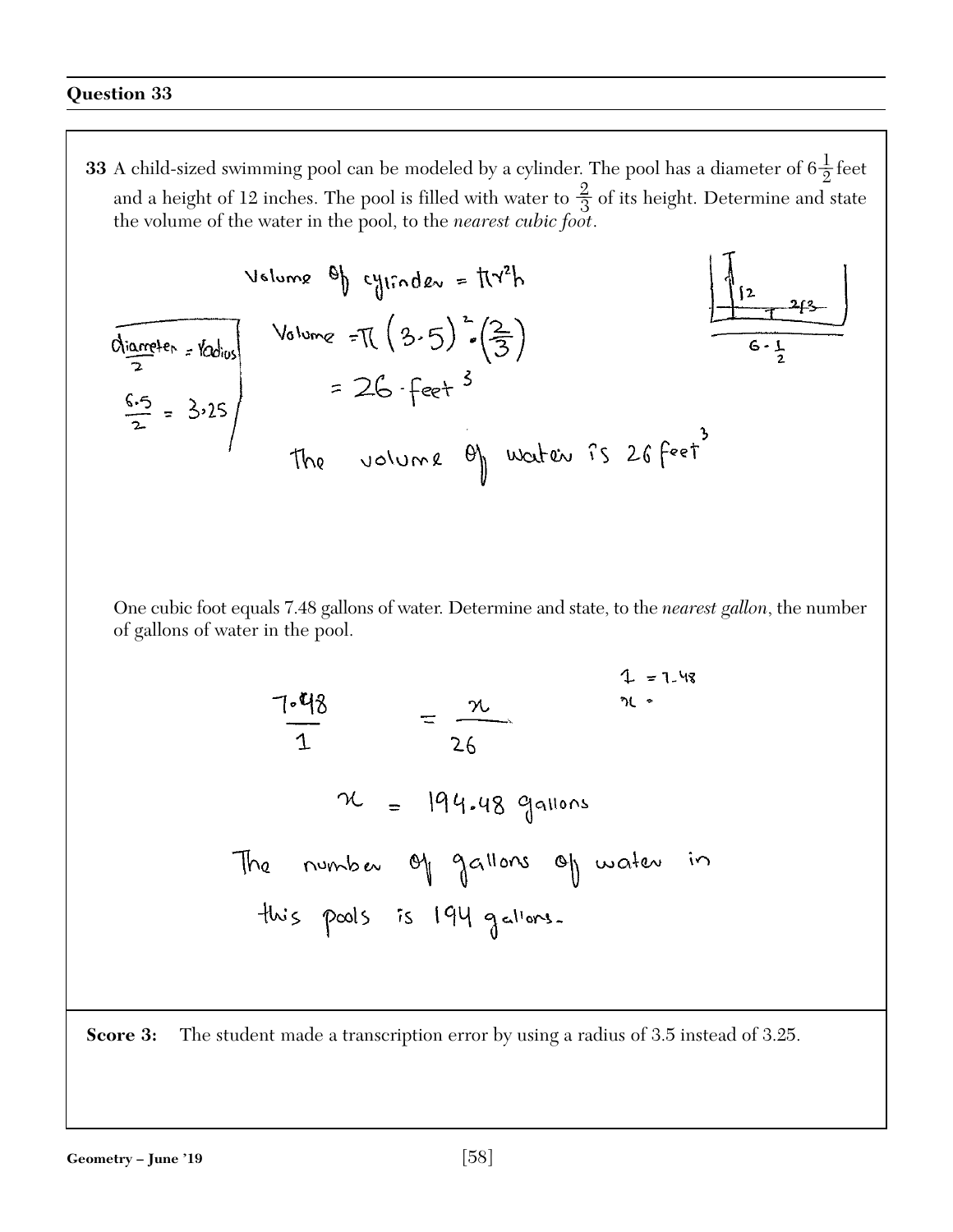**33** A child-sized swimming pool can be modeled by a cylinder. The pool has a diameter of  $6\frac{1}{2}$  feet and a height of 12 inches. The pool is filled with water to  $\frac{2}{3}$  of its height. Determine and state the volume of the water in the pool, to the *nearest cubic foot*.



One cubic foot equals 7.48 gallons of water. Determine and state, to the *nearest gallon*, the number of gallons of water in the pool.

$$
\frac{1 + f + 3}{7.48gol} = \frac{22.15f^{3}}{x}
$$
  

$$
x f + 3 = 165.308 ffgol
$$
  

$$
x = 165.308 ffgol
$$

**Score 3:** The student made the same rounding error for both answers.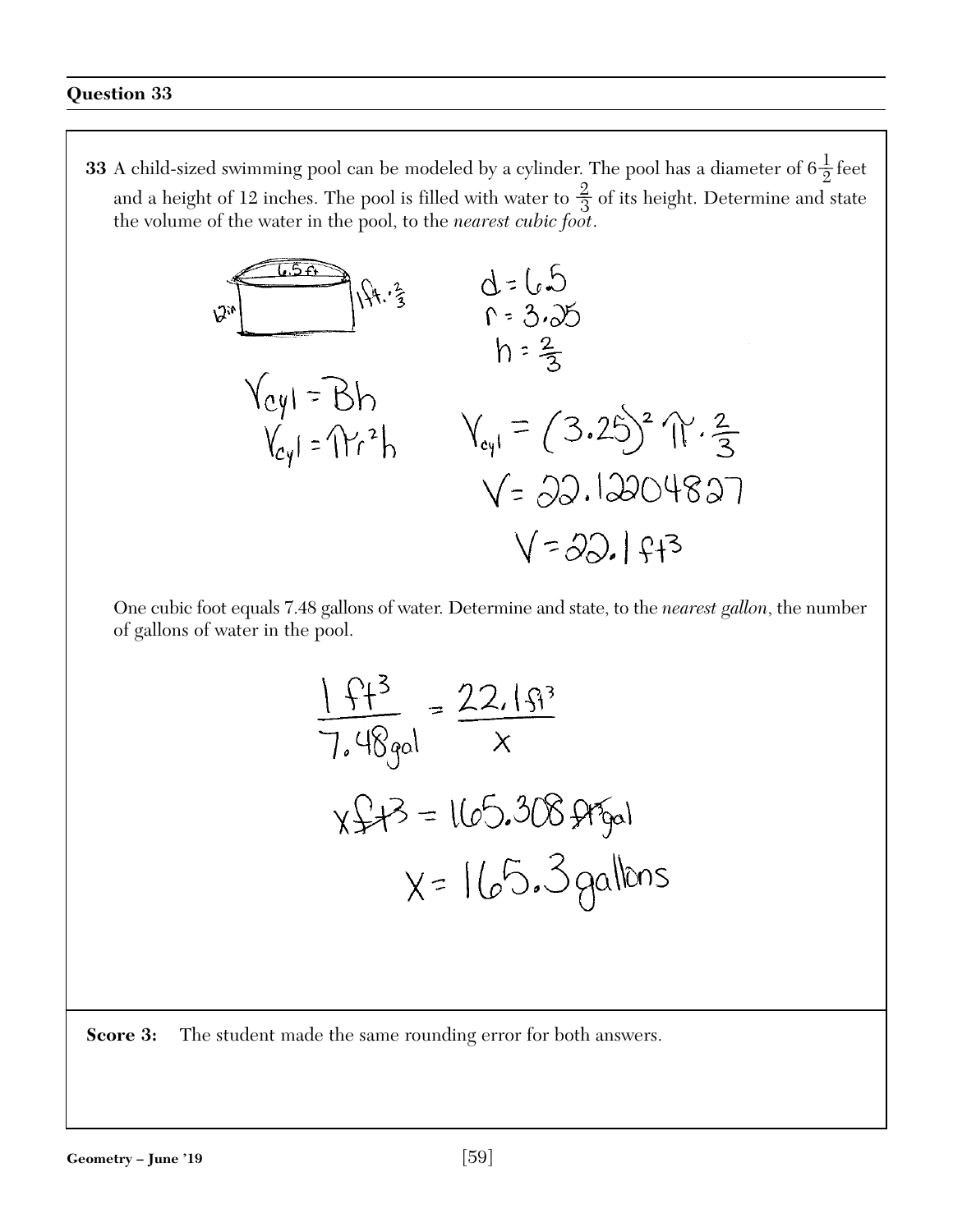**33** A child-sized swimming pool can be modeled by a cylinder. The pool has a diameter of  $6\frac{1}{2}$  feet and a height of 12 inches. The pool is filled with water to  $\frac{2}{3}$  of its height. Determine and state the volume of the water in the pool, to the *nearest cubic foot*.



One cubic foot equals 7.48 gallons of water. Determine and state, to the *nearest gallon*, the number of gallons of water in the pool.

 $22.12/7.48$ <br>  $2.957219257$ <br>  $39^{a160}$ <br>  $30^{a9}$ 

**Score 2:** The student made a rounding error in determining the volume and a computational error in determining the number of gallons.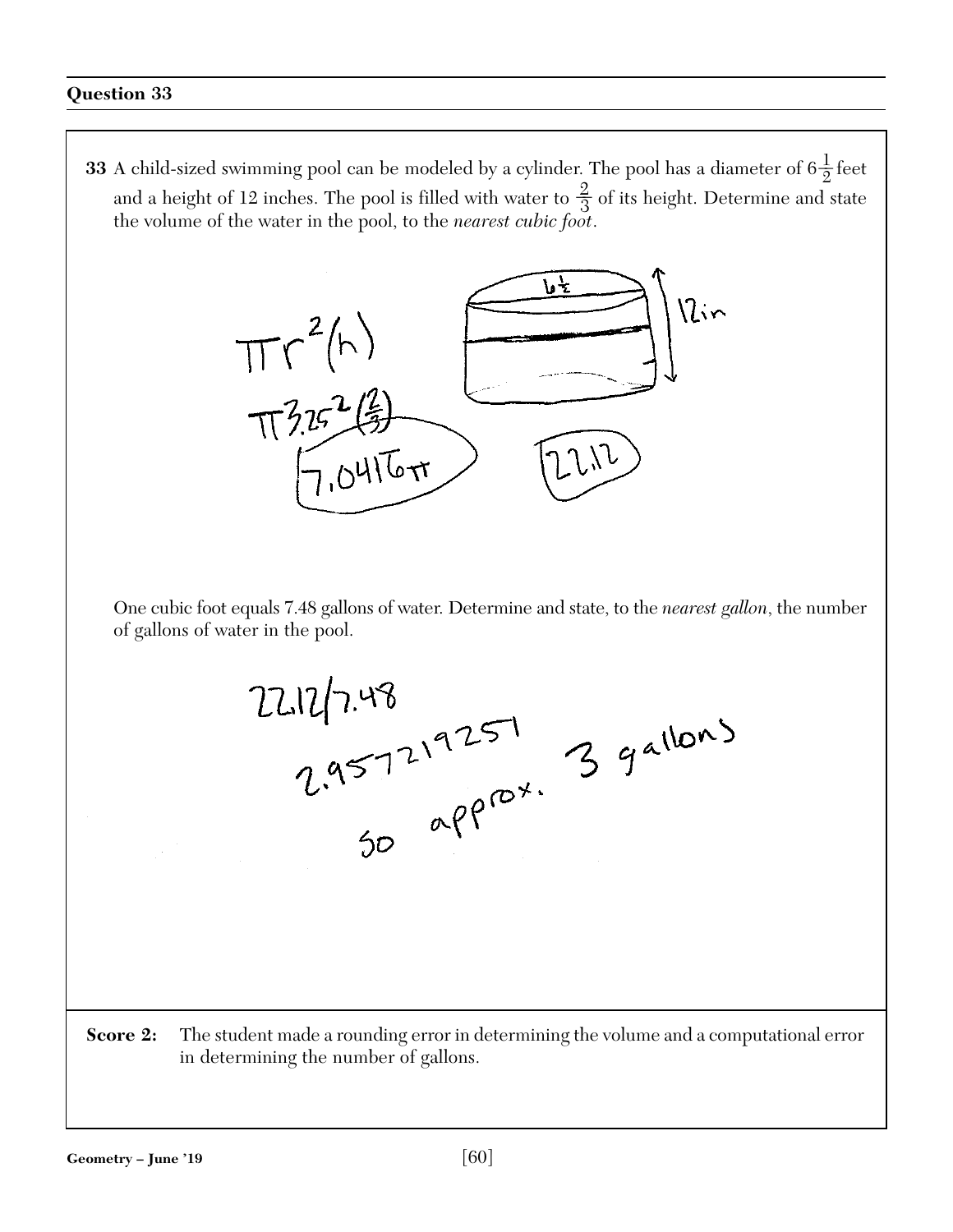**33** A child-sized swimming pool can be modeled by a cylinder. The pool has a diameter of  $6\frac{1}{2}$  feet and a height of 12 inches. The pool is filled with water to  $\frac{2}{3}$  of its height. Determine and state the volume of the water in the pool, to the *nearest cubic foot*.



One cubic foot equals 7.48 gallons of water. Determine and state, to the *nearest gallon*, the number of gallons of water in the pool.

$$
1ft^{3} = 7.48
$$
  
\n339 x 7.48 = 2535.72  
\n2535.72 gallons of water

**Score 1:** The student found the volume incorrectly and made a rounding error.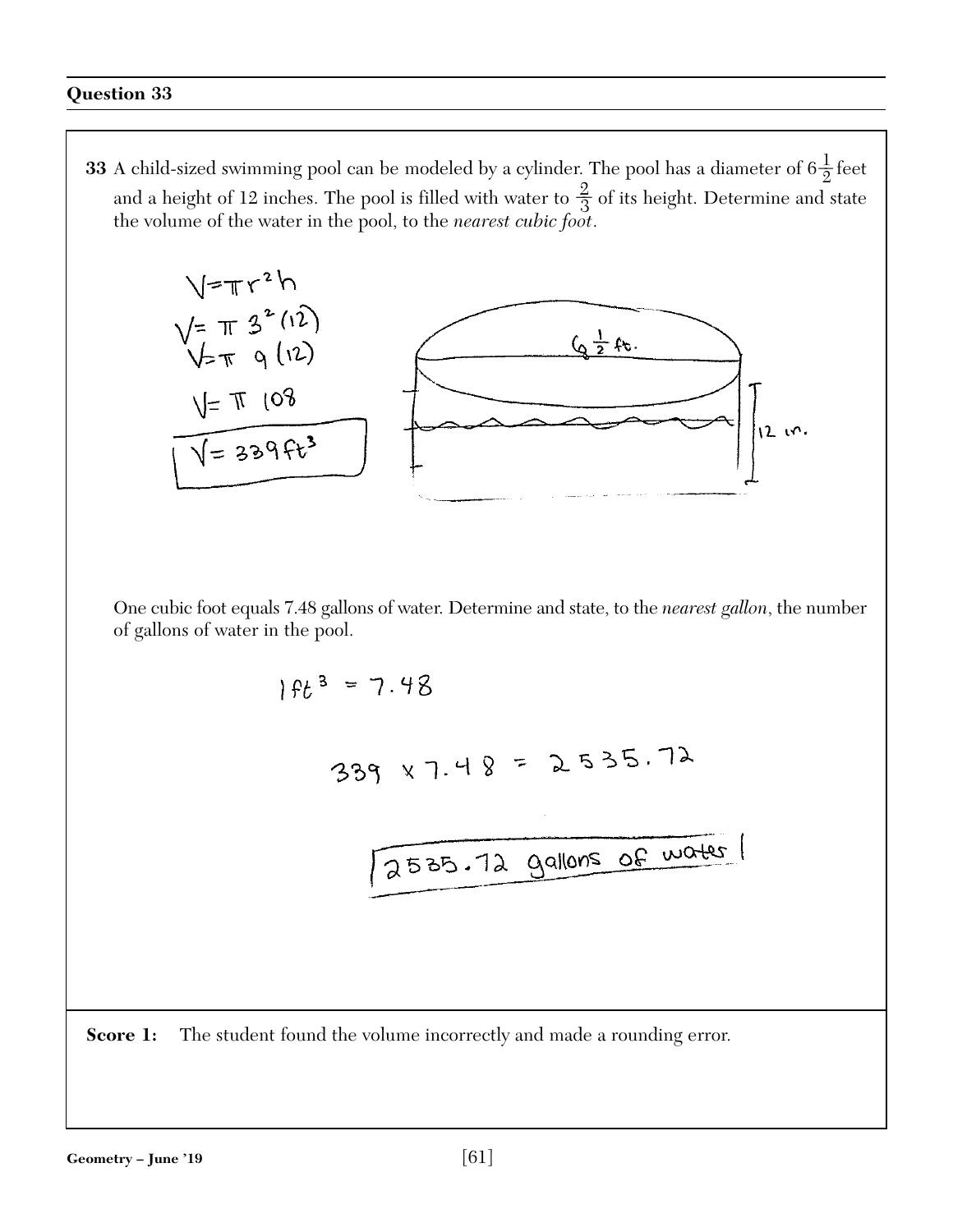**33** A child-sized swimming pool can be modeled by a cylinder. The pool has a diameter of  $6\frac{1}{2}$  feet and a height of 12 inches. The pool is filled with water to  $\frac{2}{3}$  of its height. Determine and state the volume of the water in the pool, to the *nearest cubic foot*.

$$
V = (6\frac{1}{2})(12)(\frac{2}{3})\pi
$$
  
= 52 $\pi$  +2<sup>3</sup>

One cubic foot equals 7.48 gallons of water. Determine and state, to the *nearest gallon*, the number of gallons of water in the pool.

$$
\frac{52\pi}{248} = 21.84
$$
gallons

**Score 0:** The student gave a completely incorrect response.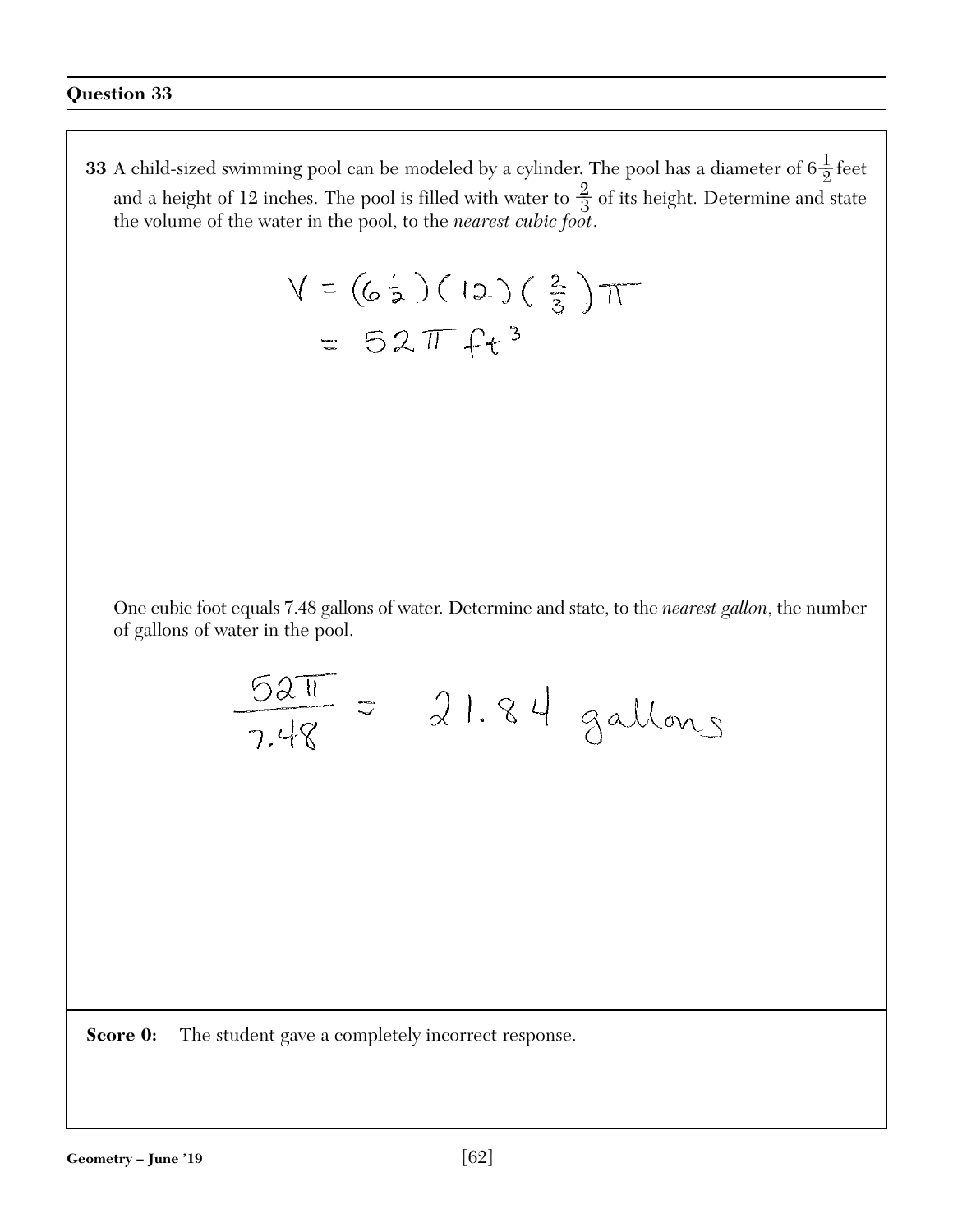**34** Nick wanted to determine the length of one blade of the windmill pictured below. He stood at a point on the ground 440 feet from the windmill's base. Using surveyor's tools, Nick measured the angle between the ground and the highest point reached by the top blade and found it was 38.8°. He also measured the angle between the ground and the lowest point of the top blade, and found it was 30°.



**Score 4:** The student gave a complete and correct response.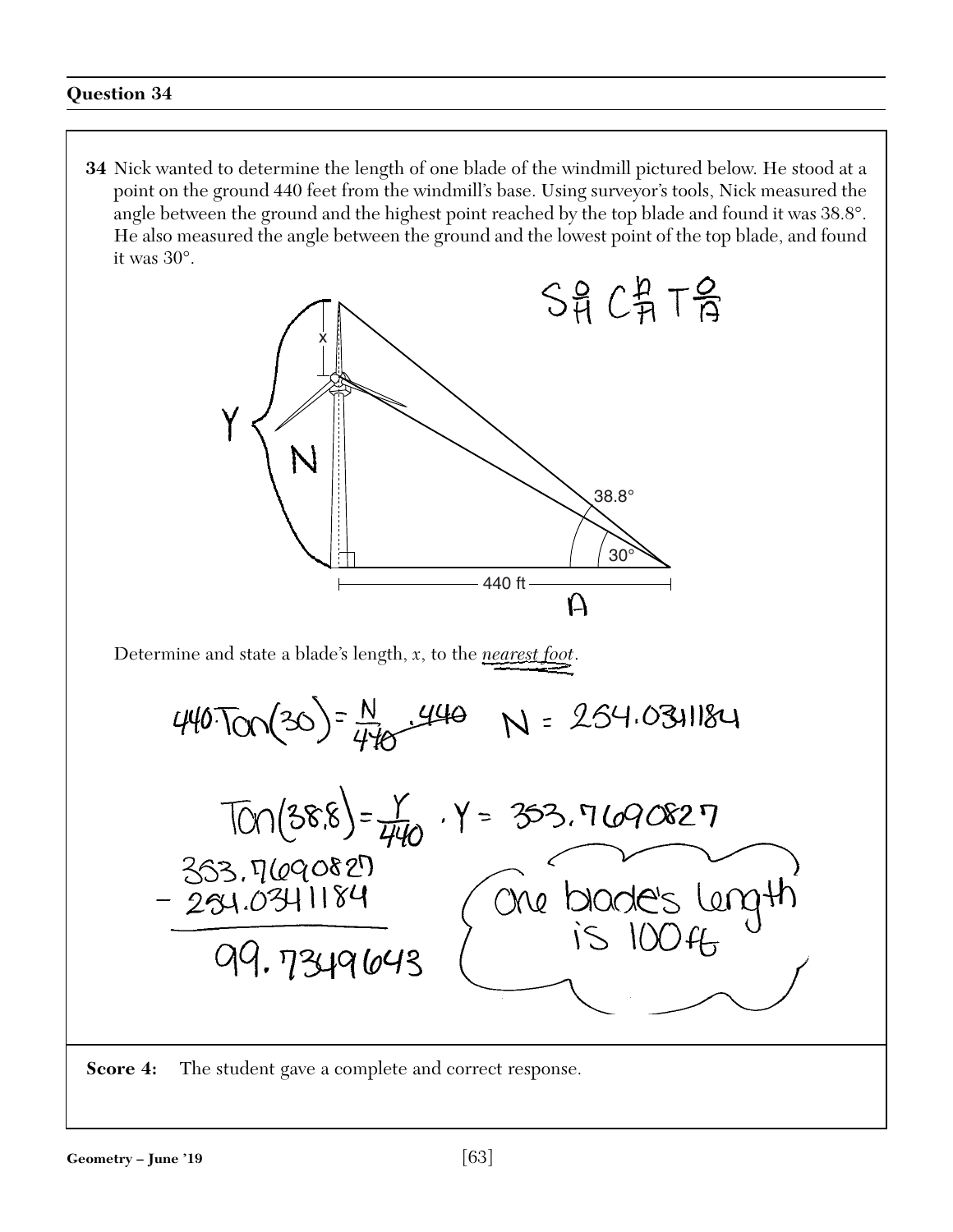**34** Nick wanted to determine the length of one blade of the windmill pictured below. He stood at a point on the ground 440 feet from the windmill's base. Using surveyor's tools, Nick measured the angle between the ground and the highest point reached by the top blade and found it was 38.8°. He also measured the angle between the ground and the lowest point of the top blade, and found it was 30°.

![](_page_63_Figure_2.jpeg)

Determine and state a blade's length, *x*, to the *nearest foot*.

78909 - 10091.  
\n
$$
tan 30 = \frac{2}{44.2}
$$
 4407 and 30 = 2 = 2.54  
\n $tan 38.8 = \frac{y}{440}$  3.53.8  
\n $tan 38.8 = \frac{y}{440}$  9.8(100)  
\n440 7 and 38.85 y 4=353.8

**Score 4:** The student gave a complete and correct response.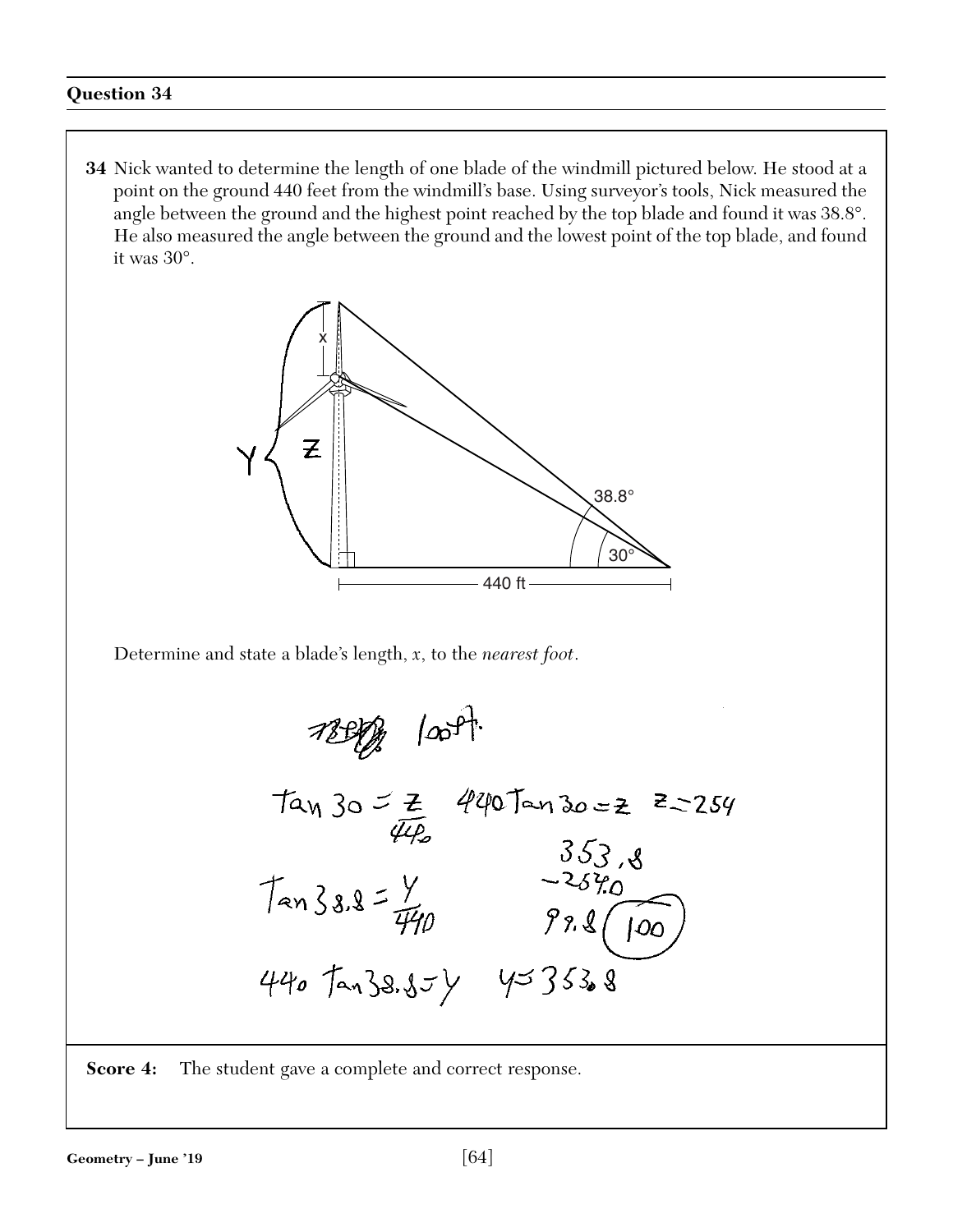**34** Nick wanted to determine the length of one blade of the windmill pictured below. He stood at a point on the ground 440 feet from the windmill's base. Using surveyor's tools, Nick measured the angle between the ground and the highest point reached by the top blade and found it was 38.8°. He also measured the angle between the ground and the lowest point of the top blade, and found it was 30°.

![](_page_64_Figure_2.jpeg)

Determine and state a blade's length, *x*, to the *nearest foot*.

![](_page_64_Figure_4.jpeg)

![](_page_64_Figure_5.jpeg)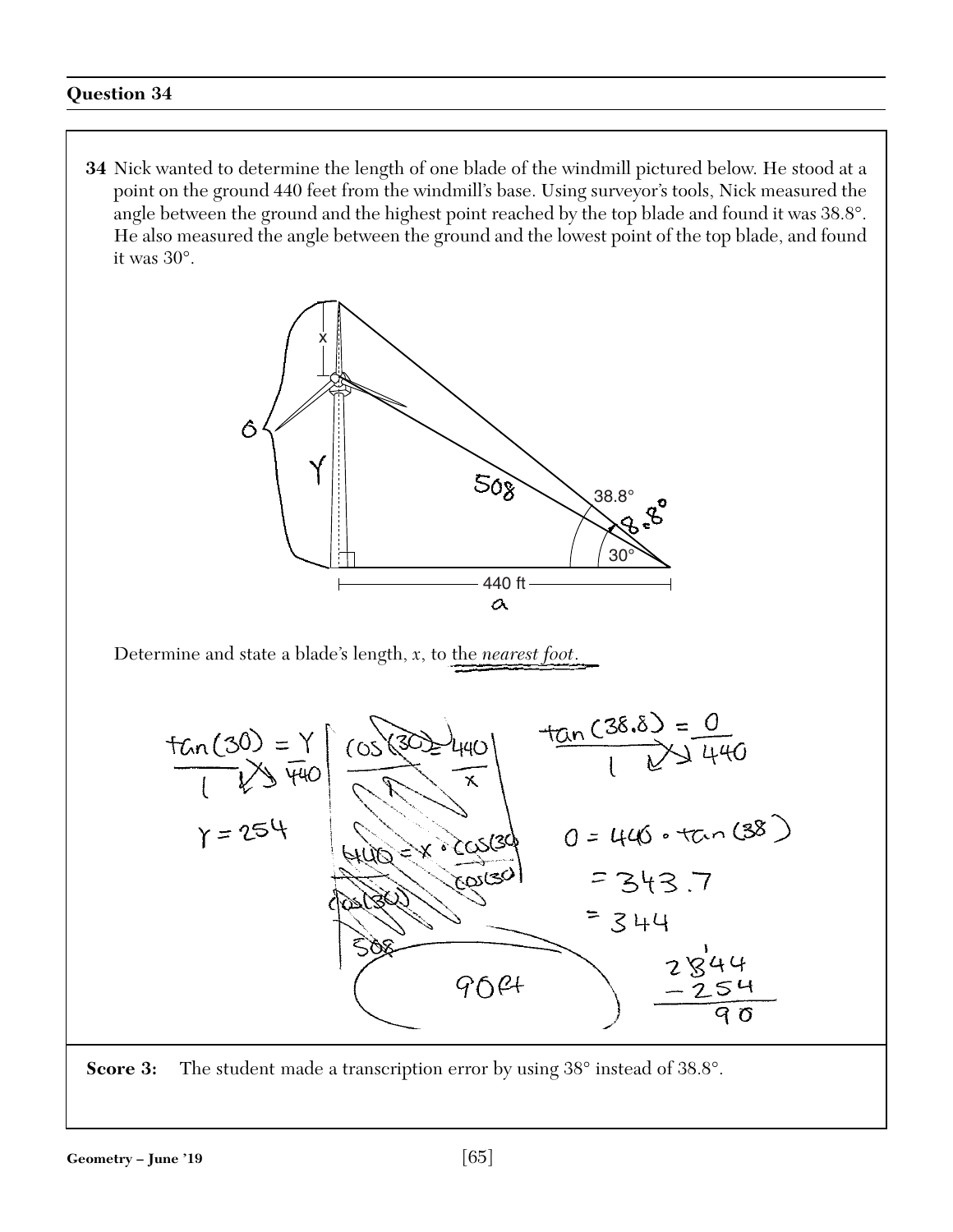**34** Nick wanted to determine the length of one blade of the windmill pictured below. He stood at a point on the ground 440 feet from the windmill's base. Using surveyor's tools, Nick measured the angle between the ground and the highest point reached by the top blade and found it was 38.8°. He also measured the angle between the ground and the lowest point of the top blade, and found it was 30°.

![](_page_65_Figure_2.jpeg)

**Score 3:** The student made an error using radian measure.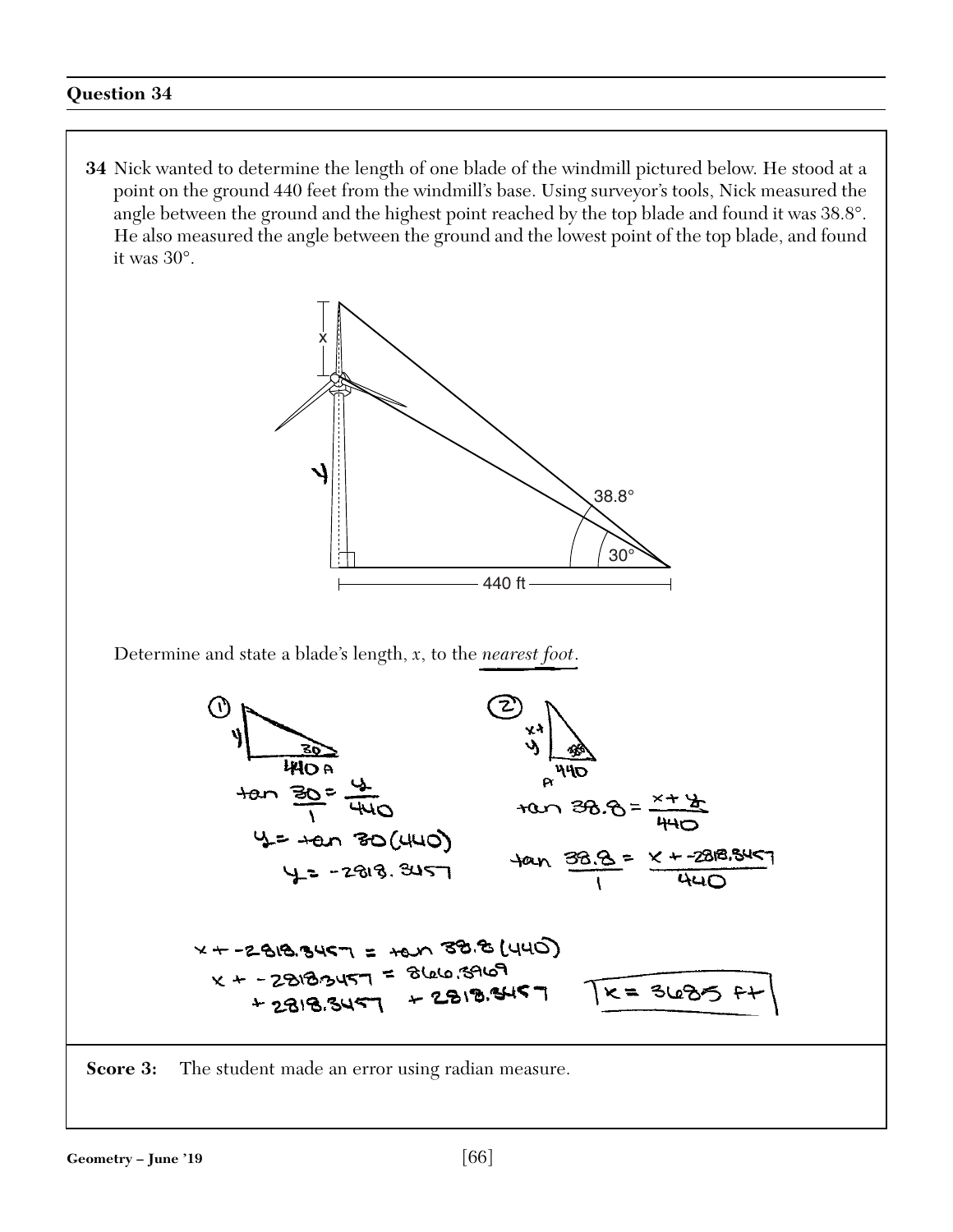**34** Nick wanted to determine the length of one blade of the windmill pictured below. He stood at a point on the ground 440 feet from the windmill's base. Using surveyor's tools, Nick measured the angle between the ground and the highest point reached by the top blade and found it was 38.8°. He also measured the angle between the ground and the lowest point of the top blade, and found it was 30°.

![](_page_66_Figure_2.jpeg)

Determine and state a blade's length, *x*, to the *nearest foot*.

tan 
$$
4 = 9/9
$$
  
\ntan  $(38.8) = 9/440$   
\n $4 = 353.769$   
\n $4 = 354$ 

**Score 2:** The student correctly found the height to the top of the top blade.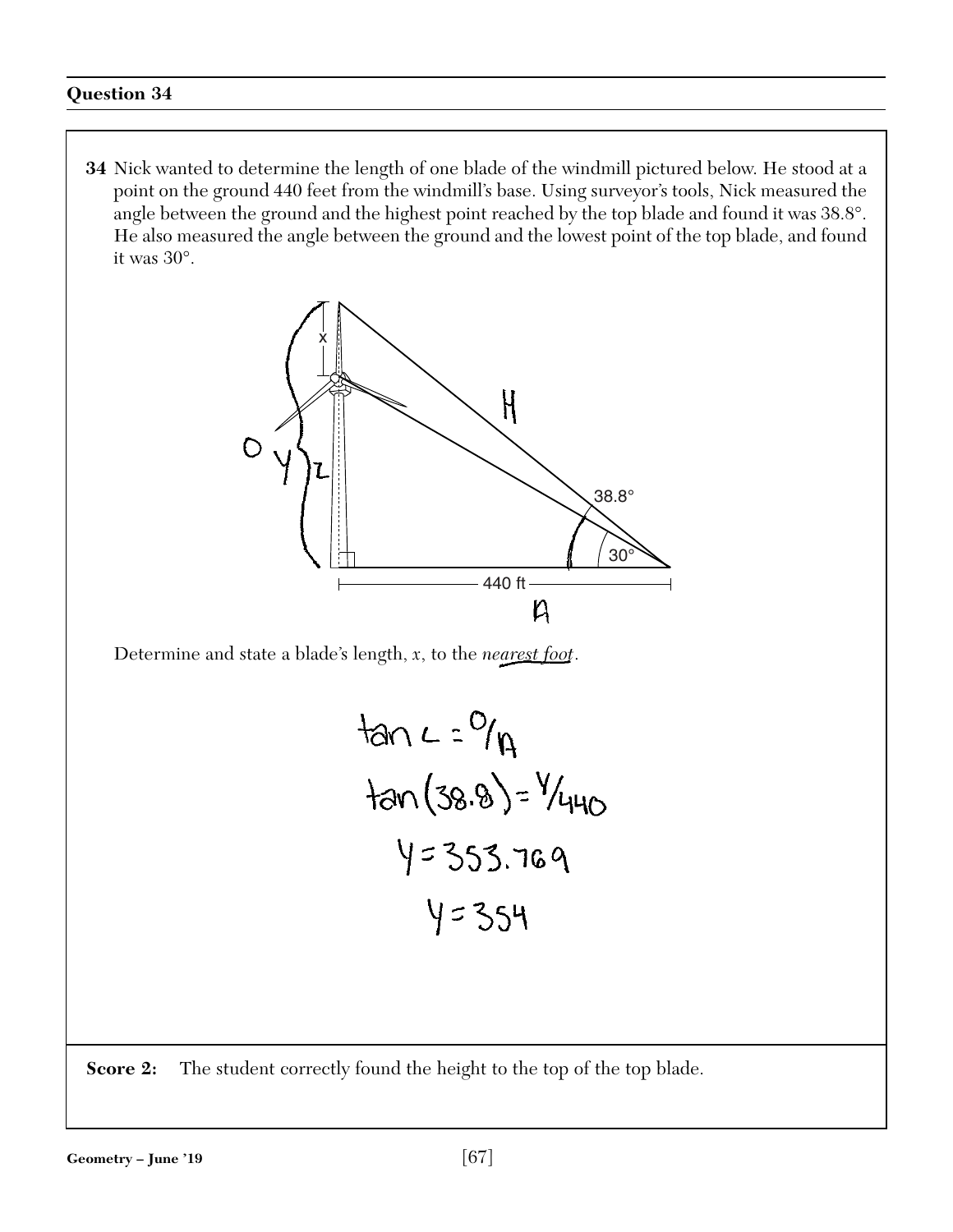**34** Nick wanted to determine the length of one blade of the windmill pictured below. He stood at a point on the ground 440 feet from the windmill's base. Using surveyor's tools, Nick measured the angle between the ground and the highest point reached by the top blade and found it was 38.8°. He also measured the angle between the ground and the lowest point of the top blade, and found it was 30°.

![](_page_67_Figure_2.jpeg)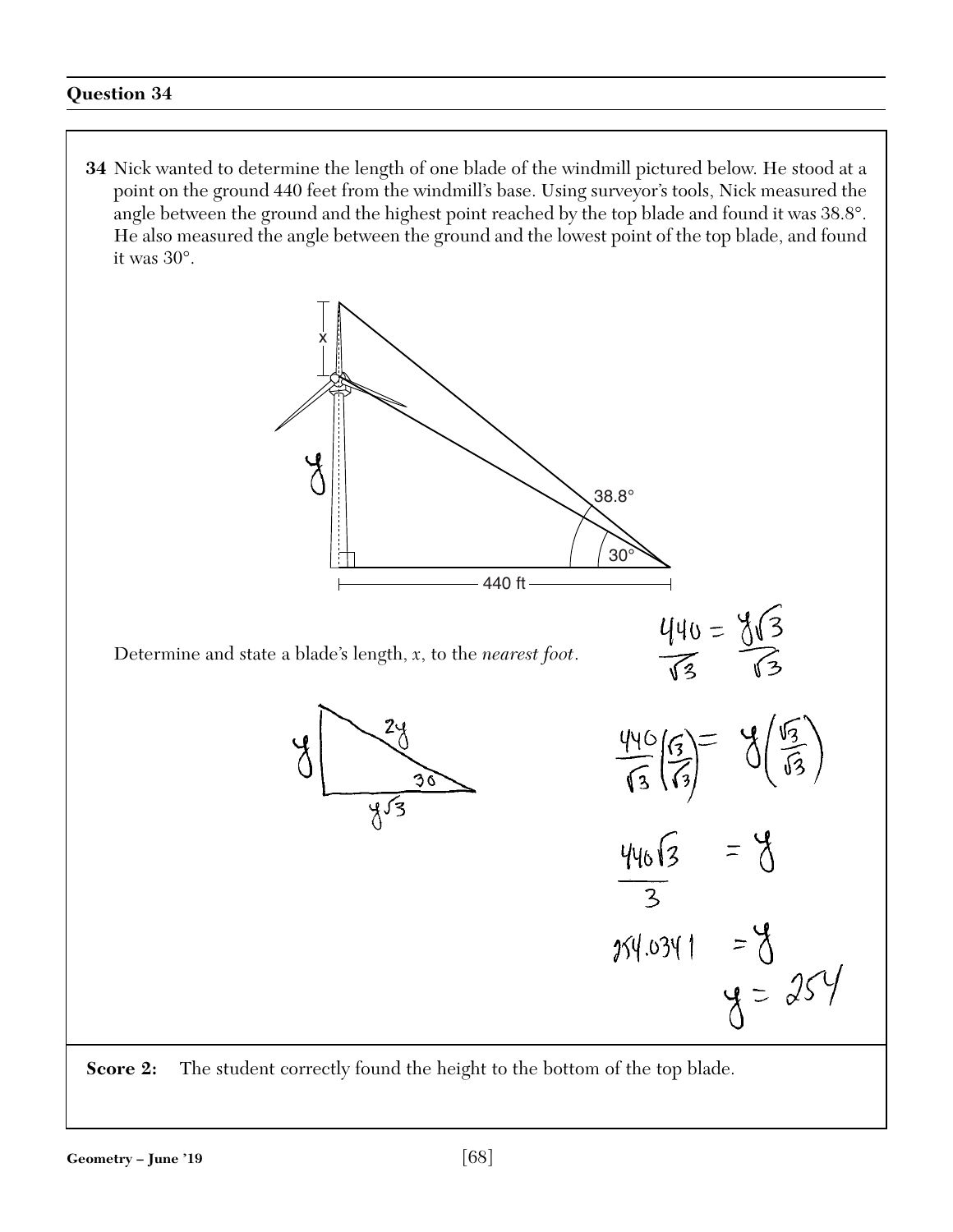**34** Nick wanted to determine the length of one blade of the windmill pictured below. He stood at a point on the ground 440 feet from the windmill's base. Using surveyor's tools, Nick measured the angle between the ground and the highest point reached by the top blade and found it was 38.8°. He also measured the angle between the ground and the lowest point of the top blade, and found it was 30°.

![](_page_68_Figure_2.jpeg)

Determine and state a blade's length, *x*, to the *nearest foot*.

$$
\tan 30^{\circ} = \frac{7}{440}
$$
  

$$
y = -2818.3457 \text{ ft}
$$
  
777

**Score 1:** The student wrote a correct trigonometric equation.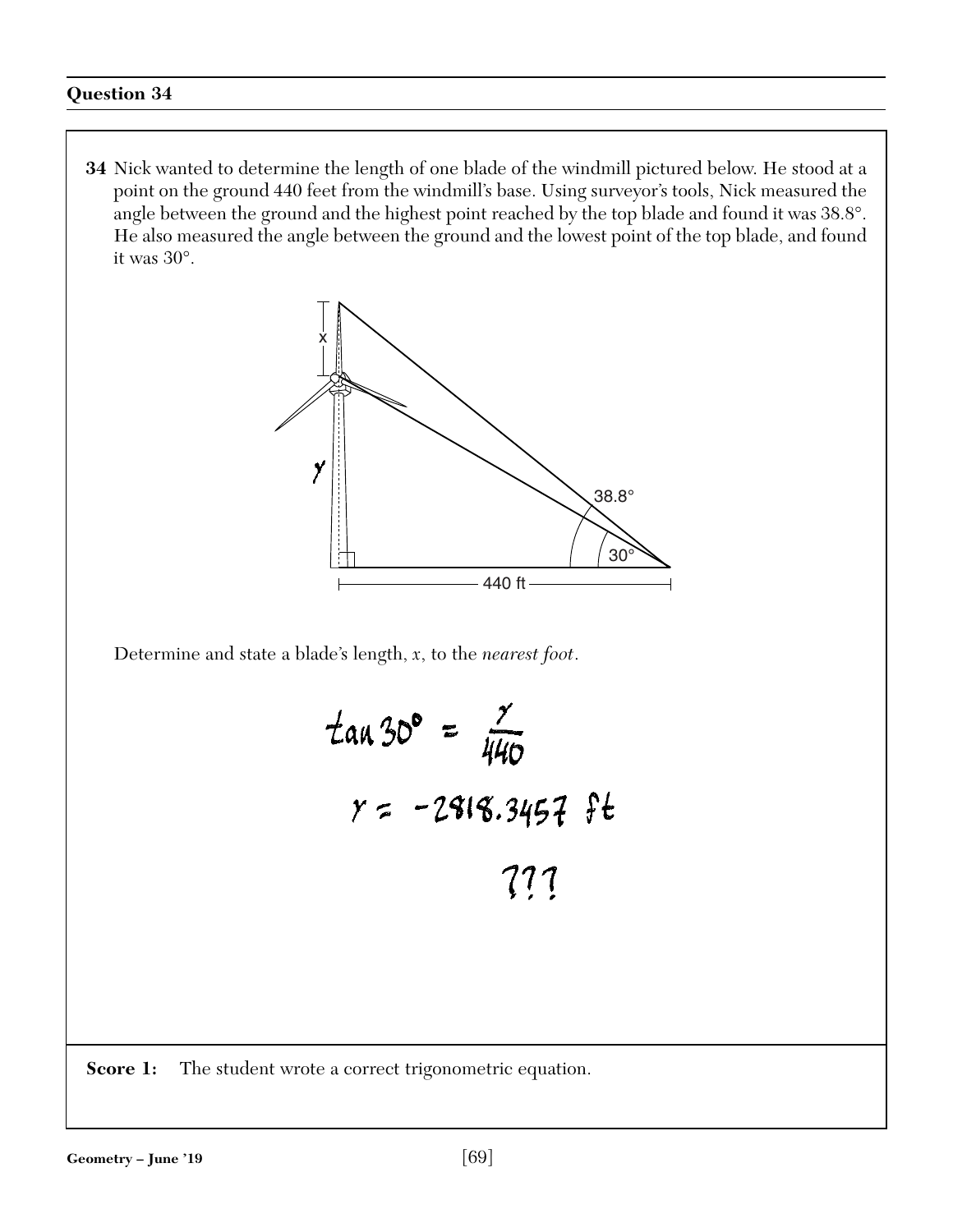**34** Nick wanted to determine the length of one blade of the windmill pictured below. He stood at a point on the ground 440 feet from the windmill's base. Using surveyor's tools, Nick measured the angle between the ground and the highest point reached by the top blade and found it was 38.8°. He also measured the angle between the ground and the lowest point of the top blade, and found it was 30°.

![](_page_69_Figure_2.jpeg)

Determine and state a blade's length, *x*, to the *nearest foot*.

 $Tan(\varepsilon.\varepsilon) = \frac{x}{440}$  =  $X = (Tan(8.8))440$  $X = 68.115$ the block is  $70$  ft long

**Score 0:** The student gave a completely incorrect response.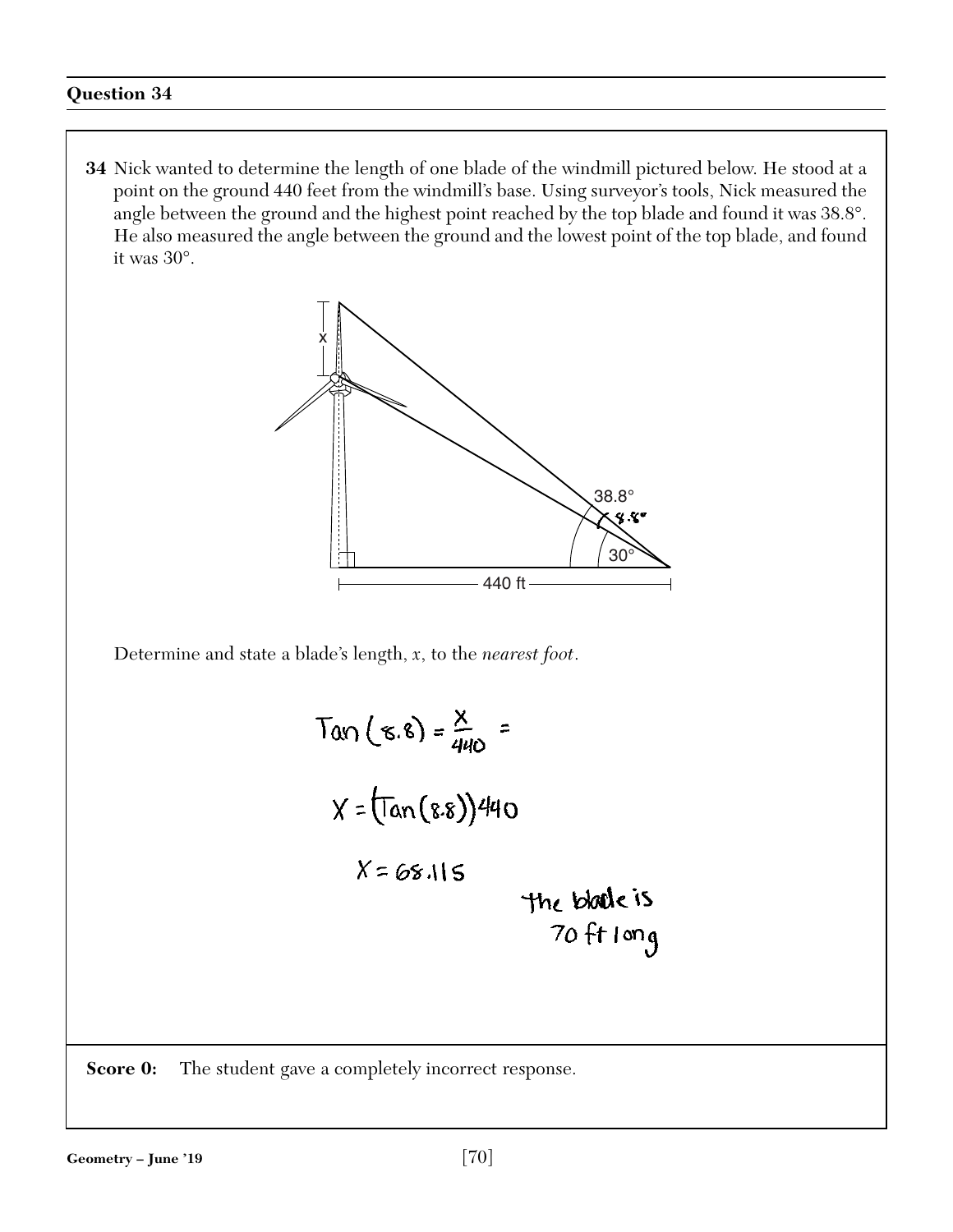![](_page_70_Figure_1.jpeg)

**Score 6:** The student gave a complete and correct response.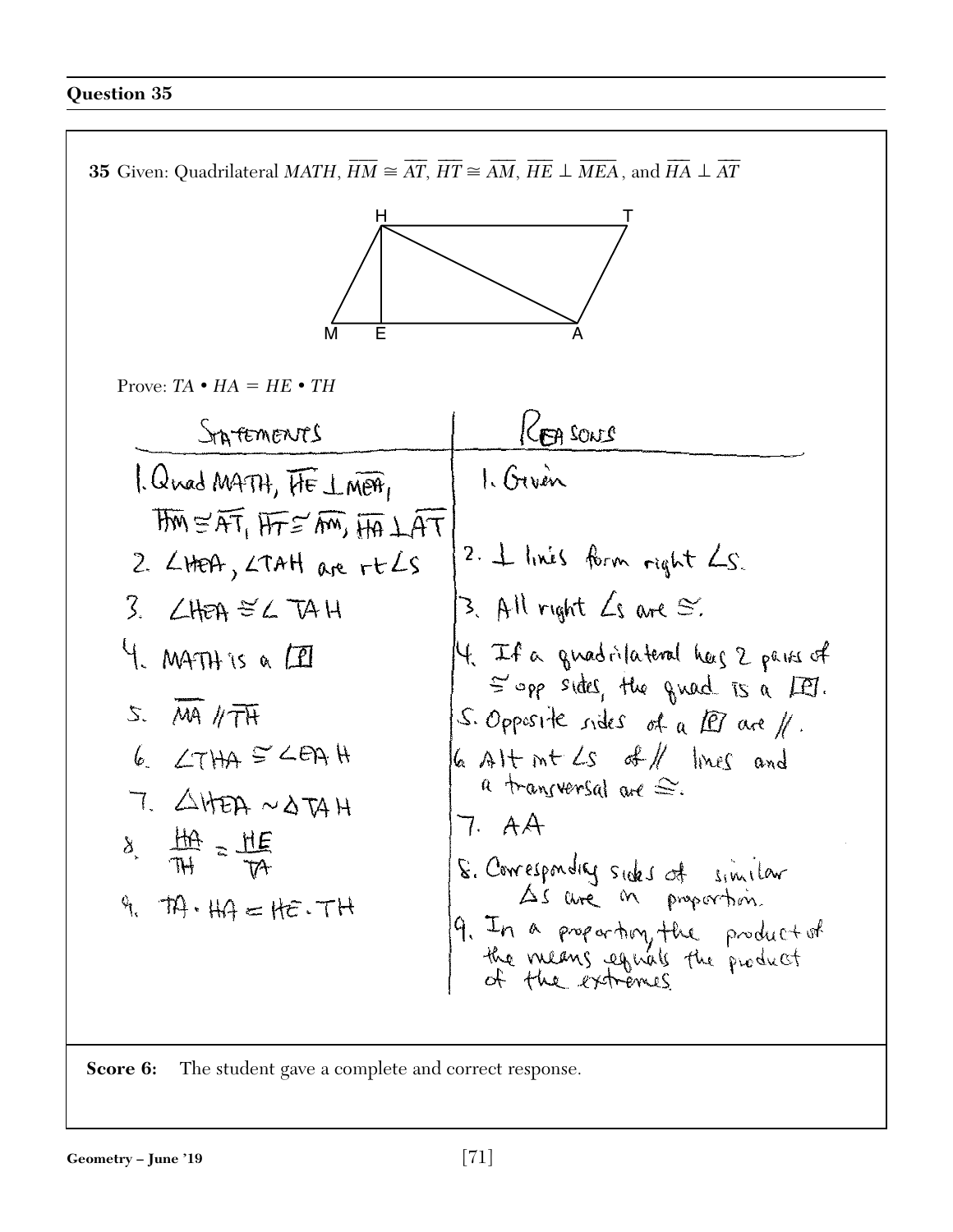![](_page_71_Figure_1.jpeg)

**Score 6:** The student gave a complete and correct response.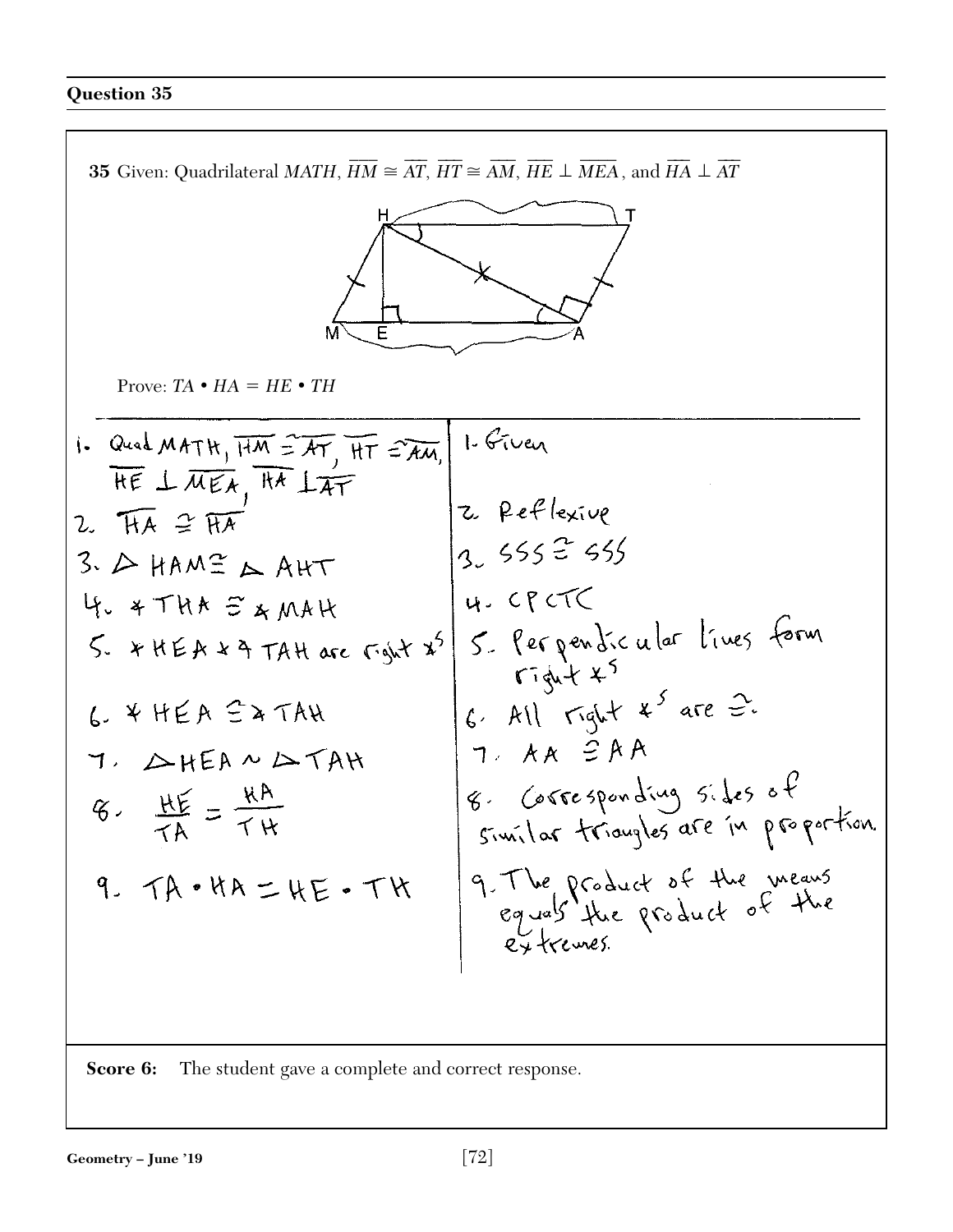$\overline{\phantom{a}}$  $\overline{a}$  $\overline{a}$  $\overline{\phantom{a}}$  $\overline{a}$  $\overline{\phantom{a}}$  $\overline{a}$  $\overline{\phantom{a}}$ **35** Given: Quadrilateral *MATH*, *HM*  $\cong AT$ , *HT*  $\cong AM$ , *HE MEA*  $\perp$  MEA , and HA  $\perp$  , and *HA*  $A \perp AT$  $H$  and  $\mathbf{I}$ M  $E$   $A$ Prove:  $TA \cdot HA = HE \cdot TH$ Since  $\overline{HE} \perp \overline{mEA}$  +  $\overline{H}A \perp \overline{BT}$ ,  $\times$  HEA and  $\times$  TAH are right angles.  $x + \theta + x \tan \theta$  are  $\tilde{z}$ <br>because all right angles are  $\tilde{z}$ . The<br>opposite sides of guad. MATH are  $\tilde{z}$ opposite sides of your<br>therefore MATH is a  $\Box$  so by definition HT II MEA. These parallel lines are cut by a transversal, AA, which forms = alternate interior angles  $xT1+A \overset{\omega}{=} x HAE$ . atternate interior angles  $xTHA \overset{\cong}{=} xHAE$ .<br>  $\triangle THA \overset{\cong}{=} AHAE$  by  $AA \overset{\cong}{=} AA$ . In similar  $\triangle S$ <br>
the corresponding sides are in proportion<br>
so  $\frac{TA}{HE} = \frac{TH}{HA}$ . In a proportion the cross<br>
products are equal therefore TA **Score 6:** The student gave a complete and correct response.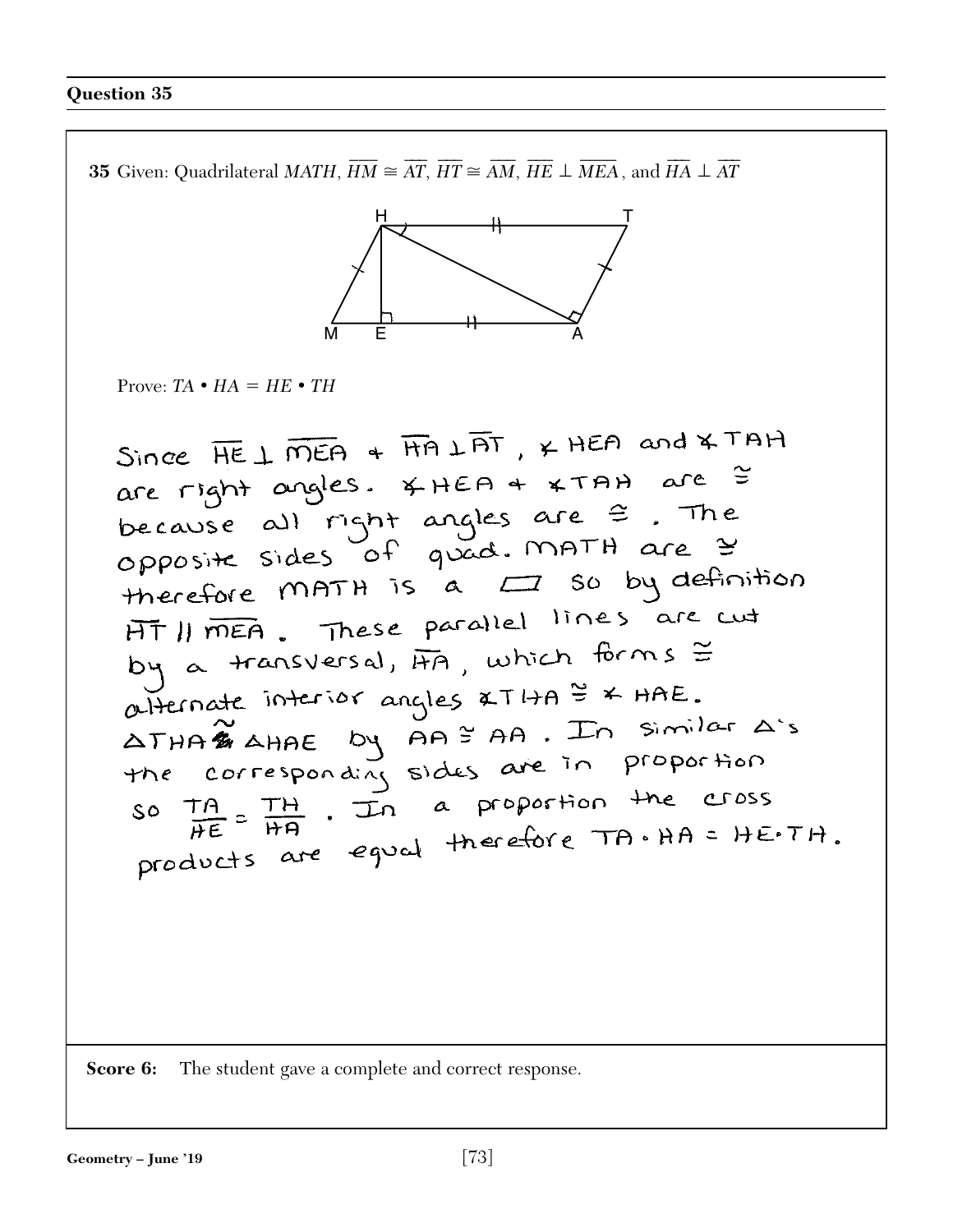

**Score 5:** The student had an incomplete reason in step 8.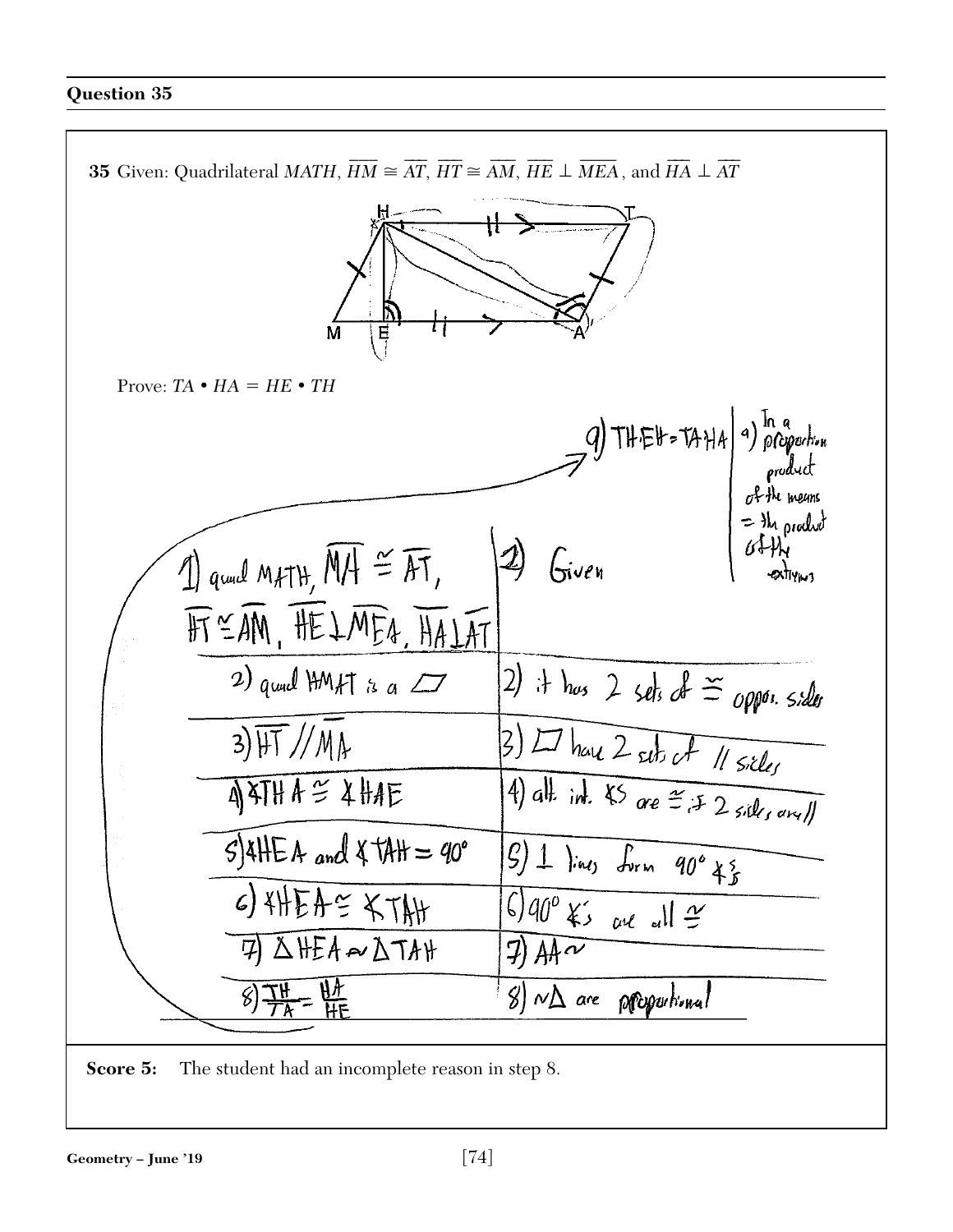

**Score 4:** The student had two missing statements and reasons: stating angles 1 and 2 are right The student had t<u>wo missin</u><br>angles and stating  $\overline{HT} \parallel \overline{MA}$ .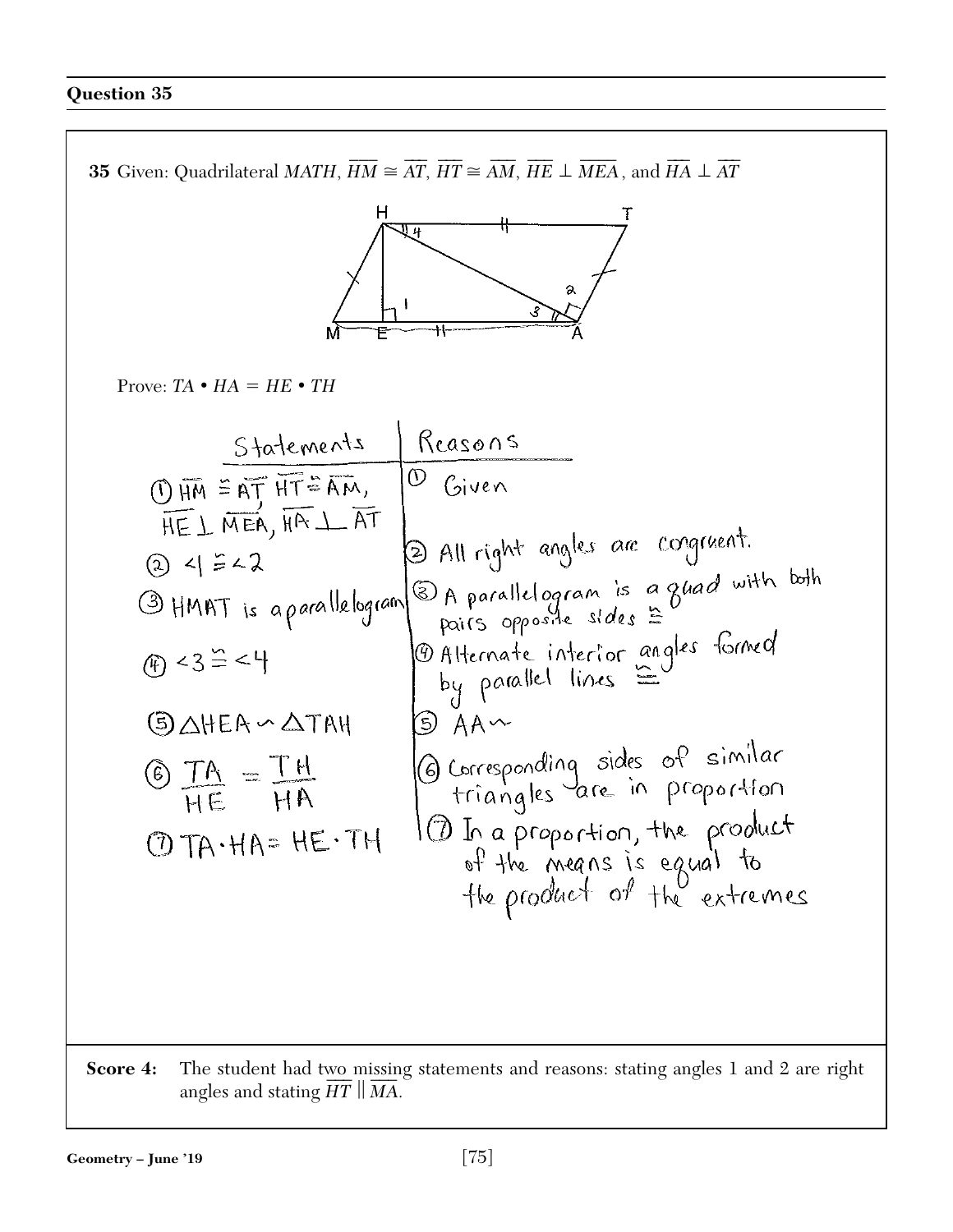$\overline{\phantom{a}}$  $\overline{a}$  $\overline{a}$  $\overline{\phantom{a}}$  $\overline{a}$  $\overline{\phantom{a}}$  $\overline{a}$  $\overline{\phantom{a}}$ **35** Given: Quadrilateral *MATH*, *HM*  $\cong AT$ , *HT*  $\cong AM$ , *HE MEA*  $\perp$  MEA , and HA  $\perp$  , and *HA*  $A \perp AT$ H T M E A Prove:  $TA \cdot HA = HE \cdot TH$ the opposite sides IIT & AM are parallel as well, with HA as a transversal the alternate interner angles & THA a X HAE<br>are congruent (a sa). Given HE 1 MEA + HA 1 AT Scright angles are formed,  $x$  HEA =  $xTAH$  (a=a). By the reflexive Property  $HA = HA$ . (ses). So by  $AAS = AAS \triangle AEA = \triangle TAH$ ,  $Hilchoce AHEA \sim \Delta TAH$ . Since the corresponding sides of similar triengles are proportional He proportion IA = I'll can be devived, the force (TA) +1A) = (HE) TH). **Score 3:** The student incorrectly proved  $\triangle HEA$  and  $\triangle TAH$  congruent (AAS  $\cong$  ASA) and had a missing reason for  $(TA)(HA) = (HE)(TH)$ .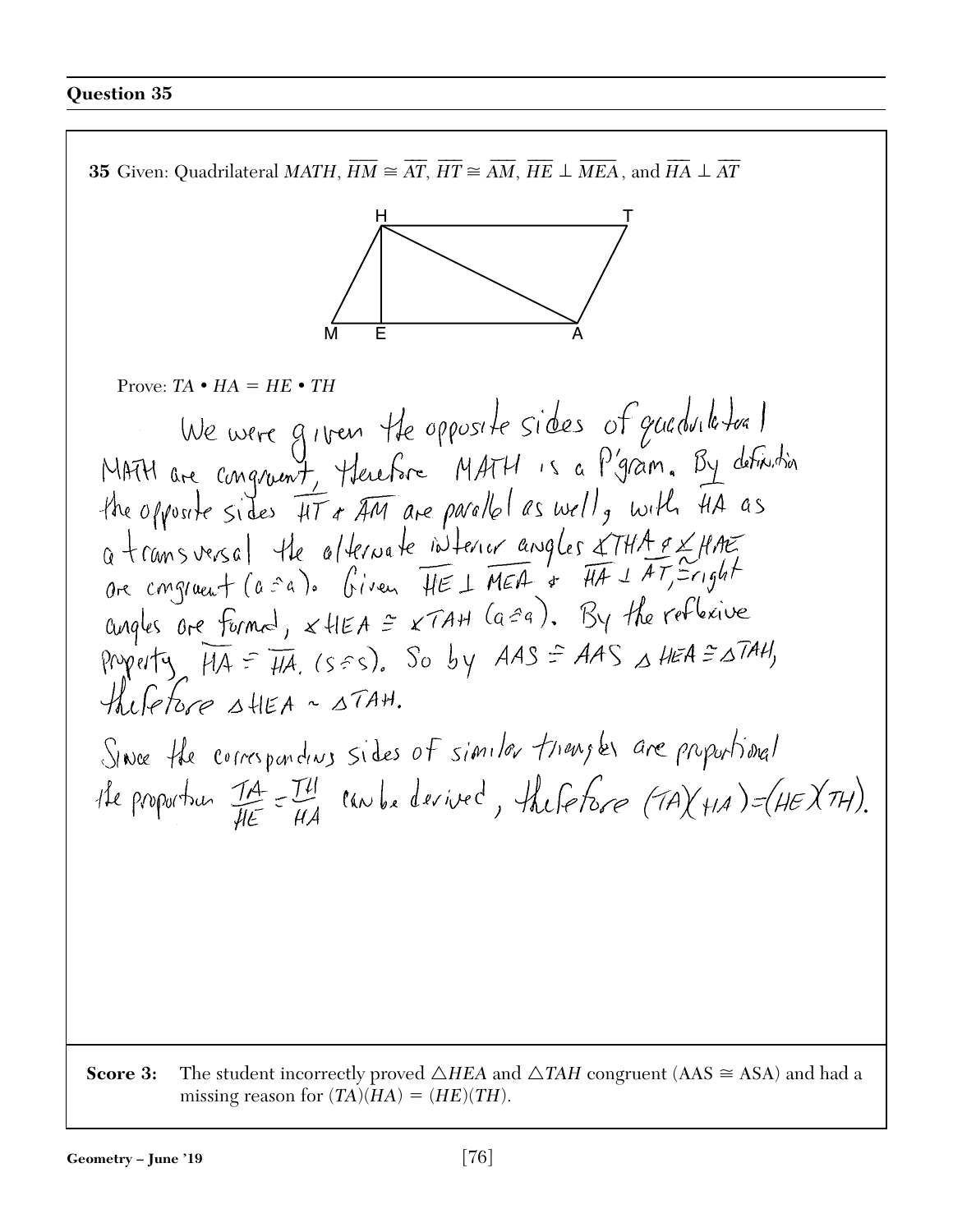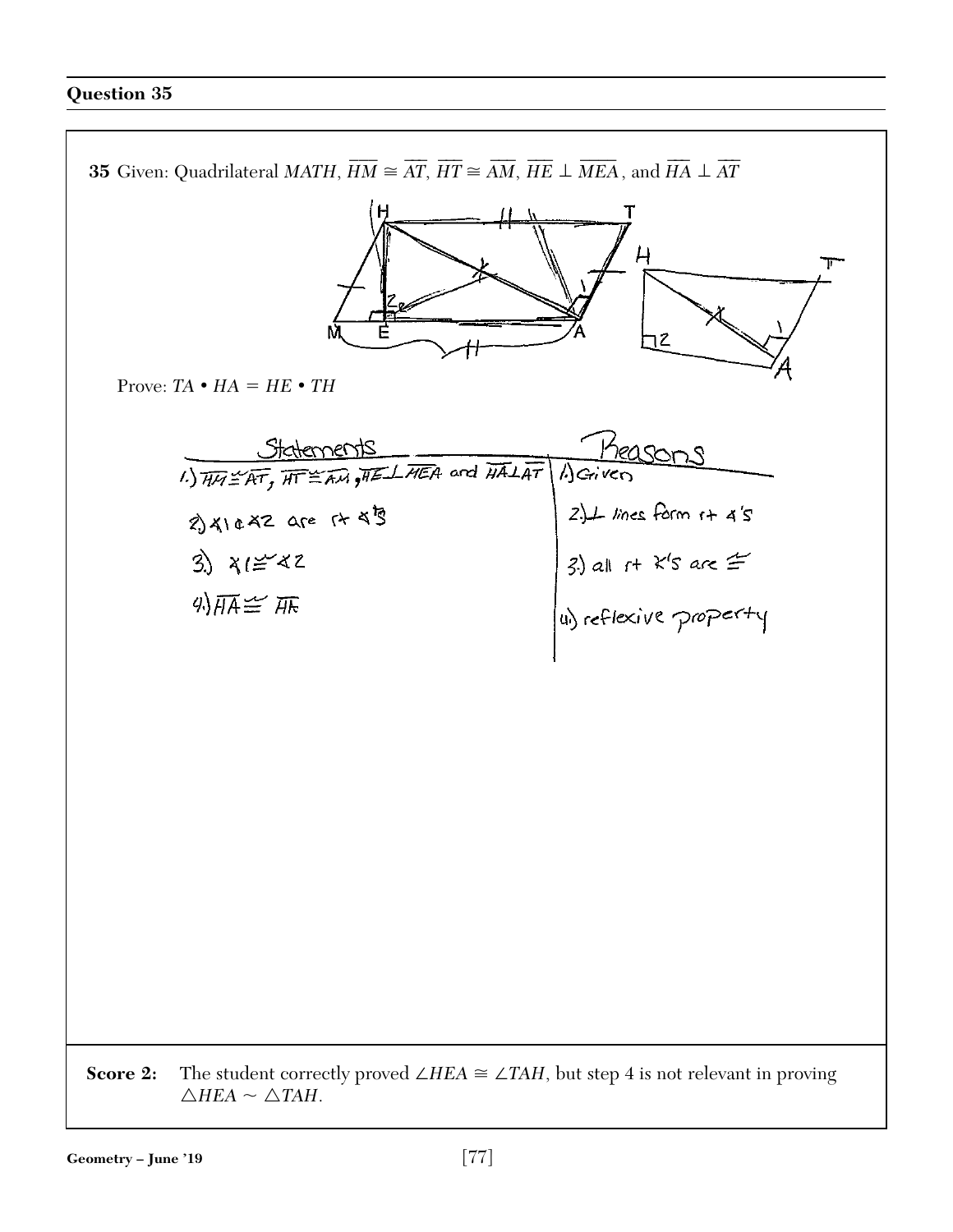

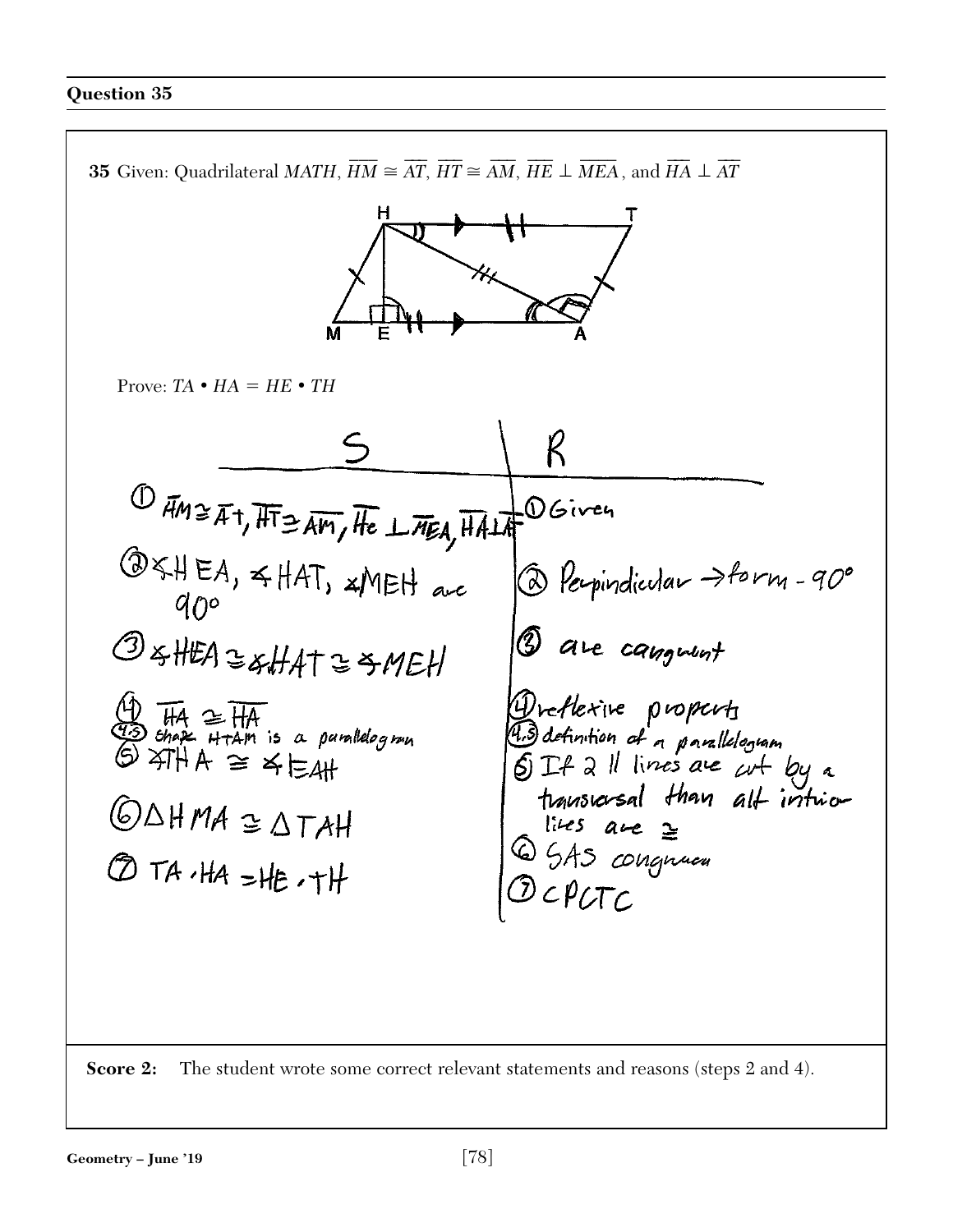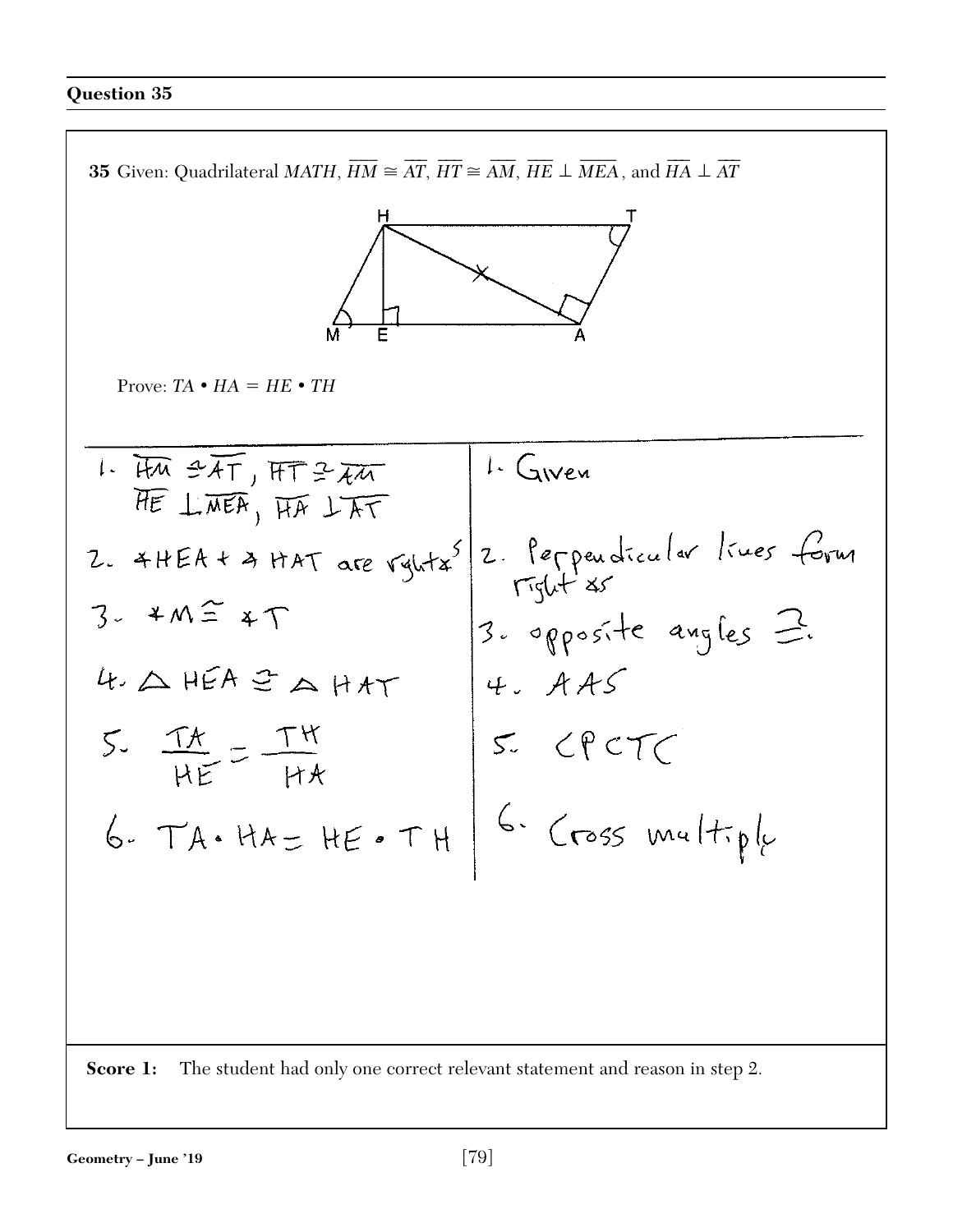